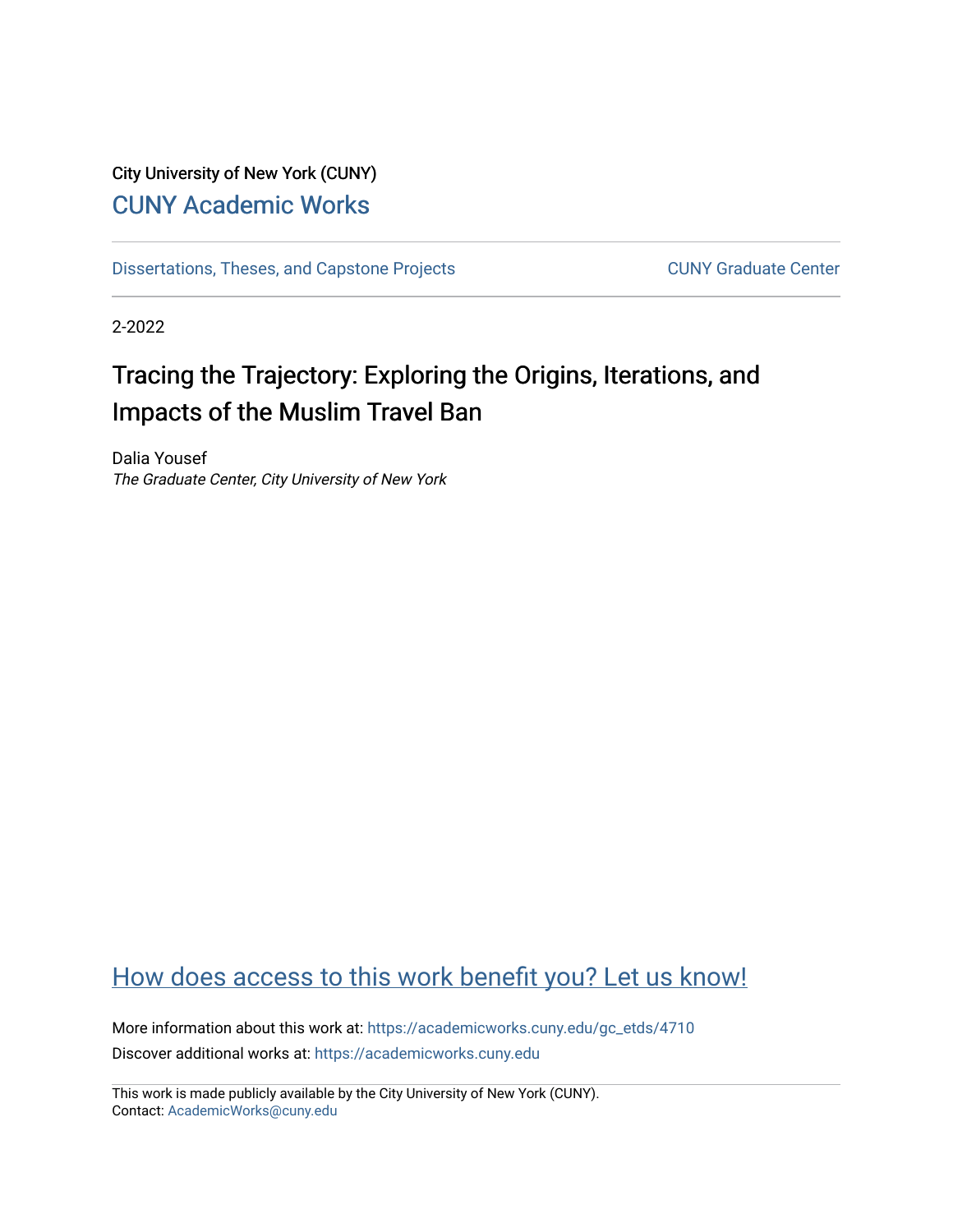# TRACING THE TRAJECTORY: EXPLORING THE ORIGINS, ITERATIONS, AND IMPACTS OF THE MUSLIM TRAVEL BAN

by

## DALIA YOUSEF

A master's capstone project submitted to the Graduate Faculty in International Migration

Studies in partial fulfillment of the requirements for the degree of Master of Arts, The City

University of New York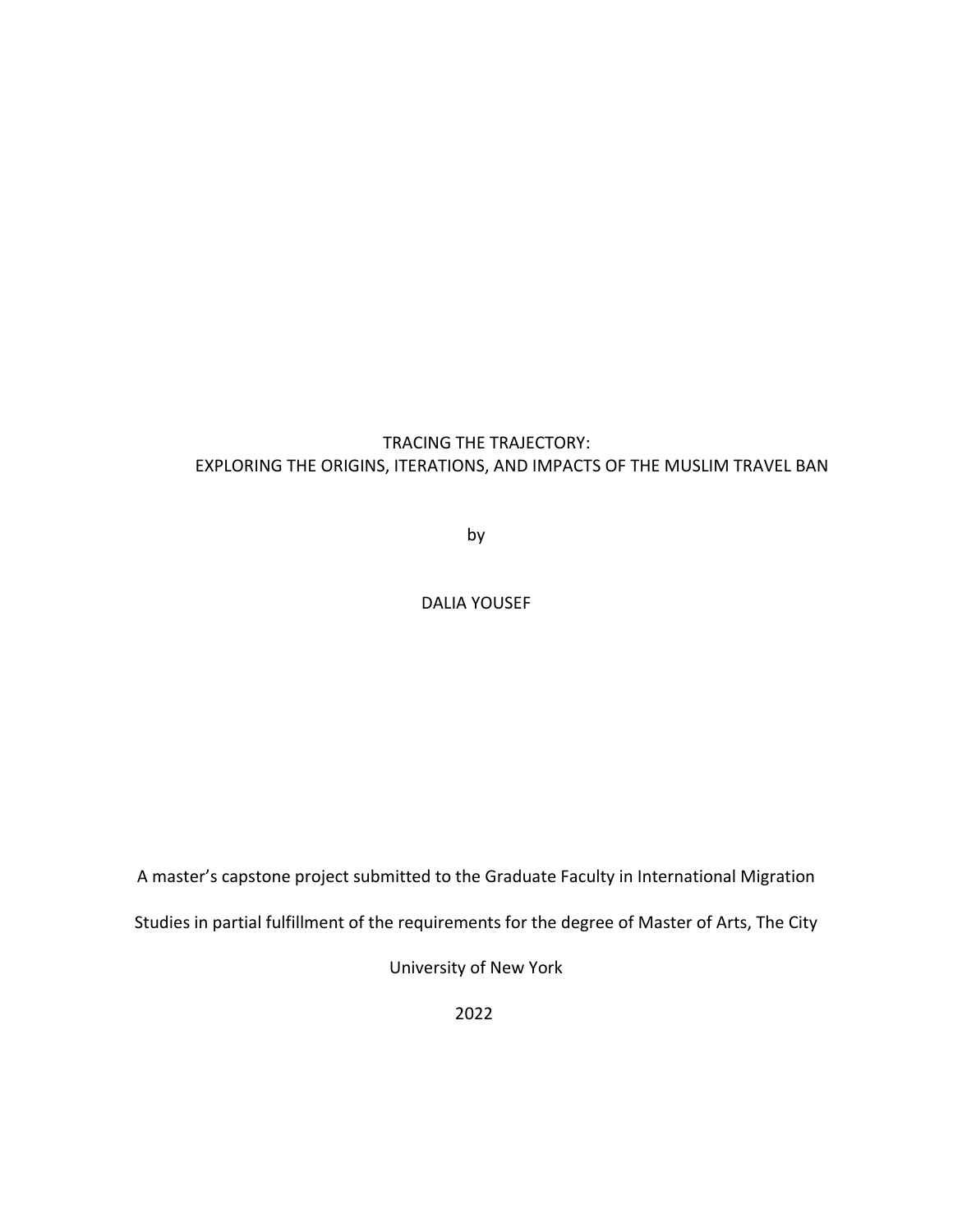# © 2022

# DALIA YOUSEF

All Rights Reserved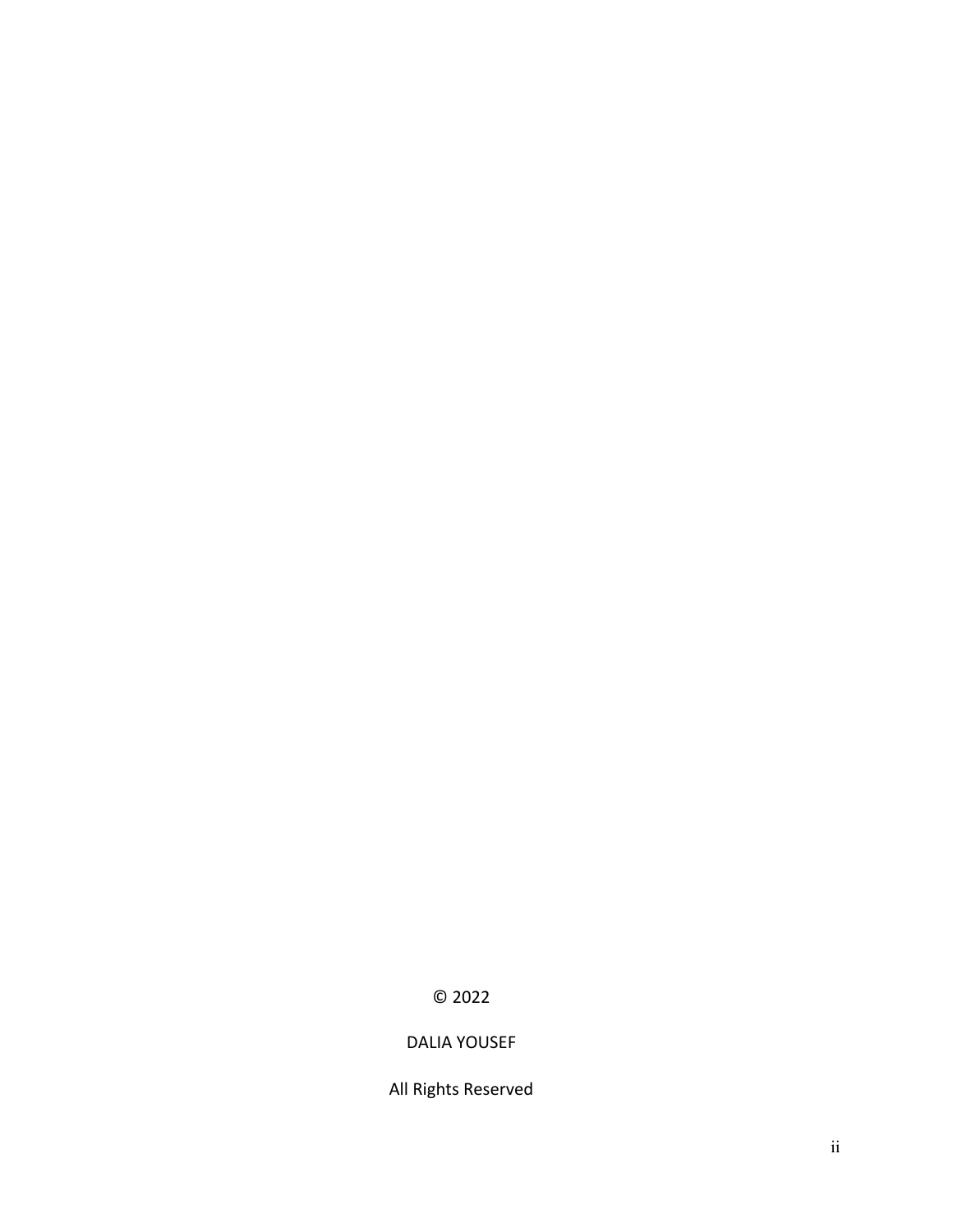# Tracing the Trajectory: Exploring the Origins, Iterations, and Impacts of the Muslim Travel Ban

by

Dalia Yousef

This manuscript has been read and accepted for the Graduate Faculty in International Migration Studies in satisfaction of the capstone project requirement for the degree of Master of Arts.

Date Date Dr. Monica W. Varsanyi, Ph.D.

Thesis Advisor

Date Dr. Richard E. Ocejo, Ph.D.

Program Director

## THE CITY UNIVERSITY OF NEW YORK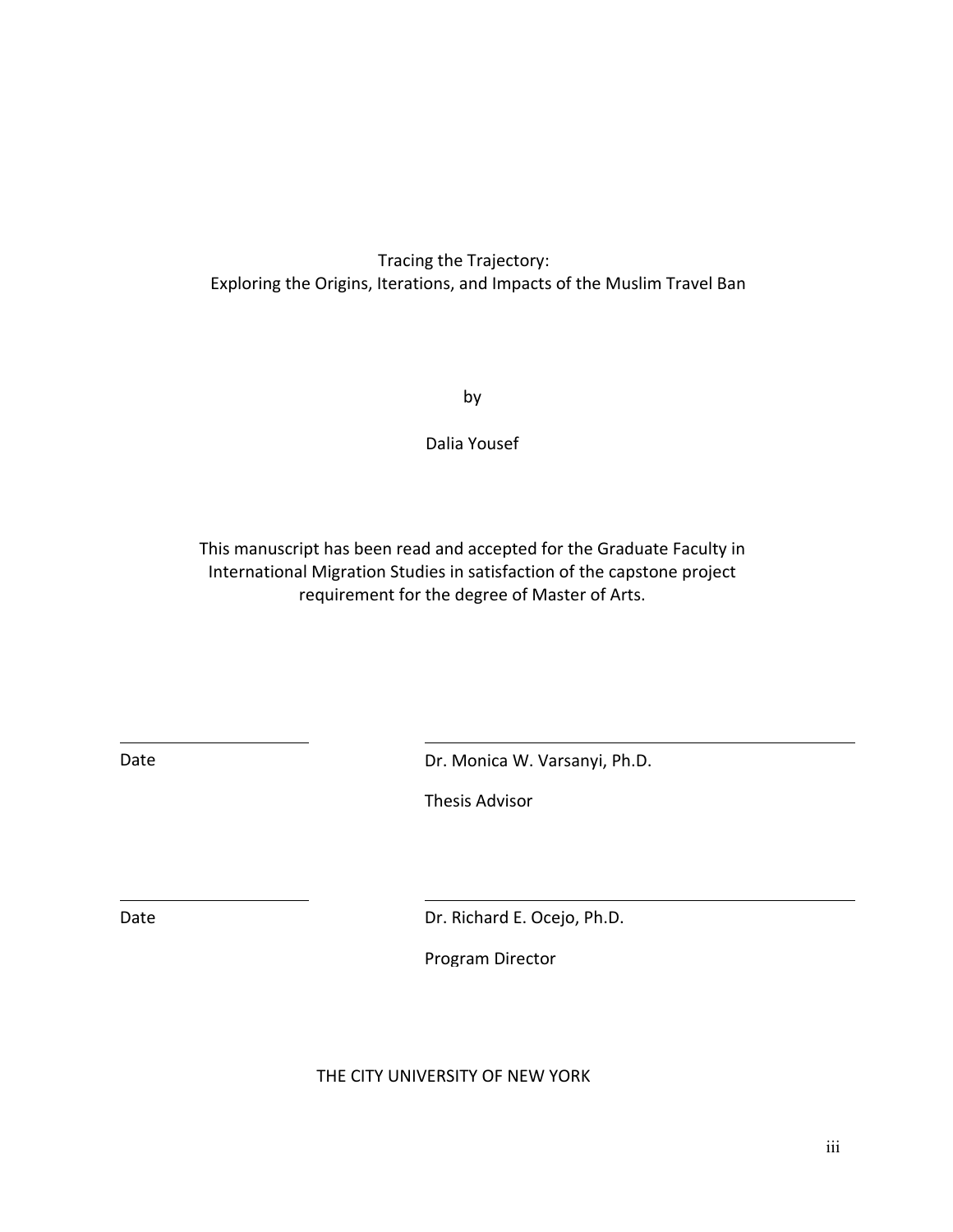#### ABSTRACT

#### Tracing the Trajectory:

#### Exploring the Origins, Iterations, and Impacts of the Muslim Travel Ban

by

#### Dalia Yousef

Advisor: Dr. Monica Varsanyi, Ph.D.

The Muslim Travel Ban emerged as an explicitly discriminatory policy when former President Trump signed Executive Order 13769 on January 27, 2017. The first version of the Ban suspended the entry of travelers from seven majority-Muslim countries into the United States. After several iterations, the third version of the ban was upheld by the Supreme Court on June 26, 2018, and only rescinded by a Presidential Executive Order issued by President Joe Biden on January 20, 2021. Although the Ban received significant media attention, it was analyzed by only a few scholarly works utilizing legal and discursive approaches. This thesis traces the Muslim Travel Ban back to Trump's electoral promises and examines the legal precedents of excluding specific immigrant groups under national security frameworks. Furthermore, it examines the Ban's impacts on targeted groups by thematically analyzing published narratives using Atlas.ti software. This thesis situates the Travel Ban within the history of antiimmigrant policies and the otherization of various immigrant groups while remaining focused on Muslims' experiences of otherness. It illuminates how the Ban was created, despite there being any actual crisis or political urgency making it necessary or justifiable. The thesis also presents an analytical framework outlining three paradigms of Muslim otherness (Orientalism, The Clash of Civilizations, and the War on Terror) to specifically demonstrate how the Ban corresponded and contradicted the War on Terror. It thus clarifies how the Muslim Travel Ban's exclusionist logic of "bad Muslim only" undermined the targeted group's attempts to prove legal status, deservingness, and innocence.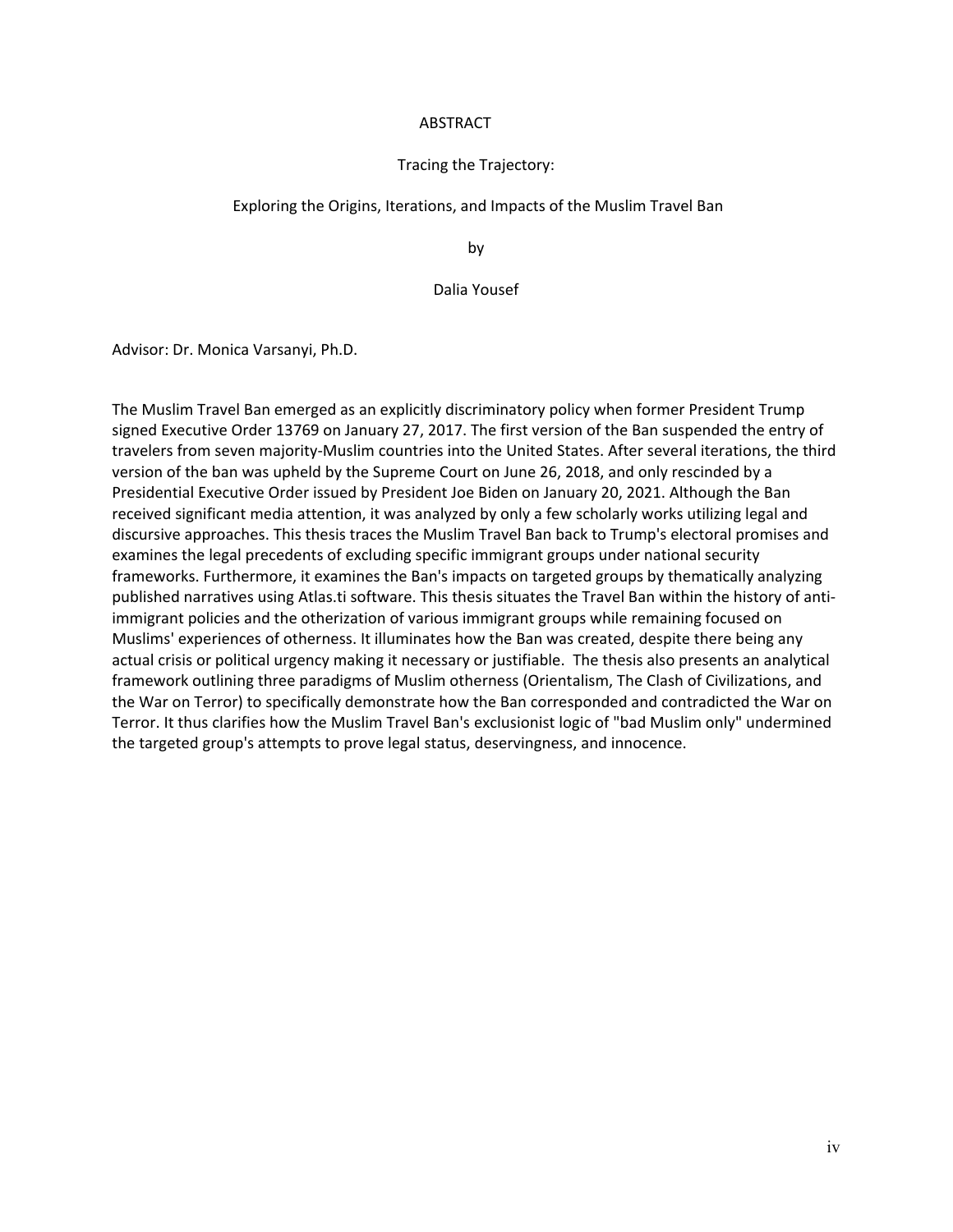#### ACKNOWLEDGMENTS

I would like to thank my advisor, Professor Monica Varsanyi, for the continued support, patience, and guidance. I profoundly appreciate how such knowledge, constructive feedback, and thorough review helped develop my work from a basic idea into a finished project. Your perfect balance between kindness and academic competence always inspires me. Thank you to the faculty, administrative staff, and colleagues at the International Migration Studies program for shaping and sharing my enjoyable learning experience at the Graduate Center. I am grateful for the people targeted by the Muslim Travel Ban, whom I got to know only through their stories, that helped me really understand the sociological impact of the Ban. I am also thankful for and inspired by my Egyptian mentors, Journalists, current and former prisoners of conscience, respectively, Tawfik Ghanem and Hesham Gaafar, who taught me to help make the world a little bit of a better place. A big thank you to my daughter and best friend Eshq for allowing me to see the world through such beautiful eyes and understand new things. I am incredibly thankful to my husband, Belal. I would not have been able to finish this work without your great love, constant support, and clever jokes. Our non-stop discussions sharpen my mind and warm my heart. To mama Dr. Fawzia Mahmoud, and Baba Dr. Al-Sayed Yousef, I still cannot believe I lost you and have not been by your side during the last few years. Despite the great pain, continuing to learn and finish this work became my way to connect with you and thank you for everything you've taught me. Until we meet again, I will always pray for you and honor your memory with my dear siblings, Yomna, Amira, and Ahmed.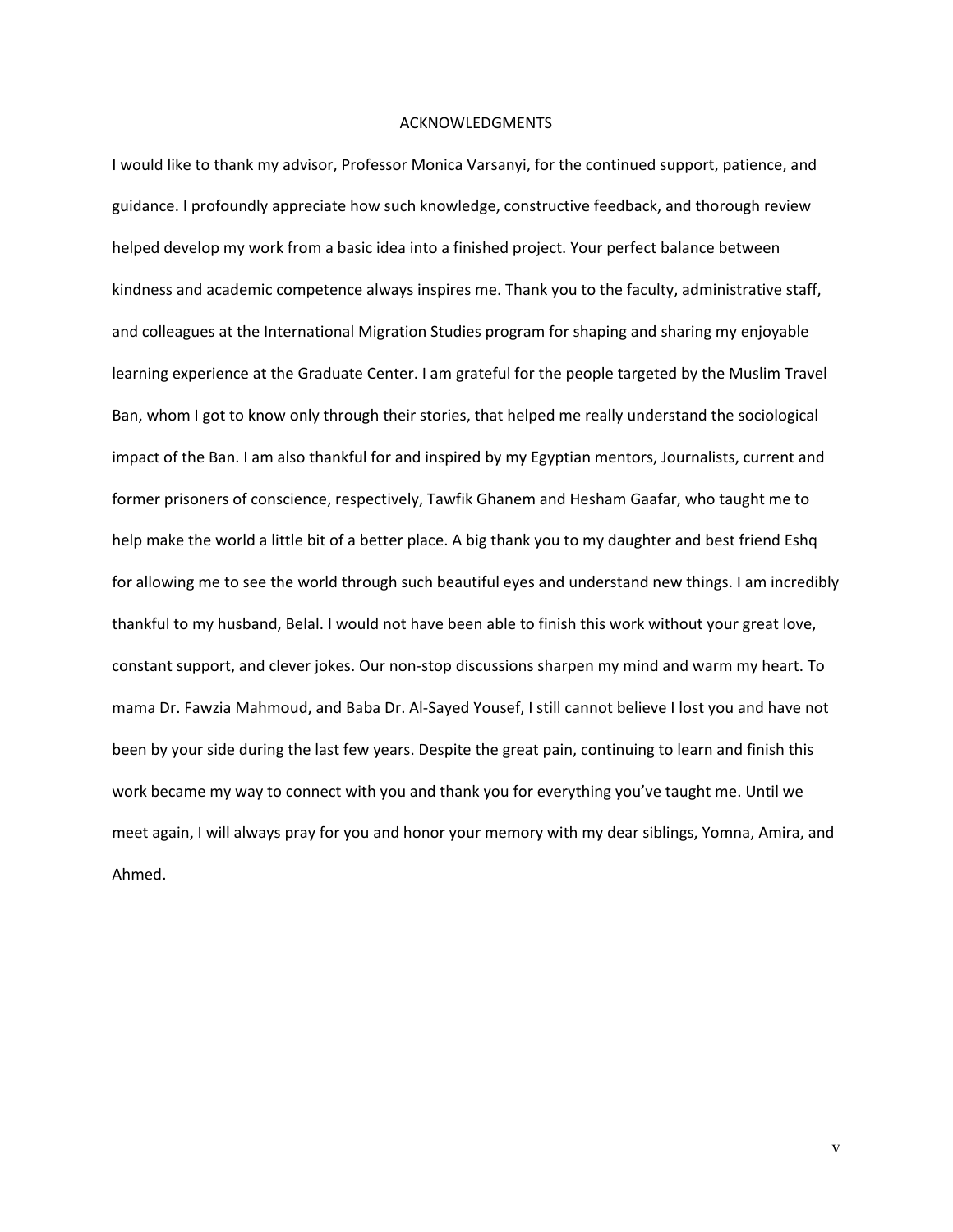## TABLE OF CONTENTS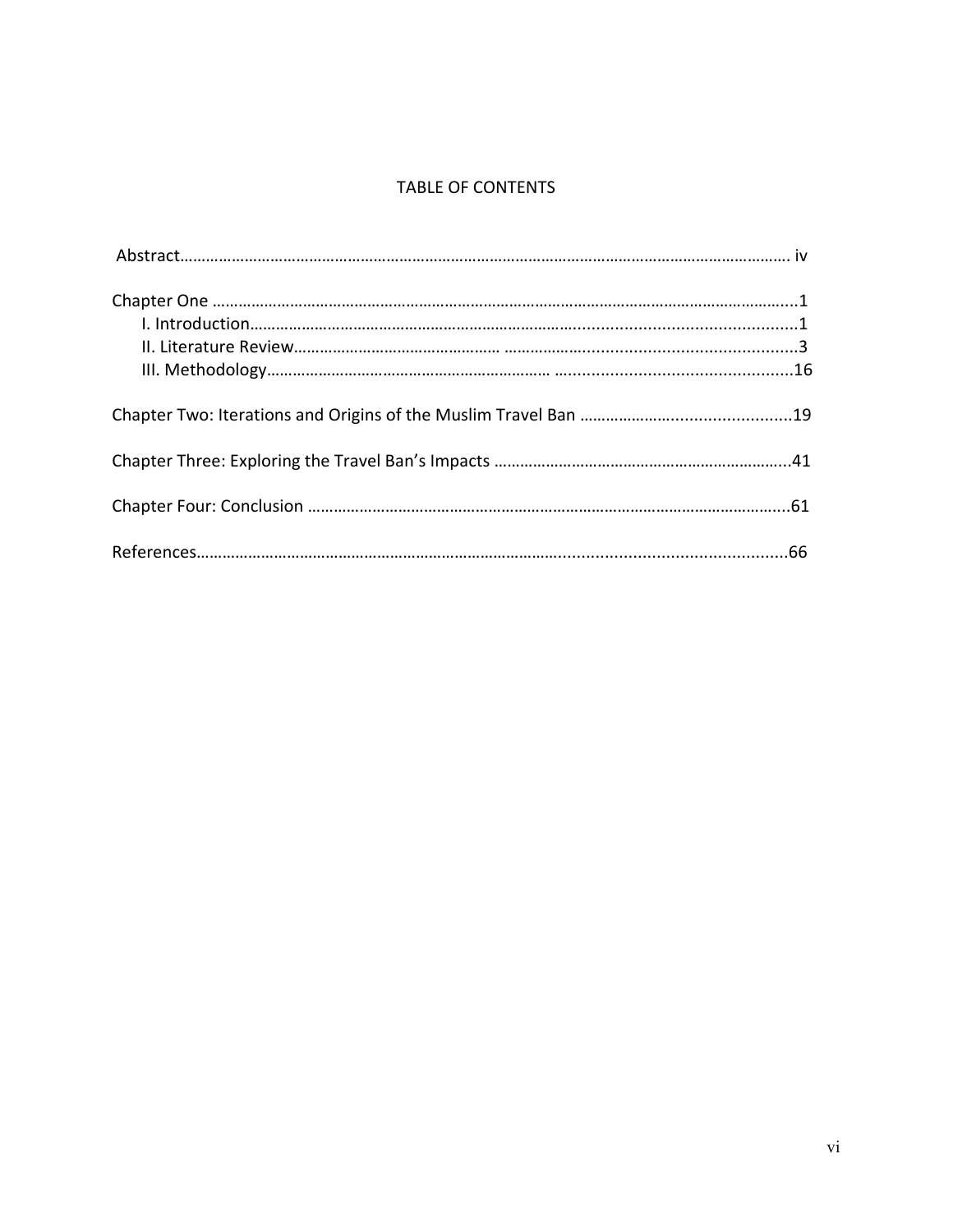## LIST OF FIGURES

| FIGURE 1. LEGAL PRECEDENTS OF EXCLUSION AND DISCRIMINATORY IMMIGRATION                                                    |  |
|---------------------------------------------------------------------------------------------------------------------------|--|
| FIGURE 2. MUSLIMS' INTERSECTING FORMS OF OTHERNESS (SEE GERTEIS ET AL, 2020, P.6)                                         |  |
| FIGURE 3. THE WAR ON TERROR, PRECEDED BY ORIENTALISM AND THE CLASH OF CIVILIZATIONS, DEEPENED THE<br>OTHERNESS OF MUSLIMS |  |
| FIGURE 4. A TIMELINE OF THE TRAVEL BAN'S MULTIPLE                                                                         |  |
| FIGURE 5. CHARACTERISTICS OF THE MUSLIM TRAVEL BAN'S DIFFERENT                                                            |  |
| FIGURE 6. Techniques used, by the impacted, to negate being "a national security threat"                                  |  |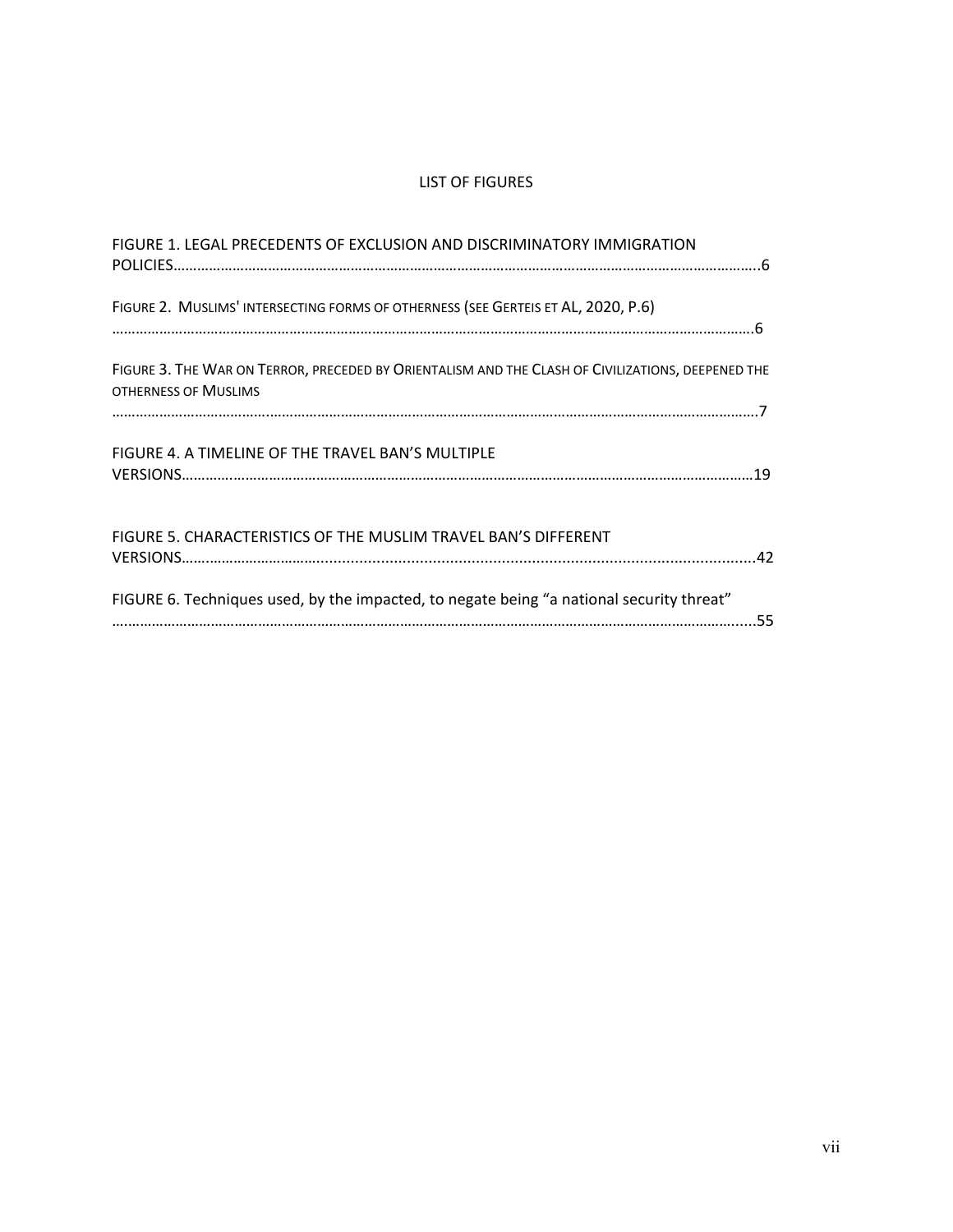## LIST OF TABLES

TABLE 1. TOPOLOGY OF STATE POLICIES TOWARDS MINORITIES (OUTGROUPS) IN TIMES OF WAR OR POLITICAL / IDEOLOGICAL Crisis (BAKALIAN AND BOZORGMHER 2009, P.47), ADJUSTED BY ADDING THE TRAVEL BAN BASED ON THE SAME ELEMENTS OF COMPARISON ……………………………………………………………………………………………………………………………………………………………25

viii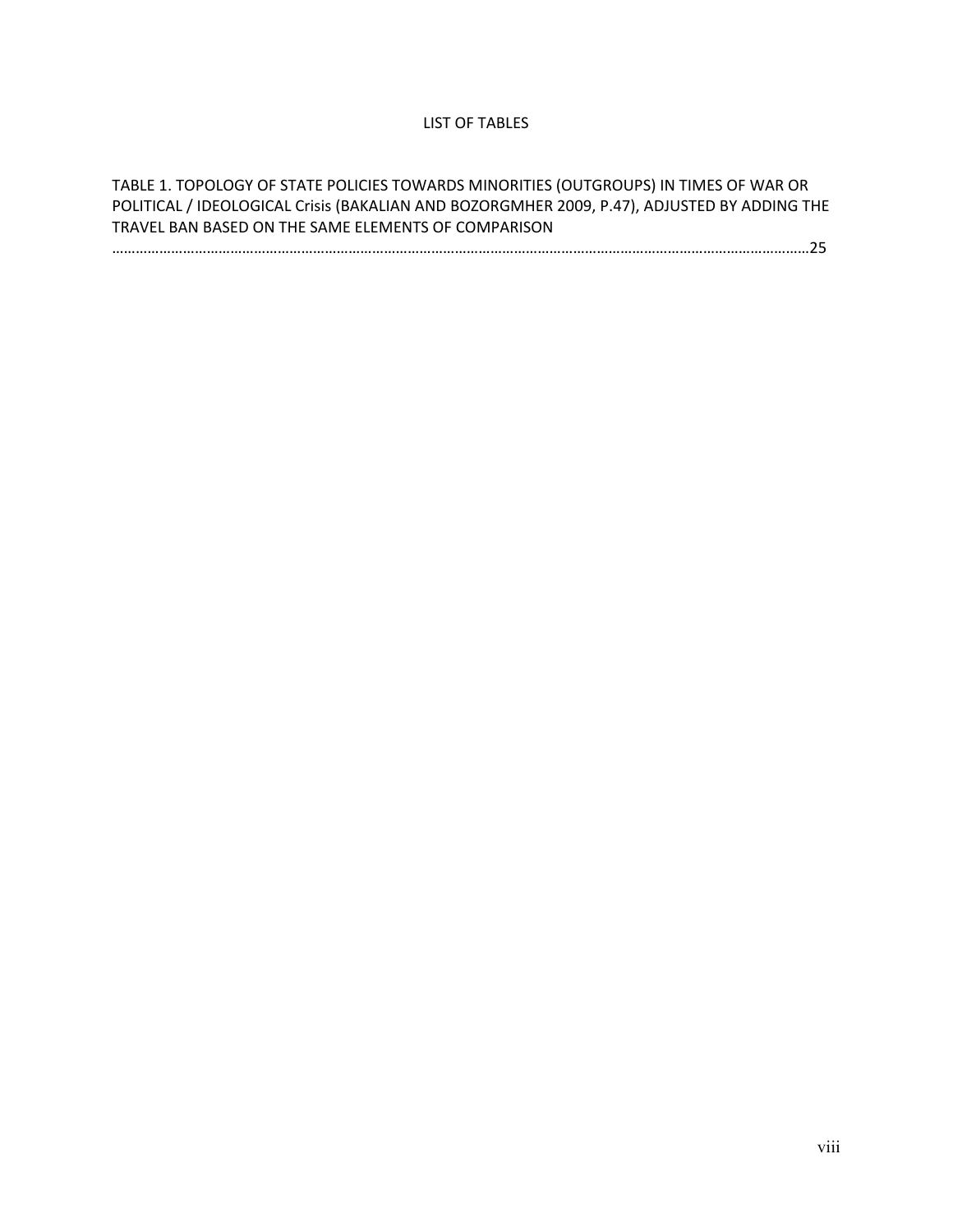## **Chapter One I. Introduction**

"How did our criminalization get normalized and justified so quickly?" Nisrin Elamin Abdelrahman, a Sudanese who lived in the US for 25 years, asked when she got detained at the JFK airport immediately after the Muslim Travel Ban was enacted.

The so-called "Muslim Travel Ban" was initially enacted when former President Trump signed Executive Order [1](#page-9-0)3769 <sup>1</sup>on January 27, 2017 and ended when President Joe Biden issued a Presidential Proclamation <sup>[2](#page-9-1)</sup>on January 20, 2021, to rescind it. Although the Ban moved along a circular path starting with an executive order and ending with another one, it has roots beyond Trump's anti-immigrant policies, and its legacy may continue even after Biden's presidential counteraction.

The first version of the Ban prevented travelers from seven majority-Muslim countries from entering the US and was enacted instantly. Consequently, several travelers from the listed countries were detained or sent back, including permanent legal residents and Green Card holders. The spontaneous protests disrupted the chaotic implementation of the Ban at the busiest airports like John F. Kennedy, LAX, Dulles, and Seattle-Tacoma…etc. The protesters placed the Travel Ban in the context of the antiimmigration policies by using the pivotal slogan of "No Ban No Wall." Elected officials and TV cameras joined the protesters. Taxi drivers were striking to show their solidarity, Yemeni owners of bodegas announced they would close their stores in protest, and lawyers teamed up and assembled in the airports, they coordinated with grassroots movements and elected representatives to release the detainees, inform the individuals separated from their family members about their rights. Furthermore, the Ban was legally challenged at federal courts. The Trump administration was forced to issue a second

<span id="page-9-0"></span><sup>&</sup>lt;sup>1</sup> Protecting the Nation from Foreign Terrorist Entry into the United States. Retrieved from https://www.federalregister.gov/documents/2017/02/01/2017-02281/protecting-the-nation-from-foreign-terrorist-entry-intothe-united-states

<span id="page-9-1"></span><sup>&</sup>lt;sup>2</sup> Ending Discriminatory Bans on Entry to the United States. Retrieved from

https://www.federalregister.gov/documents/2021/01/25/2021-01749/ending-discriminatory-bans-on-entry-to-the-unitedstates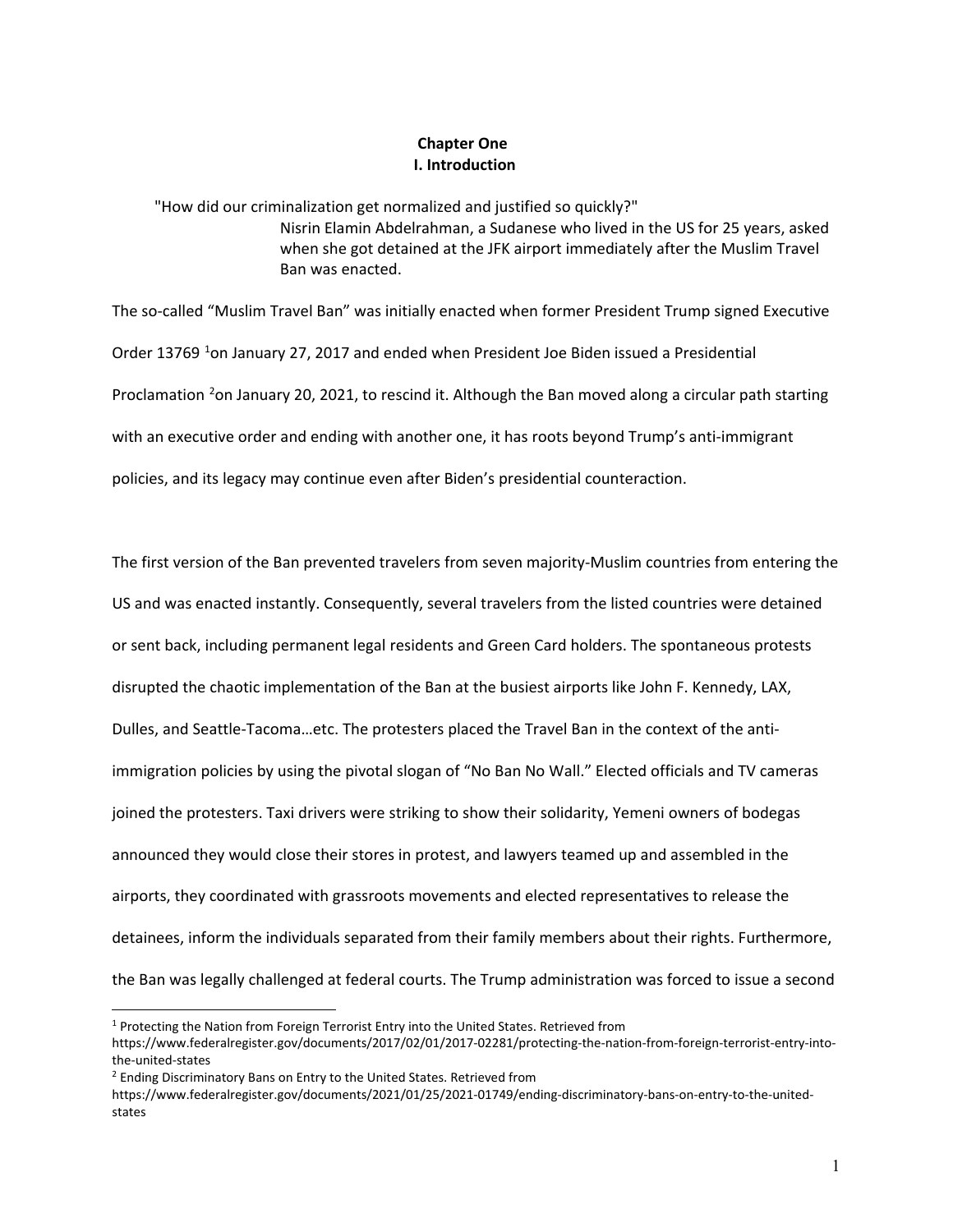version of the Ban, on March 6, 2017, due to the political and legal opposition and the chaos caused by the Ban's instant implementation. However, the second version faced similar problems as the first one and was overridden by a Presidential Proclamation on September 24, 2017, ultimately upheld by the Supreme Court on June 26, 2018.

The Ban got massive media coverage, especially as an alarming political moment at the beginning of Trump's presidency. Nonetheless, only a few scholarly works have yet to analyze the Ban. This thesis seeks to address this research gap in two ways. First, it will trace the roots of the Ban in the history of exclusionary policies, legal precedents, and contemporary national security frameworks. Then it will explore the impacts of the Ban's different versions on the targeted groups.

The literature review will look into the small body of scholarly work that tackled the Muslim Travel Ban, which focused chiefly on its legal and discursive characteristics, to explore if the Muslim Travel Ban is an anomaly that puts the Muslim communities in a unique position experiencing exclusion. First, it will establish the discussion of how the Ban is connected to legal precedents and otherization of immigrant groups through time. Subsequently, the literature review will outline the distinct paradigms of Muslims' otherness, including Orientalism, Clash of Civilizations, and War on Terror. It will thus provide the lens through which the thesis will examine how the Muslim Travel Ban corresponds and contradicts the latest paradigm of Muslims' otherness, the War on Terror.

The second chapter will trace the iterations of the Ban to show its discriminatory intent concealed afterward by expertise interference. It will identify the Ban's characteristics by comparing it to previous government-sponsored discriminatory policies that targeted minorities and outgroups, connecting it to legal precedents that entrenched the executive and presidential powers over immigration and furthered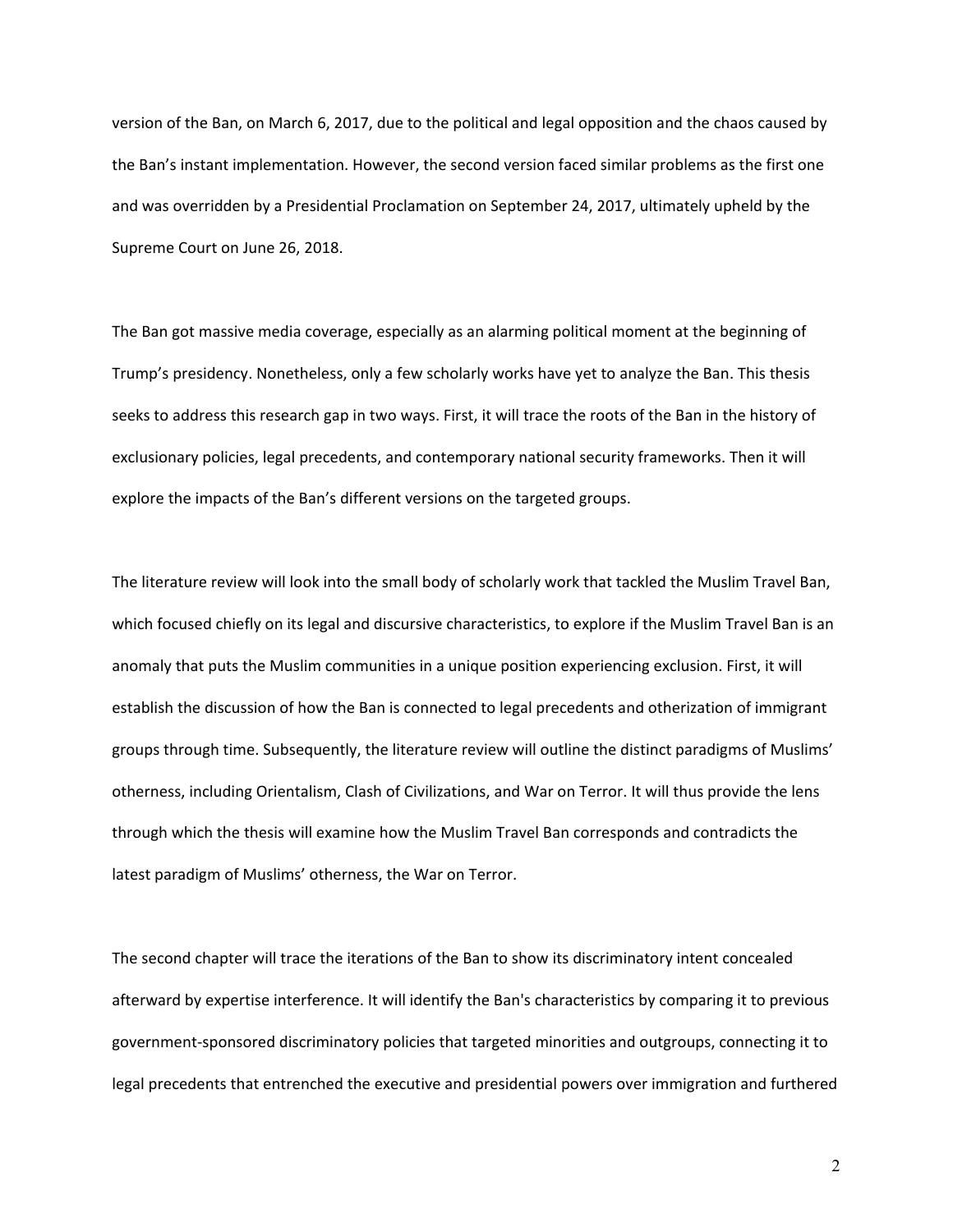the otherization of immigrants, as well as national security policies that intensified the otherization of Muslims, especially during the War on Terror. And the third chapter will perform a thematic analysis of datasets of published representative stories of the targeted groups to examine the Ban's impacts using Atlas. ti software.

## **II. Literature Review**

In the following pages, I discuss the limited literature that focused on the Muslim Travel Ban to outline the basic arguments generated by this literature and show how they lead to further questions on whether the Muslim Travel Ban is a distinct policy revealing a unique Muslims' experience or not. Next, I draw on the existing research works to trace the legal precedents of exclusionary and anti-immigration policies. While situating the Muslim Travel Ban in the history of these policies, I also discuss the elements that specifically shaped the contemporary experience of Muslims' exclusion in the US. Finally, I refer to some influential and contested academic works to delineate "paradigms of Muslims' otherness" and elaborate on the discussion of the Muslim Travel Ban.

Although the Muslim Travel Ban received massive media attention, only a few scholarly works have tackled its iterations, mainly focusing on its legal and discursive characteristics. There was not enough academic and sociological research that thoroughly investigated the Ban's multiple versions and their impacts on the targeted individuals and families compared to the legal reviews. After the 9/11 attacks, Anny Bakalian and Mehdi Bozorgmehr (2009) noted how the legal scholars were more prolific in studying post 9/11 backlash against Middle Eastern and Muslim communities than social scientists' limited interest in addressing the topic. They highlighted how the legal scholars were vocal in critiquing the government-sponsored discriminatory initiatives and policies, but there was no systematic analysis of the impacts on the targeted groups.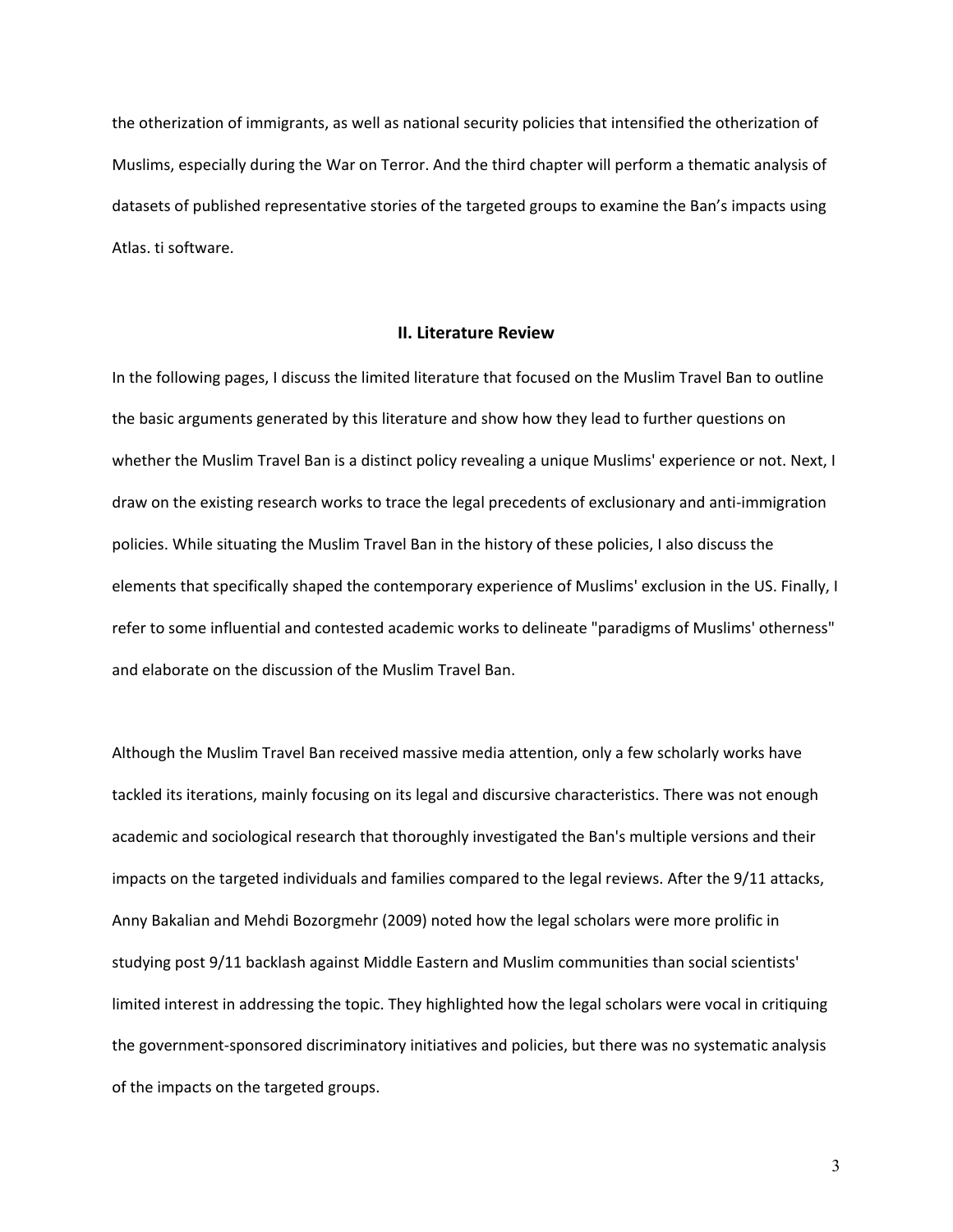Similar to studying post-9/11 backlash, the Muslim Travel Ban was analyzed mainly by legal scholars who primarily put the Ban in the historical contexts of executive power and the sovereign right to exclusion. Shoba Sivaprasad Wadhia (2018) discussed how the Travel Ban could not be separated from the historical usage of national security language to create and defend immigration law and policy. She specifically traced how the Chinese Exclusion Case (1889) enabled coupling national security and immigration through the tool of plenary power and much later, the Immigration and Nationality Act (INA) in 1952 had sections (INA § 212(f)) that stated that noncitizens can be excluded or deported for security reasons. Dan Ordorica (2019) dived deeper into the legislative history of INA § 212(f) to compare presidential power in different political contexts especially between the Alien Friends Act 1798 and the INA 1952.

To identify some parallels between the Travel Ban and precedent legal cases, Richard A. Dean (2019) contested that there is no similarity between *Korematsu v. America* (1944) and the Supreme Court review of the Travel Ban (in the case of *Trump v. Hawaii*). Instead, he argued that both of them essentially looked into the constitutionality of these executive orders in identifying the "bad" from greater numbers. He furthered the discussion about the legality of these orders through assessments of their purposes and factual evidence. Also, Jill E. Family (2018) focused on how the Supreme Court ultimately upheld the Muslim Travel Ban. However, she attributed the court's decision to the later experts' intervention in concealing the Travel Ban's discriminatory intent. In doing so, Family described how the Ban's three versions resulted from a manufactured political emergency portrayed by the Trump administration. In response to this manufactured emergency, Abed Ayoub and Khaled Beydoun (2017) explained how the Ban evolved emergency advocacy to defend the vulnerable and impacted Muslim populations, primarily through grassroots lawyering. Hu (2017) analyzed the Travel Ban within the framework of Crimmigration-Counterterrorism and mainly tracked the history and technologies of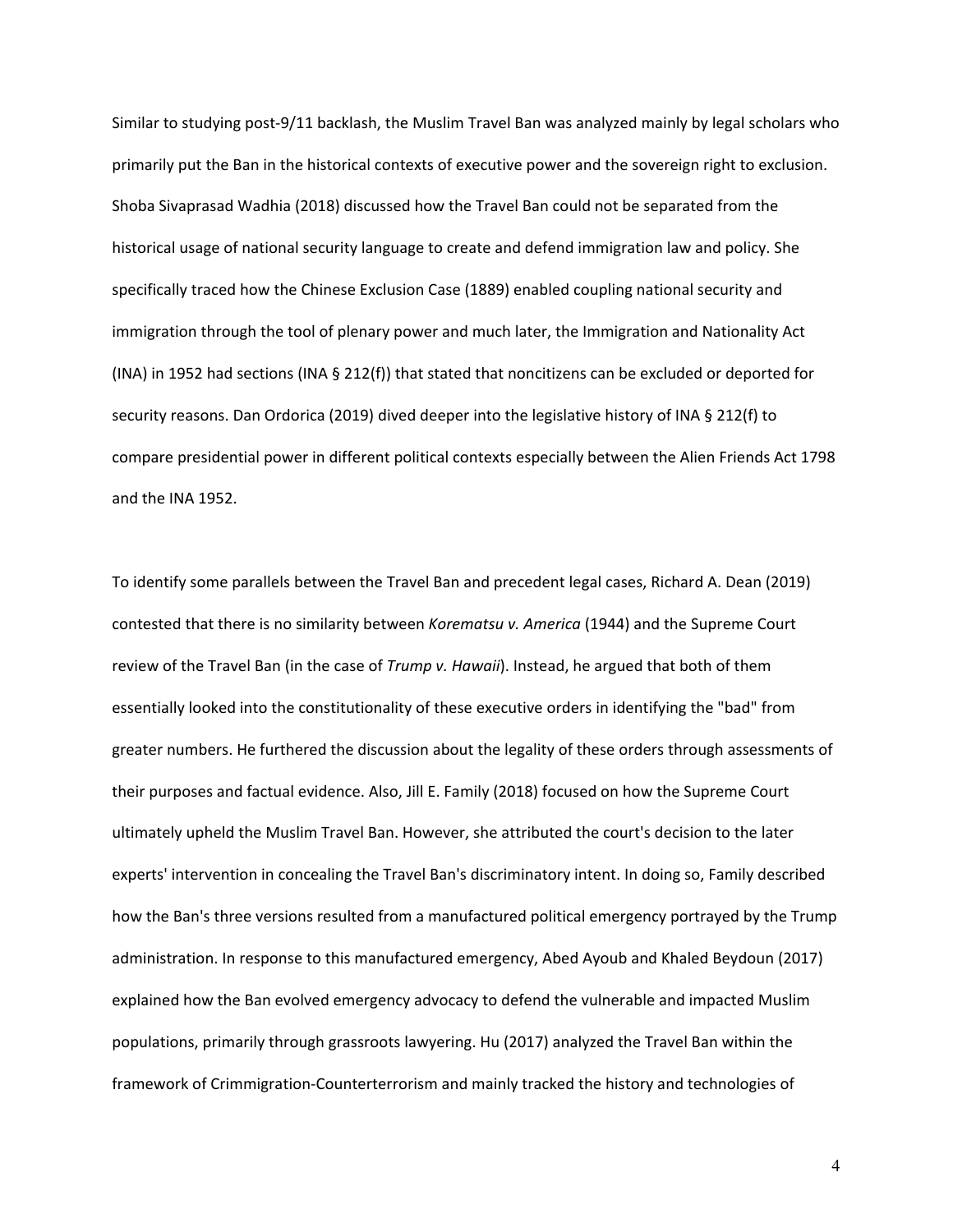screening and biometric identification systems in relation to the Muslim Travel Ban's proposal of "extreme vetting."

According to their focus, the studies that addressed the discursive characteristics of the Ban reached different, sometimes contradictory, findings. For instance, some tackled rhetoric and public opinion focused on the "mainstream" shift of hearts and minds against the Muslim Travel Ban (Collingwood et al.2018; Oskooii et al.2021). In contrast, others analyzed the statements of former president Trump compared to previous presidents to address the power of presidential rhetoric (Frederickson, 2018) and his tweets that influenced his political base (Gomez, 2018). However, most of them highlighted how Muslims and Muslim Americans are viewed as a "problematic," "unpopular," and "stigmatized" population that trigger feelings of cultural or security threats.

Rethinking the findings of these legal and discursive studies poses the question of whether the Muslim Travel Ban is an anomaly that puts the Muslim communities in a unique position of exclusion or not. On the one hand, most of the legal studies characterize the Muslim Travel Ban as a disturbing action, the first attempt to Ban entering the United States based on national origins since the 1965 Immigration and Nationality Act that undid system of national-origin quotas<sup>[3](#page-13-0)</sup>. But, on the other hand, they connect it to precedent legal and exclusionary immigration policies. Figure (1) demonstrates some of these legal precedents targeted groups from various ethnic, national, and cultural backgrounds at different historical moments.

<span id="page-13-0"></span><sup>&</sup>lt;sup>3</sup> The Immigration and Nationality Act stated no "discriminated against in the issuance of an immigrant visa because of the person's race, sex, nationality, place of birth or place of residence." However, in "Can We Remake a Broken Immigration System?" Mae Ngai (2020) argued that the Act kept the overall numerical ceiling on total annual admissions low. Also, many suggested that the Act negatively affected the migrants from Mexico and other Latin American countries because it brought them under numerical limits for the first time.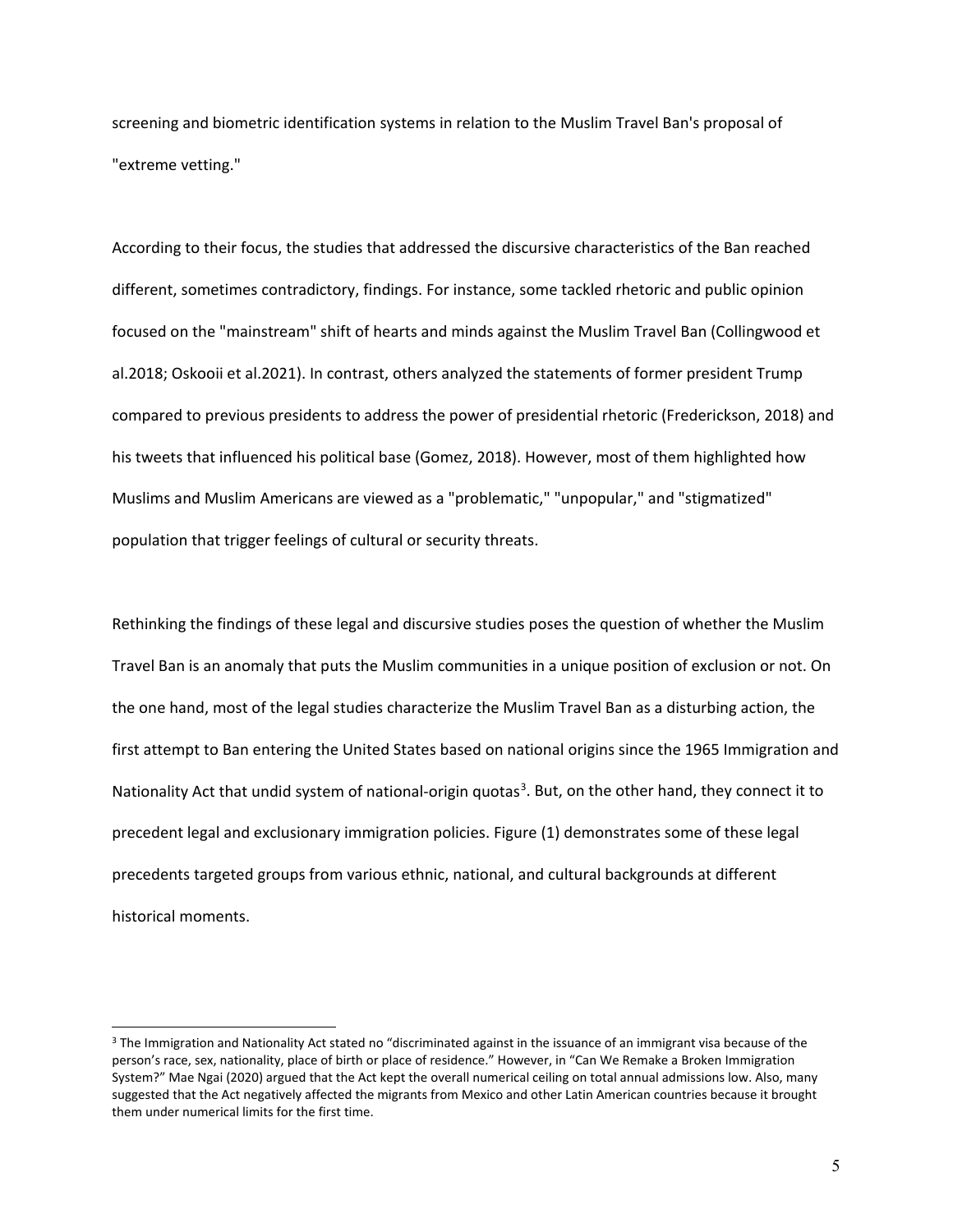

#### **FIGURE 1. LEGAL PRECEDENTS OF EXCLUSION AND DISCRIMINATORY IMMIGRATION POLICIES**

Similarly, the discursive works show the contested reactions and the shifts against the Muslim Travel Ban. However, they emphasize how Muslims are particularly perceived as a "problematic" and "unpopular" group (Gomez, 2018; Collingwood et al., 2018; Oskooii et al., 2021). To examine whether the Muslim Travel Ban is a continuity of previous discriminatory policies, or an exception derived from anti-Muslim sentiments, Gerteis et al. (2020) differentiate between historical and contemporary contexts. They argue that while the position of Muslims is not unique historically, the "otherness" of Muslims in the US modern context is distinct because, as illustrated in figure (2), it is defined by race, religion, and civic (or political) boundaries at one time (p.6). In this way, the Ban has shown how "anti-Muslim sentiment is a reminder of older, enduring forms of nativism and xenophobia" (Gerteis et al., p.19).



### **FIGURE 2. MUSLIMS' INTERSECTING FORMS OF OTHERNESS (SEE GERTEIS ET AL, 2020, P.6)**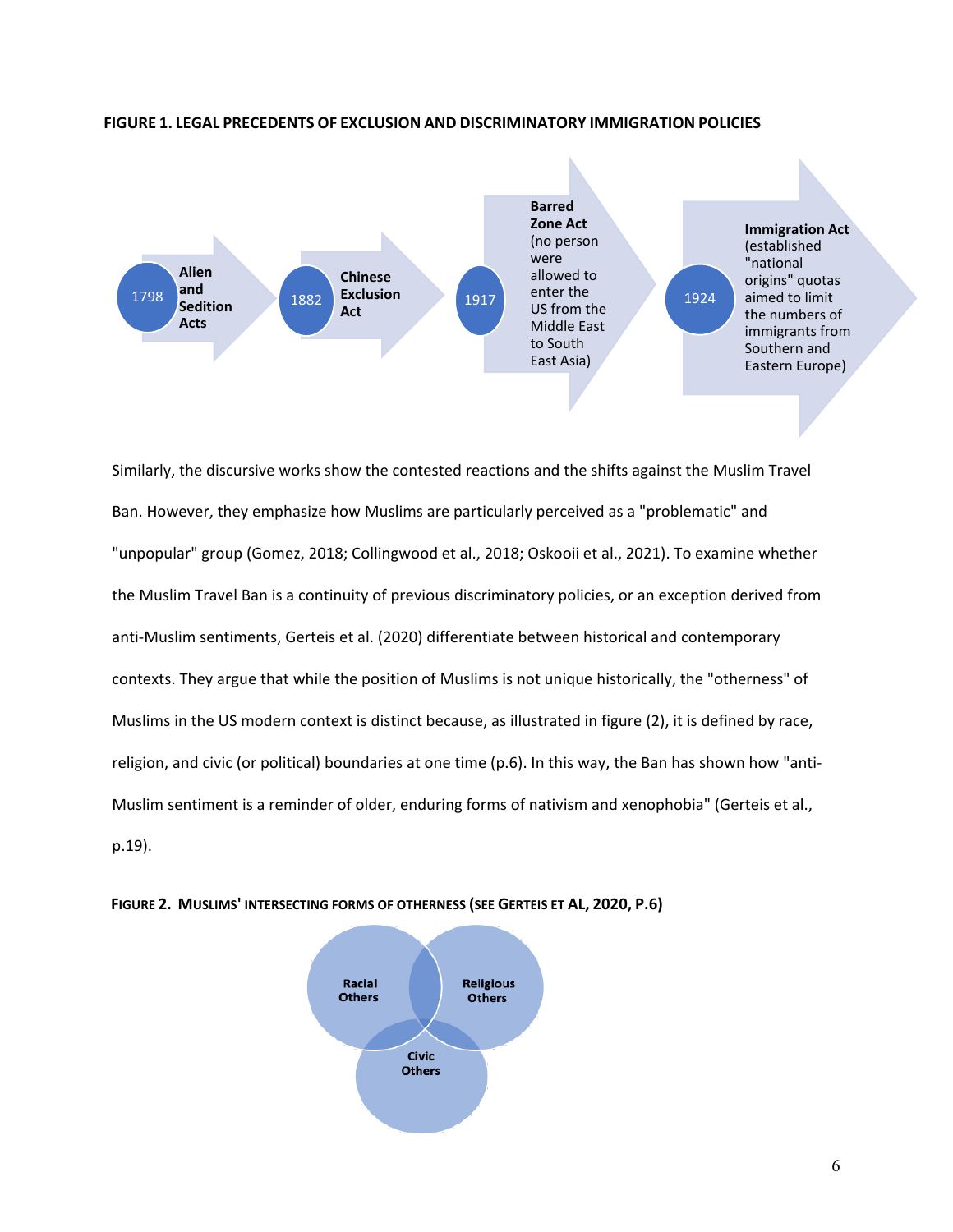## **Paradigms of Muslims' Otherness**

Within the enduring forms of nativism, each group can be othered in different ways at certain historical and political moments. The Muslim Travel Ban took advantage of how "Muslims are now a central outgroup in American Life" (Gerteis et al.,2020, p.10). However, I argue that Muslims' otherness is informed by multiple frameworks beyond the differentiation between historical and contemporary moments. Drawing on previous literature, I suggest that there are three interrelated paradigms of "Othering" Muslims operating across historical and contemporary contexts, including Orientalism, Clash of Civilizations, and the War on Terror. These paradigms do not offer an interpretation of every aspect. Yet, they provide a major part of explaining Muslim otherness. Even though they did not create Muslim exclusion, they reinforced it. They are not static categories, and they have worked in light of multiple interacting and conflicting factors. I argue that the Ban is essentially a state-sponsored anti-immigration policy that worked within these contested but influential paradigms of Muslims otherness by employing and problematizing some of their narratives and tools.



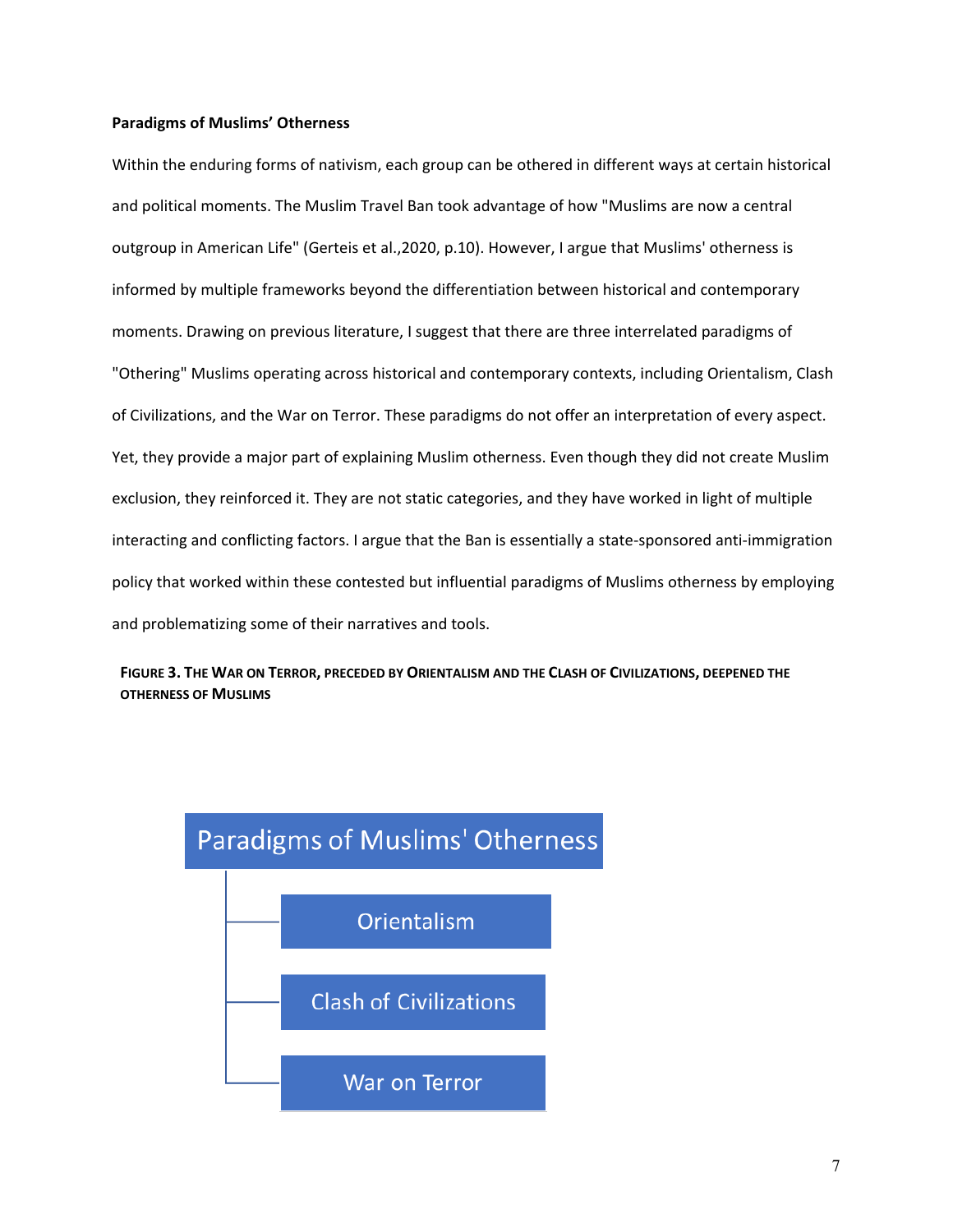#### **Orientalism**

Edward Said (1979) defined Orientalism as a "style of thought based upon an ontological and epistemological distinction between the Orient and the Occident" (p.2). In criticizing Orientalism, Said went beyond the academic aspects and identified its historical and political elements as a knowledge system that preceded and accompanied the European power and hegemony in the 19th century to constantly create "flexible positional superiority" of the Westerner (p.7). By Positioning Europe as a reference point for human history, Orientalism worked in a hierarchical way to invent the "Orient"/"Other," not as an equal to the "self," but rather as "threatening, inferior and underdeveloped" (Haldrup & Koefoed, 2009, p.38). The invented "Other" is primarily used to cement the Self (European/ the West), which is pictured as civilized and rational. According to Said, non-West works as "danger" that justifies Western imperialism and the object that could be represented and controlled. Thus, the Orient is not a free subject but rather "an idea that has history and a tradition of thought, imagery and vocabulary that have given it reality and presence in and for the west" (Said,1979, p.5). However, Said shows that Orientalism is not a false construction but "a power relation with political implications" that has material foundations in colonialism and turns "distance into difference" (Haldrup & Koefoed, 2009, p.38-39).

Orientalism can operate differently across time and extend from textual and representative frameworks to practical ones. For example, scholars argue that early European scholars and artists who initially contributed to constructing Orientalism had backgrounds in philology, and their works had focused on languages and literature of the Middle and Near East. Later, a form of "neo-orientalism" emerged in the US, by the end of the Second World War, when officials and academics interested in foreign policies "started to view the Arab-Muslim world as a region of great importance for the economic interests and security of the United States" (Kerboua, 2016, p.16). Consequently, "Orientalism was refashioned as a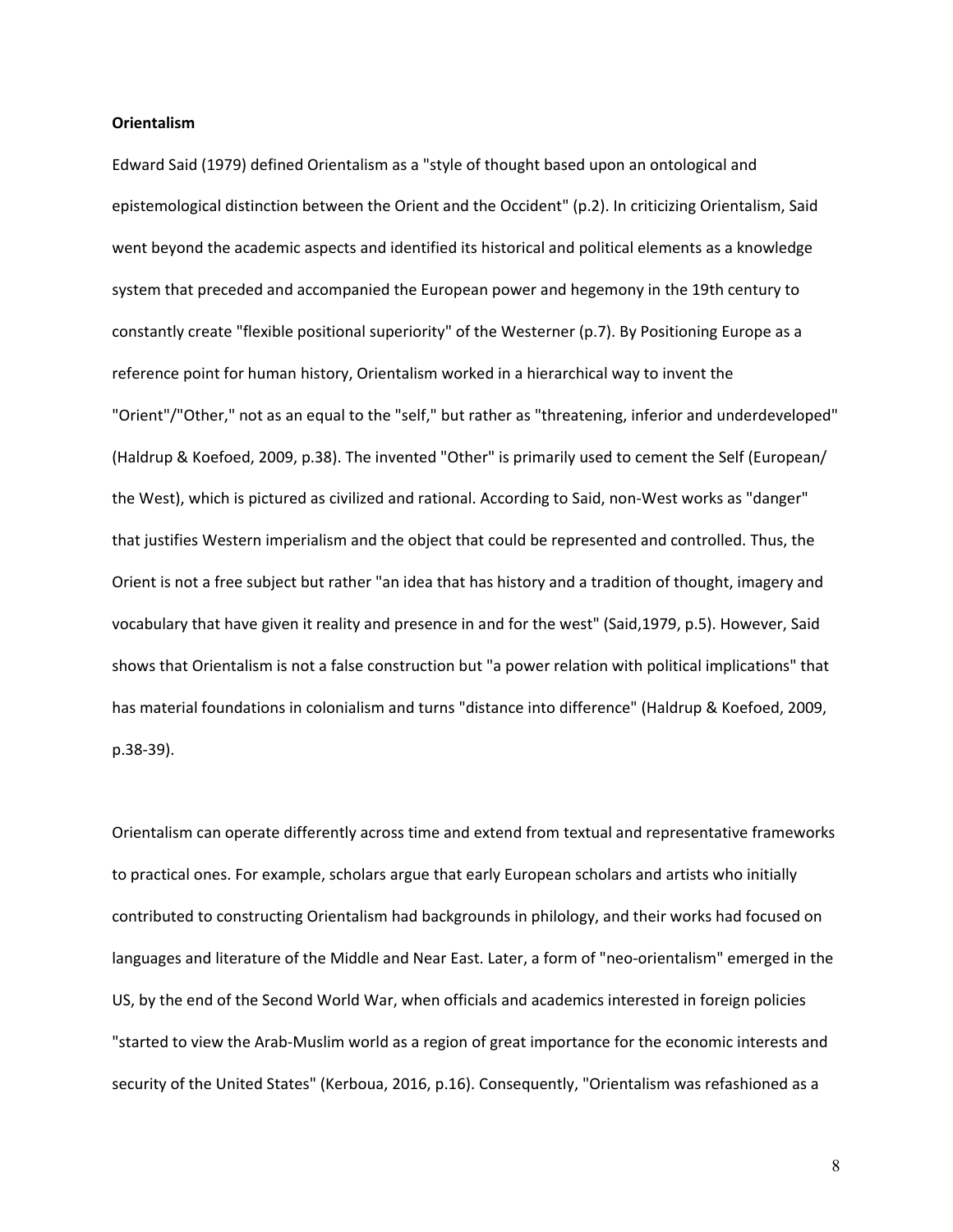branch of area studies to provide the Cold War applied social sciences with much-needed content" (Shalbak, 2018, p.508).

Understanding how Orientalism is not a static concept helps explore the nuances, contradictions, and shifting attitudes of othering. Hence, othering can work differently against one group or many groups in various periods. For example, after WWII, the emergence of the anti-Soviet Union global coalition and the discovery of large oil deposits in the Arab Gulf complicated perceiving Islamic threat as a constant danger. Alternatively, there was more focus on opposing Arab nationalism in a larger context of fighting communism, "while Islam itself was just in the background and not center stage" (Bazian,2008,p.4). Islam was also utilized from above as in Eisenhower Doctrine called the "Islam strategy," which tried to create a top-down approach promoted by Saudi Arabia to align with the US interests to defeat the Soviet Union (Kumar, 2012,p.67-68).

## **Clash of Civilizations**

Despite the old roots of Orientalism alongside colonialism, Muslims' contemporary "otherness" in the US has been more salient at certain political moments usually tied to foreign policies (e.g., the OPEC oil embargo of 1973, the Iran hostage crisis of 1979, and the first Gulf War in 1991). Scholars historize the Arab and Muslim exclusion from political and civic life that has turned them into the "enemy-other." The cycles of political tensions were combined with demonization, "since the 1960s, large segments of US culture have unofficially classified Arabs and Muslim as terrorists and perceived them as threats to national security" (A. Jamal, N. Naber. eds., 2008, p.89). Although many argue that the 1979 Iranian Revolution intensified the negative representation of Islam and Muslims in the West, particularly in the US, the demonization considerably increased by the end of the Cold War. At the time, there was a search for a unifying project when the political scientist Samuel Huntington (1993) "revived the idea of a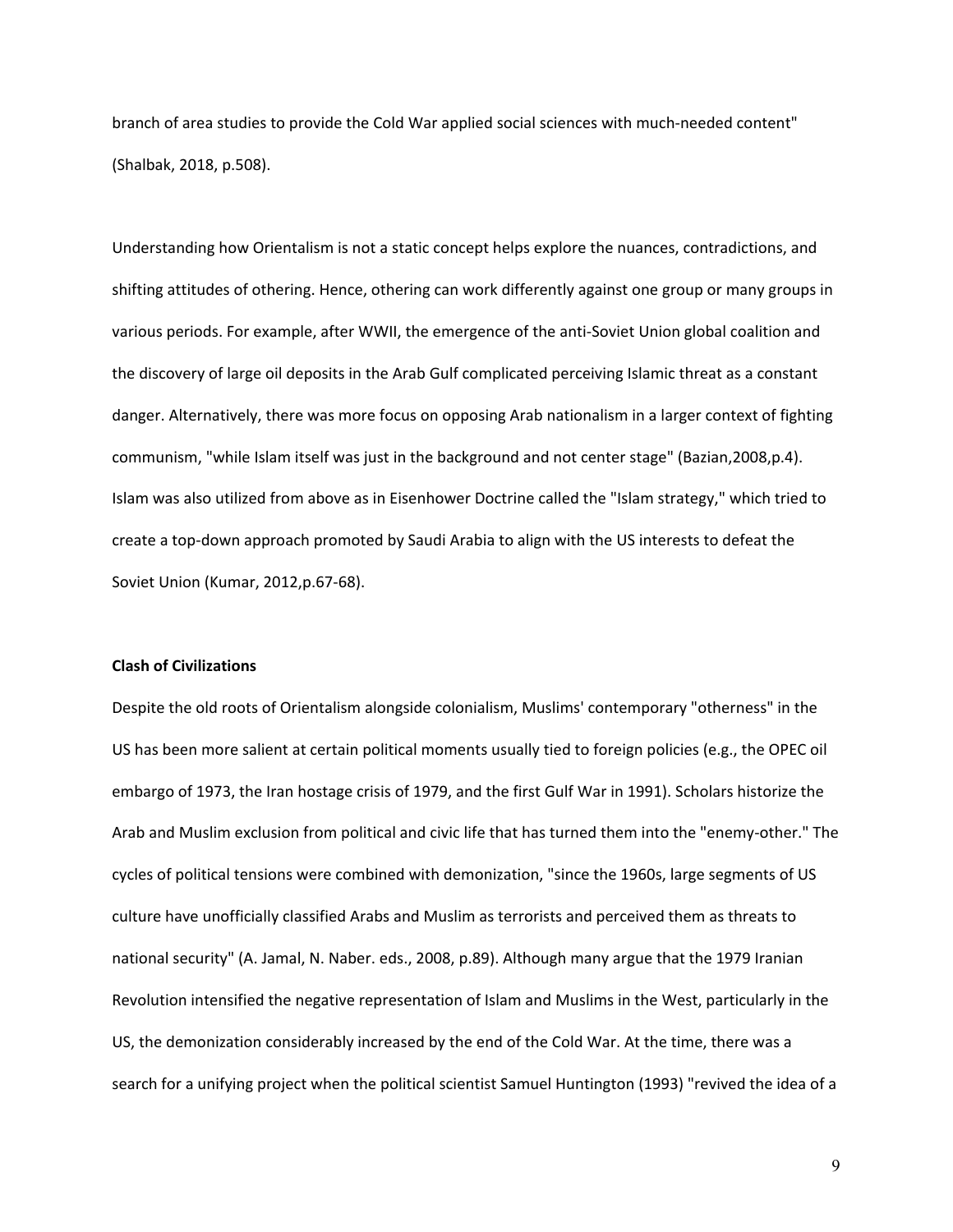'clash of civilizations as a potential heir to the tensions of the Cold War" (Haldrup & Koefoed, 2009, p.42).

It is worth mentioning that Huntington has been among important figures "in US foreign policy since the Vietnam War, and has been a member of the National Security Council" (Tuastad, 2003,p.593 ). In "Clash of Civilizations," Huntington (2011) contended that "culture and cultural identities, which at broadest level are civilizational identities, are shaping the patterns of cohesion, disintegration, and conflict in the post-Cold War world" (p.20). Huntington assumed that the ideological clashes in the previous halfcentury would be replaced with the conflict between civilizations and restored the dichotomous confrontation between the West and the East (mainly the Muslim – Chinese alliance). Huntington built his argument about the Muslim threat using national security evidence that the USA had classified seven countries as 'terrorist states,' five of which were Muslim (Iran, Iraq, Syria, Libya, Sudan) and engaged in seventeen military operations in the Middle East, all of them directed against Muslims between 1980 and 1995. He attributed these confrontations to characteristics inherited in the Islamic religion that "glorifies military virtues." (Huntington, 2011, p.263).

In a way, Huntington recycled the Orientalist style of thought by constructing a singular threat to unify and affirm an advanced and rational Self. Huntington's claim that "Islam has bloody borders" (p. 254) has not been an utterly isolated viewpoint, and it resonated with some other policymakers' views and intellectuals' works, including those of Bernard Lewis. The latter adopted a similar binary and essentialist image of Islam and the Muslim world as in his earlier essay "The Roots of Muslim Rage" (1990) and later "What Went Wrong? Western Impact and Middle Eastern Response" (2002), where Orient and Occident are introduced as antithetical and internally homogenous entities.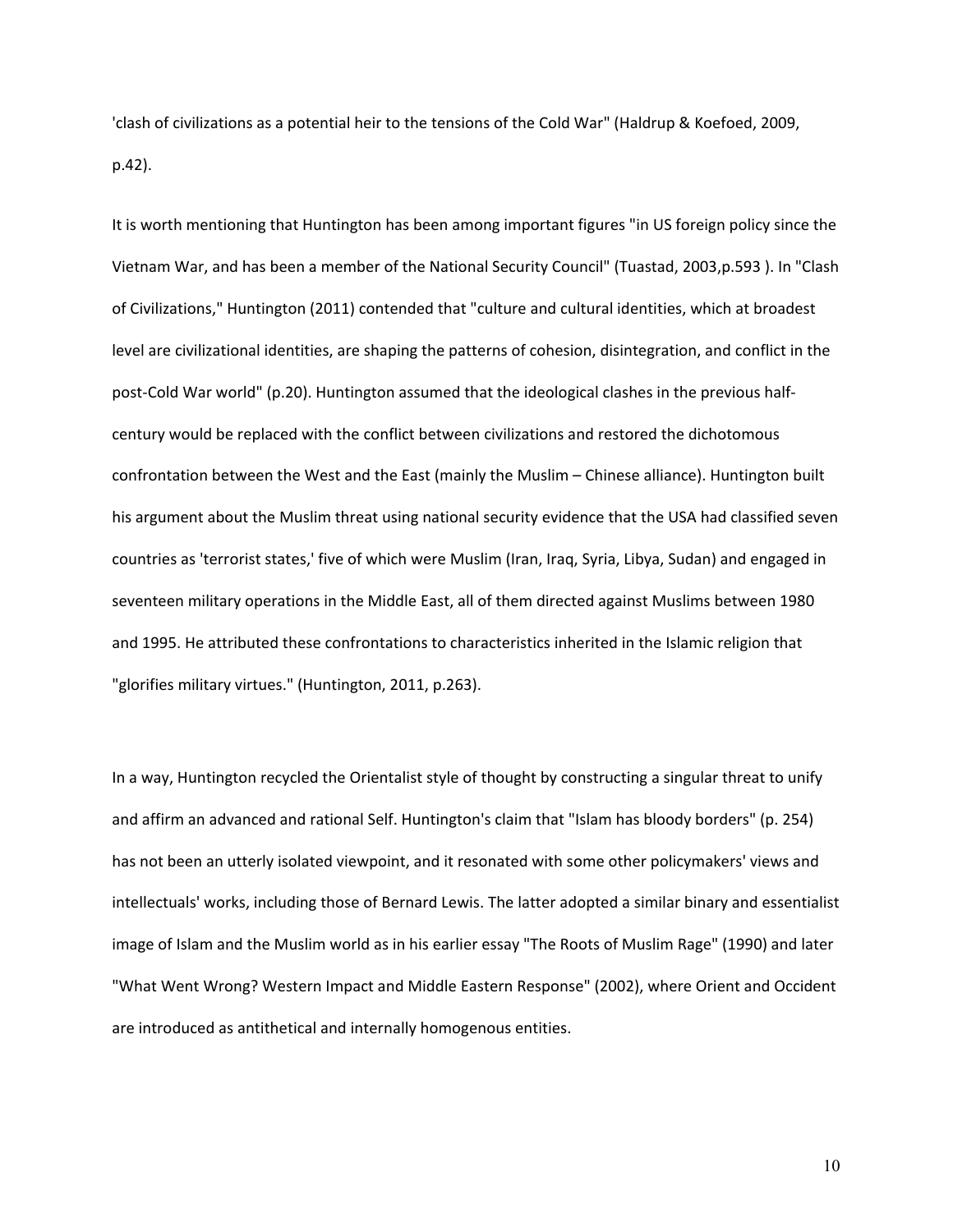There were early and heavy criticisms of Huntington's "Clash of Civilizations," especially for its simplistic and binary nature, emphasis on cultures over politics, and limited explanatory power that could not analyze the multiple levels of domestic, regional, and international conflicts. Moreover, it ignored how interests have mostly shaped contemporary politics (Bottici and Challand, 2006). Thus, it could not explain the internal variety and complexities of one "civilization," like the political rivalry and contradiction within the Western World, e.g., between the US and Europe (Nayak and Malone, 2009). Yet, despite these criticisms, the "Clash of Civilizations" paradigm gained some success, perhaps because it offered a conceptualization of the post-Cold War world and filled in some vacuum in politics and media after the collapse of communism. A success that incredibly increased after the 9/11 attacks as "Huntington's book became a bestseller to the point that by 2002 Netscape was offering Internet surfers free copies […] and was translated into many languages" (Bottici and Challand, 2006, p.322). Notably, the Clash of Civilizations intensified and turned into a powerful narrative interpreting the contemporary world through the division between the West and the East (or the Muslim World) regardless of any heterogeneous geographical, cultural, or ideological constructions within each of these two entities.

#### **War on Terror**

The global "War on Terror" has employed neo-orientalist images of contemporary Muslims not only as backward and inferior but, more importantly, as violent and threatening. It utilized knowledge about Islam and Muslims produced by some intellectual circles. Intellectuals like Huntington and Lewis inspired the neoconservative doctrine to operate within the Clash of Civilizations paradigm and replace the classical Orientalism paradigms that supported 19th-century colonialism. President George Bush described the "war on terror" following the September 11 attacks as a 'crusade.' Similarly, "on September 26, 2001, Italian Prime Minister Silvio Berlusconi stated that 'We should be conscious of the superiority of our civilization'" (Tuastad, 2003,p.592). With their emphasis on cultural and civilizational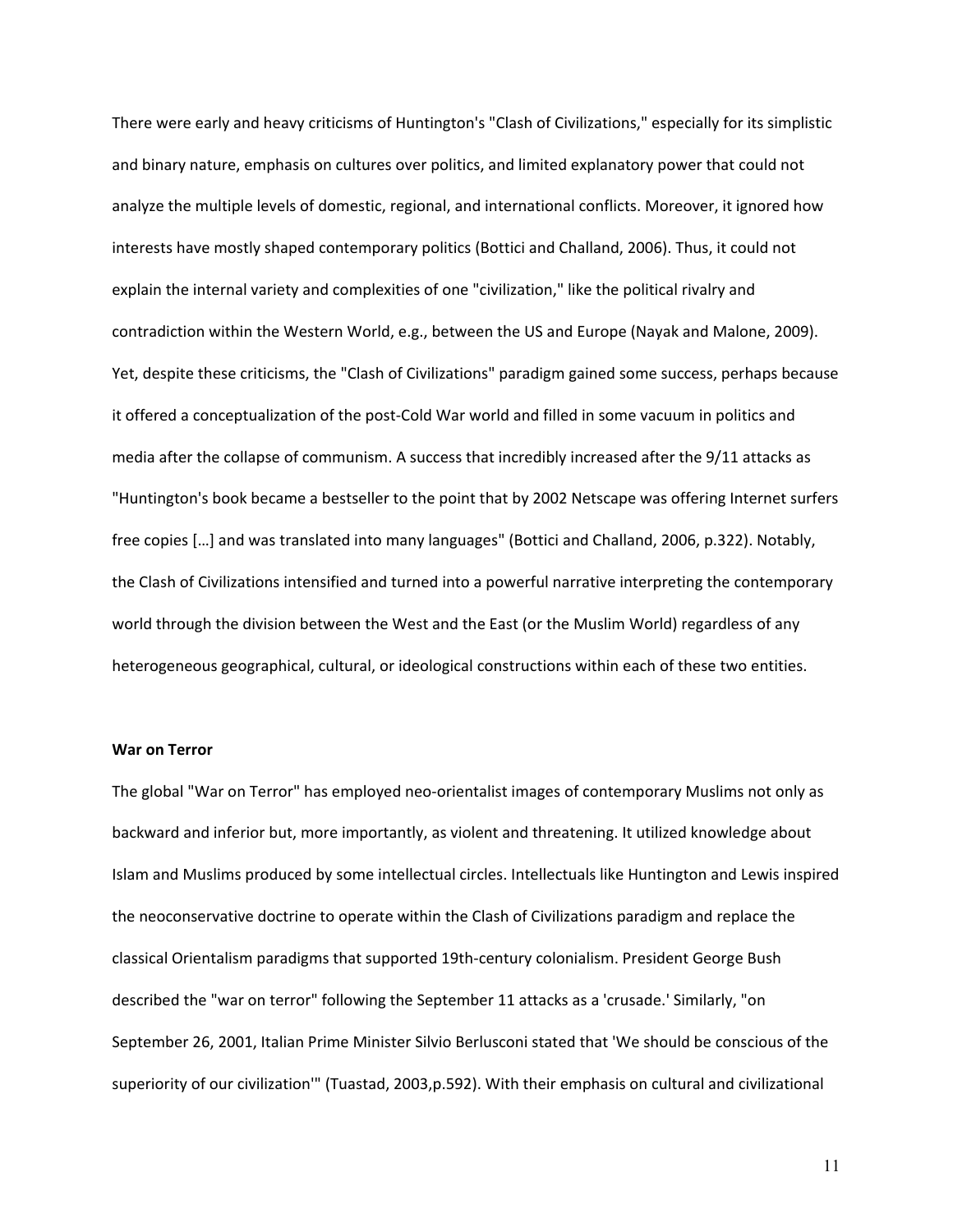explanations of the conflict, Bush and Berlusconi adopted the "clash of civilization" perspective. An oversimplified image of the "Other" within this framework was encouraged. Interestingly, this oversimplification had its commonalities with Bin Laden and affiliate movements' portrayal of the world as two blocs of believers and disbelievers (or Islam and the West).

The War on Terror was culturally institutionalized based on the "simplistic proclamation" by George W. Bush "that either you are with us, or you are with the terrorist." (Bayoumi, 2015, p.13). Earlier, Bernard Lewis, who was an advisor to the American administration after 9/11, argued that Muslim culture can turn violent. However, he considered that Muslims could be good and worthy if they were liberated from their "despotic culture" (Shalbak, 2018,p.509). Mahmood Mamdani (2004) observed that after 9/11, "[…]unless proved to be 'good,' every Muslim was presumed to be 'bad'" (p.15). Thus, the Other/ Muslim needed to be qualified as good. At a certain level, the War on Terror undertook the universal mission of sorting out the "good" and "evil." Though the "us" versus "them" binary logic is established upon what Mamdani named "cultural talk," it has a political implication that exacerbated the othering of Arabs and Muslims in the US and globally. The "us" versus "them" polarization moved beyond the minority/majority relation, the popular stereotype, and scapegoating to include the US government and state-sponsored policies (Bakalian and Bozorgmehr, 2009).

The War on Terror, preceded by Orientalism and the clash of civilizations, had deepened the otherness of Muslims just as the "cultural talk" "qualified and explained the practice of "terrorism" as 'Islamic.'" (Mamdani,2004, p.17). The terrorist attacks of 9/11 enabled the turn from proxy wars to direct warfare on Afghanistan ruled by Taliban identified as hosts of Al-Qaeda, and later on Iraq with "little legitimate effort" to connect to 9/11 (Mamdani,2004, p.178). In alternative non-cultural interpretation, Mamdani (2004) reclaimed the political context by addressing the Reagan administration's reconfiguration of the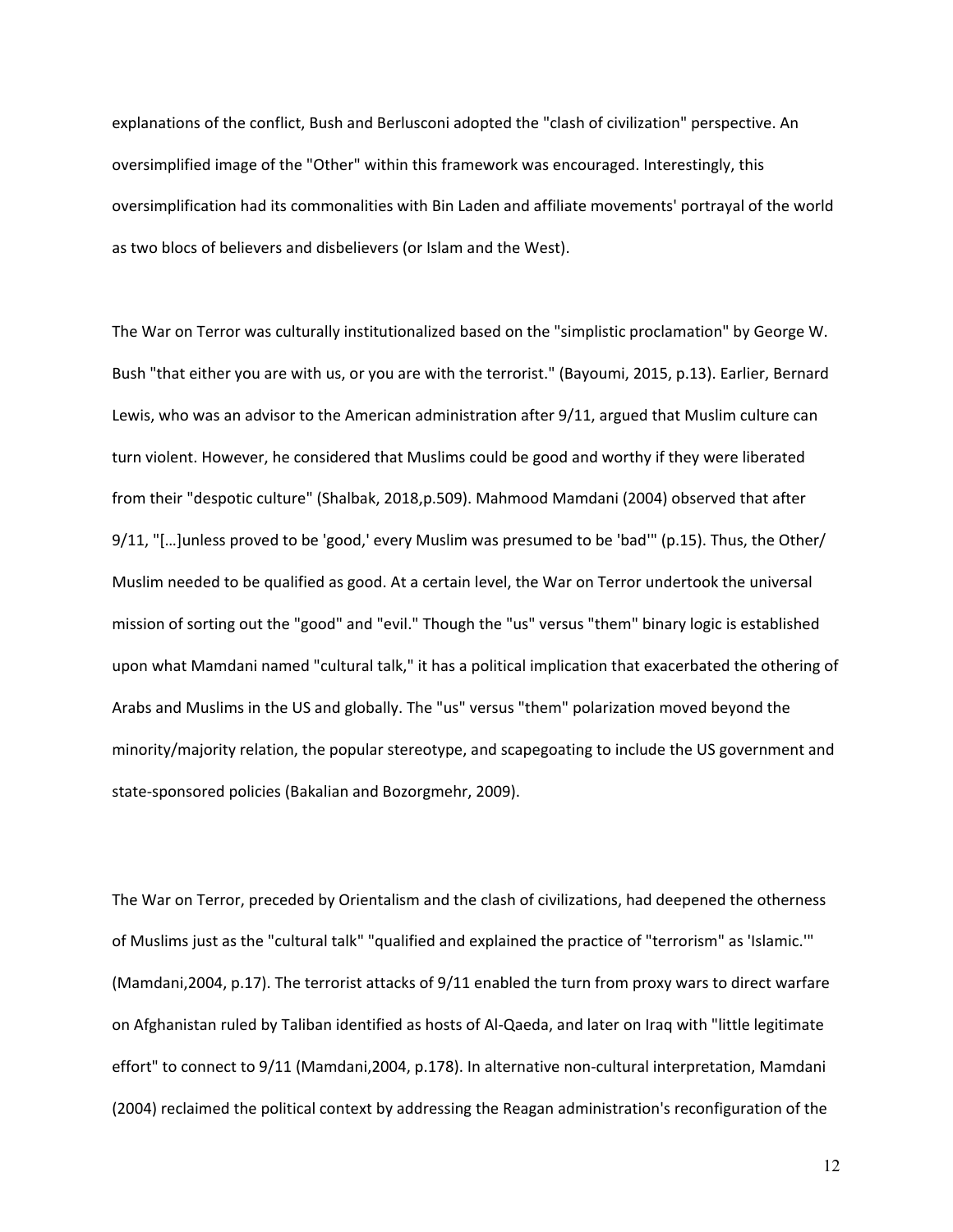Cold War and moving it to the Third World (perceived as Soviet proxies). A shift built on "the Nixon Doctrine – 'Asian boys, must fight Asian wars,'" continued by the Reaganite one through "the contras in Nicaragua, Unita in Angola, and the mujahideen in Afghanistan" (p.87). Similarly, Kumar (2012) brings geopolitical contexts to discussing the "checkered approach driven by Cold War interests" (p.64). She goes back earlier than Reagan's era to the Eisenhower Doctrine called the "Islam strategy," which tried to create a top-down approach promoted by Saudi Arabia to align with the US interests and defeat the Soviet Union (p.68).

In the War on Terror, national security became an imperial project. Thus, there was a need for the good Muslim versus the bad Muslim dichotomy to win the war. In the US, the visibility of Muslims increased, and they were turned from marginalized to "suspect" citizens (Jamal and Naber. eds, 2008; Selod 2018). Nationally, President Bush rhetorically endorsed "Islam is Peace" while emphasizing the dichotomous perspective that" 'Good Muslims' […] would undoubtedly support "us" in a war against 'them.'" Accordingly, the "model minority version of the good Muslims" was characterized by becoming increasingly reluctant to express dissenting political views and "distancing themselves from the bad Muslims by avoiding criticizing the US foreign policies" (Maria,2009,p.640).

Sunanis Maria (2009) suggests that differentiation between the "loyal subject" and the "unpatriotic dissent" or the" enemy alien" was not new. However, the disciplining practices of "war on terror" together with the "good" and "bad" Muslim dichotomy reinforced creating a "suspect category" and the otherization of Muslims and obscured diverse backgrounds of American Muslims, including their class and immigration statuses. Casting Muslims as a national security threat was not a rhetorical attitude. Kumar (2012) examines preemptive prosecution's violent logic after 9/11, targeting innocent people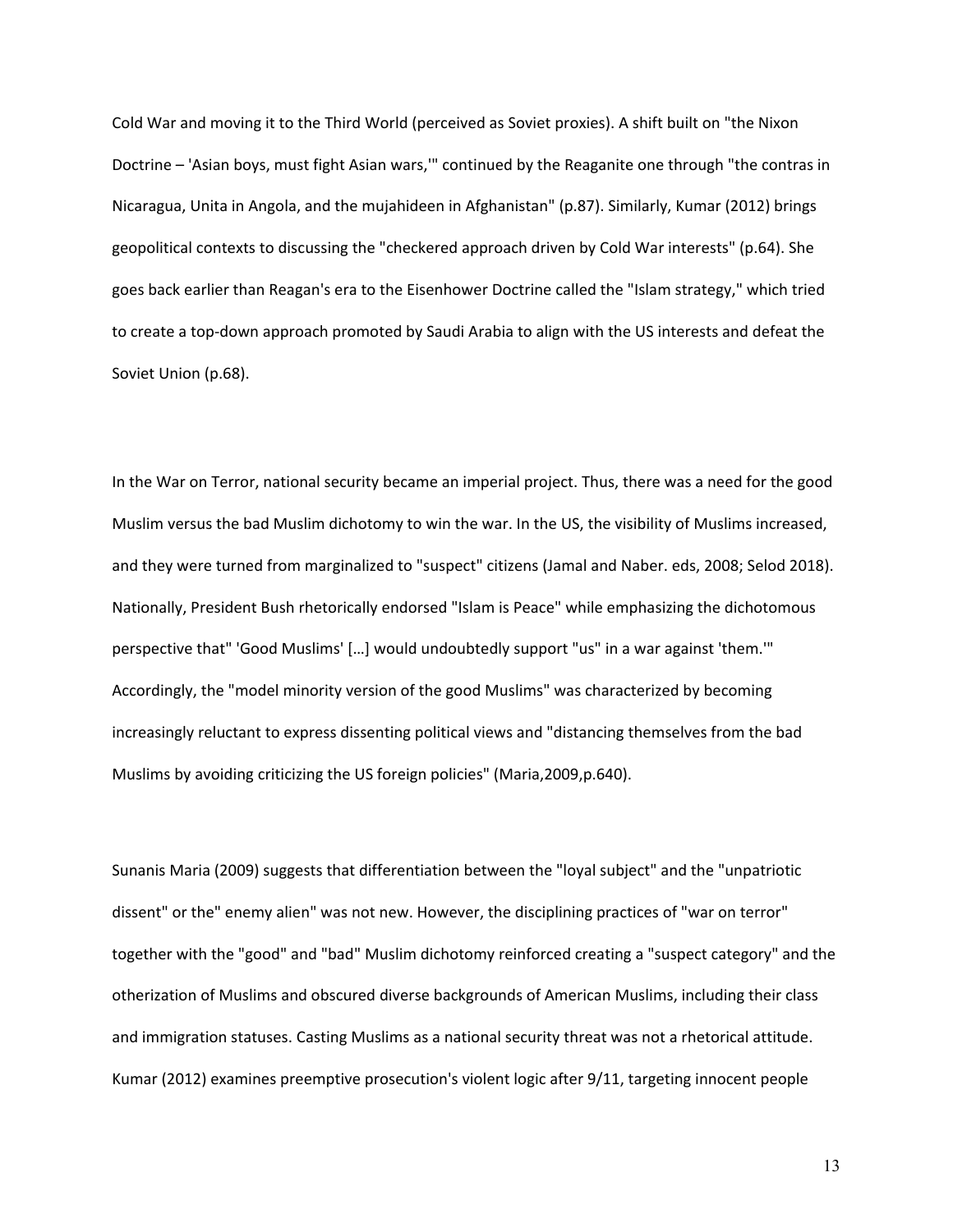because they were "predisposed" to commit violent actions. This predisposition could include the routine behavior of religious observances. A report issued in 2011 by NYU Law School titled "Under the Radar" argued that "religious cultural and political affiliations and lawful activities of Muslim or being constructed as a dangerous terrorism-related factor to justify detention, deportation, and denial of immigration benefits" (p.2). Moreover, sometimes, immigration violations were used to present Muslims as terrorists (Kumar 2012; Bayoumi 2015). These preemptive detention and deportation policies domestically seemed parallel to the preemptive overseas war and accentuated the suspect category.

Paddy Hillyard (1993) coined 'suspect community' in connection to the Irish in Britain; a term reused later in research on Muslims in Britain and the West. Christina Pantazis and Simon Pemberton (2009) draw upon Hillyard and define "suspect community" as follows

a sub-group of the population that is singled out for state attention as being 'problematic.' Specifically, in terms of policing, individuals may be targeted, not necessarily as a result of suspected wrongdoing, but simply because of their presumed membership to that sub-group. Race, ethnicity, religion, class, gender, language, accent, dress, political ideology, or any combination of these factors may serve to delineate the sub-group (p.649).

Scholars argue that the "suspect community" is socially constructed, and its membership is an imagined one defined within the securitized imagination of the non-members. The terrorist attacks of 9/11 prompted the formation of "the global 'suspect community' of Muslims" augmented by the Bush administration's declaration of "war on terror" and enmity of the "axis of evil." The identification and othering of "suspect community" were activated through "surveillance, profiling, stopping, searching, arrest and detention of supposed members of that suspect community" (Breen-Smyth 2014, p.229). In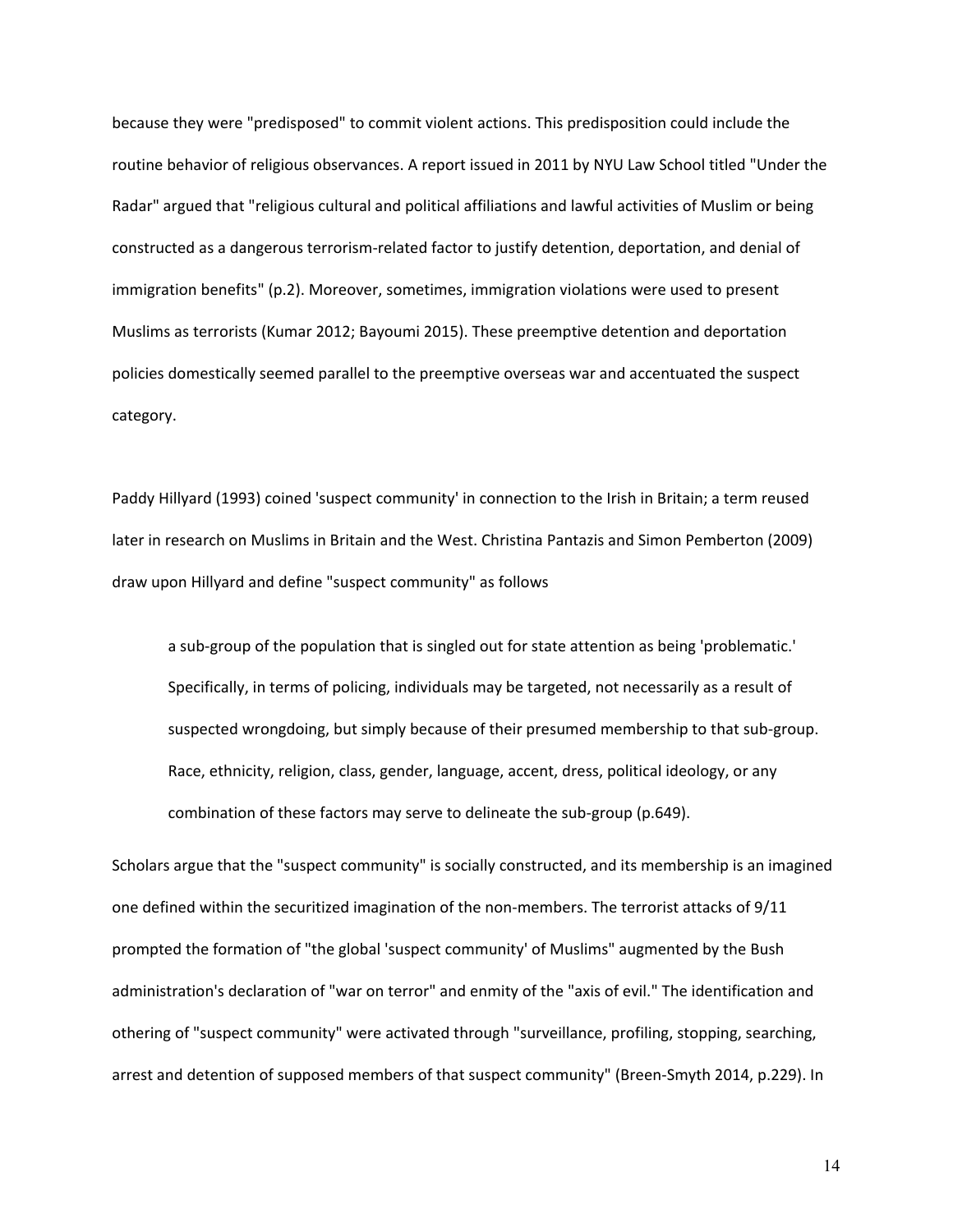the domestic US context, thus the construction of the "Muslim suspect community" was activated using phenotype (skin color), gendered sartorial (headscarf, beard, turban), linguistic (names and accents) markers to "make and unmake American Muslims as citizens and suspects" through racialization and surveillance of Muslims in America after 9/11 (Abdul Khabeer 2017, p.104). Transnationally, "[p]utative members of the suspect community are singled out for special attention, over and beyond the routine kinds of security practices experienced by everyone who, for example, travels by air" (Breen-Smyth 2014, p.227).

On March 9, 2016, then-presidential candidate Donald Trump said, on CNN, that "Islam hates us, there is something there that -there is a tremendous hatred there." Shortly afterward, specifically after the Orlando nightclub shooting in June 2016, he initially proposed Banning Muslims from entering the US. Trump's attitude signaled a shift towards a blunt discourse of antagonism. Still, this shift was not entirely separated from the above discussed contested but deep-seated paradigms of otherness and the creation of the "suspect community," especially that "Trump's inner circle of advisors and operatives […] collectively share the Clash of Civilizations worldview and intend on acting upon it" (Bazian,2018, p.10). They embraced Lewis' argument of the predestined clash between the Muslim World and the West as "Muslim societies' contemporary resentment of the West is total" (Salbak,2018, p.508). However, this explicit animosity needs to be discussed in tandem with Trump's call to "Make America great again" basically aimed at restoring "an idealized and glorified past where the political, social, and religious order was situated around a singular identity to the exclusion of others" (Bazian,2018, p.11). Thereby, this far-right logic has aimed to move towards the dichotomy's extreme end of "no good Muslim" and intensified the paradigms of Muslims' otherness while parallelly excluding different groups (e.g., Latino immigrants) to avoid the "demographic threats."

This thesis traces the origins of the Muslim Travel Ban in its multiple versions and addresses the research gap of studying its impacts on individuals and families. Although the Muslim Travel Ban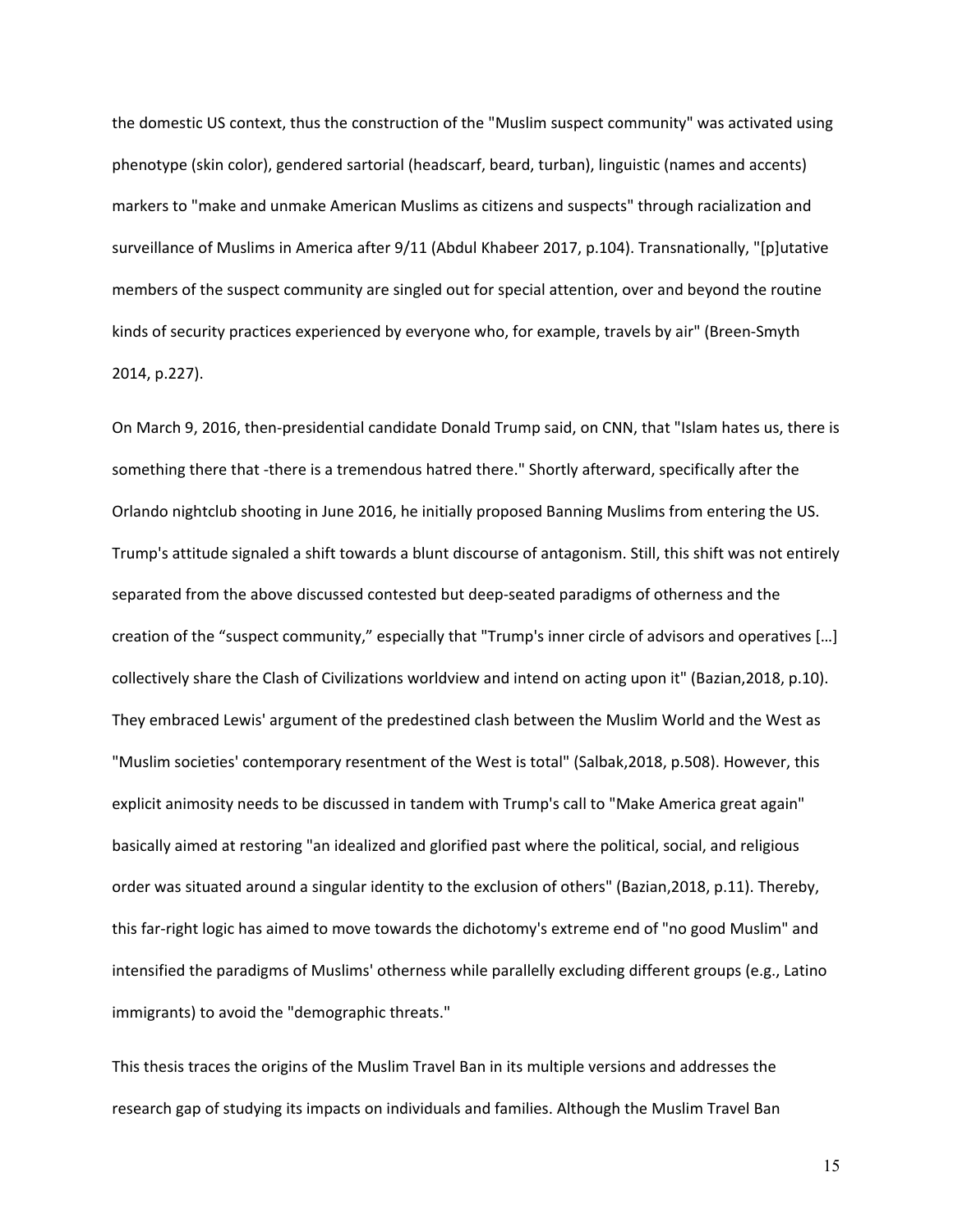overwhelmingly targeted non-citizens, this thesis examines how the impact frequently extended to citizens, especially in mixed-status families. Thus, the thesis provides an additional perspective of seeing Muslims' legal contemporary experience in the US through immigration policies rather than solely cultural frameworks and complicates legality and citizenship. Furthermore, this thesis identifies how, unlike attitudinal discrimination mainly formed by the minority/majority dynamics, the Muslim Travel Ban is a political action adopted by the Trump administration. Accordingly, it shows the similarities and differences between the Ban and the previous state-sponsored discriminatory policies that had targeted minorities and outgroups.

This thesis broadens the discussion of the Muslim Travel Ban by situating it in the context of legal precedents of exclusionary policies and national security narratives. It emphasizes how legal precedents demonstrate the otherization of different immigrant groups and looks into the particular experience of Muslims' otherness hardened through the paradigms of Orientalism, Clash of Civilization, and the War on Terror. These paradigms are not static or remain unchallenged. However, they were influential, especially at certain political moments and among some intellectual and policy-making circles. The thesis mainly explores how the Ban corresponds and contradicts the latest paradigm of "War on Terror." In this context, the thesis borrows insights from post-9/11 and the War on Terror scholarship to argue how the Ban has strengthened the "suspect category" and necessitated the salience of the "bad Muslim" category rather than the dichotomy of the "good Muslim and bad Muslim."

### **III. Methodology**

To explore the origins, iterations, and impacts of the travel Ban, I utilize the thematic analysis method for analyzing qualitative data as a widely used method that provides a flexible research tool for identifying, organizing, describing, analyzing, and reporting themes within a data set (Nowell et al.,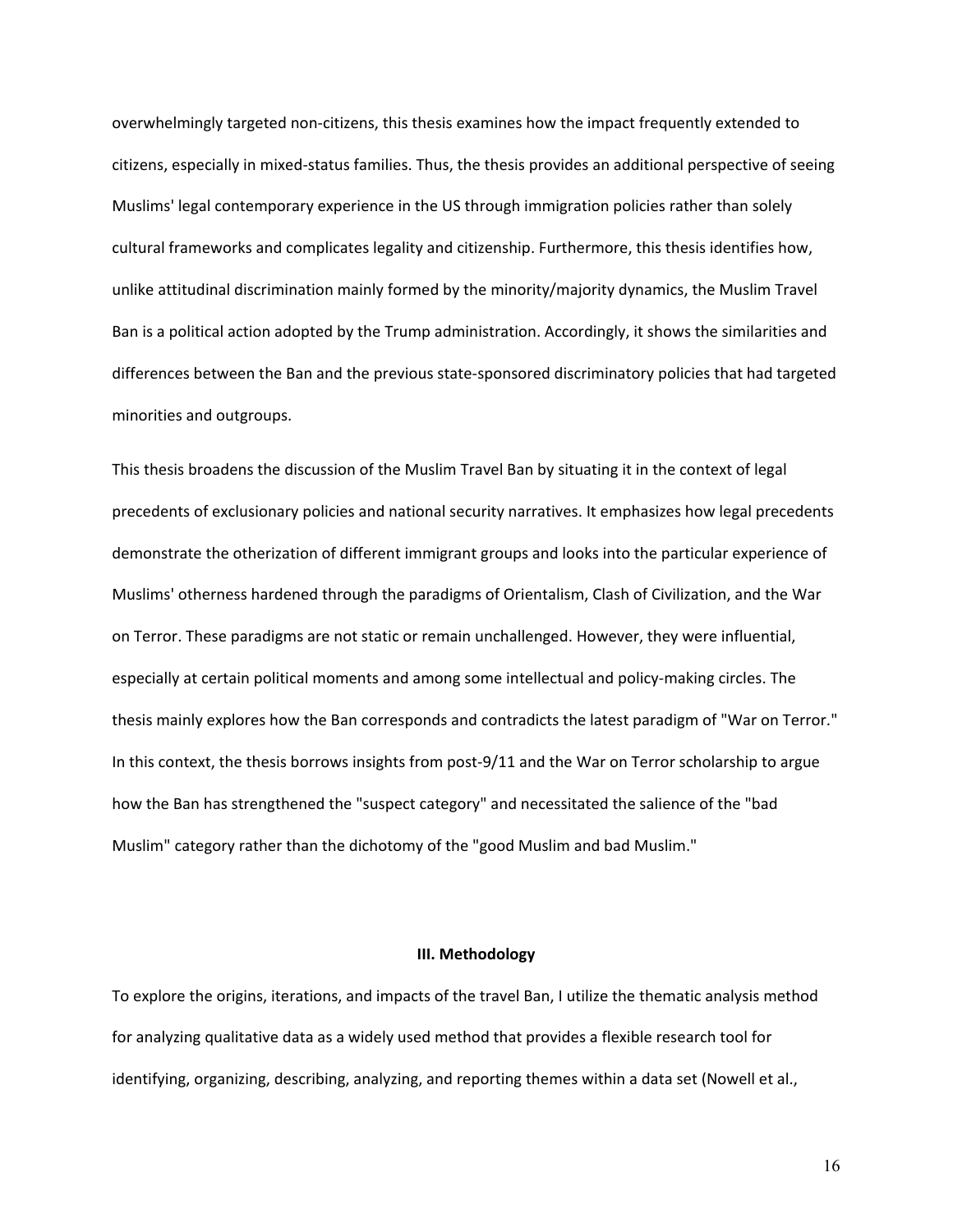2017; Braun & Clarke, 2006). Despite its methodological flexibility, thematic analysis can afford a detailed, nuanced, and complex data account (Braun & Clarke, 2006). Thematic analysis can be conducted using a data-driven inductive approach, deductive coding, or hybrid approach incorporating both of them (Fereday & Muir-Cochrane, 2006). My objective is to take advantage of the thematic analysis as a "contexulist" method that involves more than a description of the data seeking an interpretative work in an organized but non-linear process (Braun & Clarke, 2006, p.81).

In establishing what Nowell et al. (2017) called "trustworthiness criteria" for thematic analysis, I followed well-structured, sequential, but recursive (allowing moving forward and backward) phases that included familiarizing myself with the data, generating initial codes, searching for themes, reviewing themes, defining, and naming themes to produce final analysis (p.4). Data collection involves analyses of primary and secondary sources. In the second chapter, I address the historical linkage between the Ban and previous exclusionary policies, situate it in sovereign power and national security contexts of the United States. Accordingly, I look into the executive orders, congressional hearings, media reports, and relevant former President Trump's tweets to show its discriminatory intention and the transformations from using a blunt approach to employing a bureaucratic one.

In the third chapter, my goal is to discuss the Ban's impacts on the targeted groups. The Ban received major media attention. I began by searching and collecting articles on the different reactions and consequences. After my initial search by "Muslim Ban," "Travel Ban, "and "Muslim Travel Ban," I found two well-organized datasets that documented stories of the impacted individuals collected by Muslim Advocates and ACLU (mainly collected from 2018 - 2019). Analyzing these stories varied from journalistic features or testimonies sent specifically to these organizations helped me identify themes and meaning patterns. I utilized ATLAS.ti qualitative data software to store and manage data by easily searching for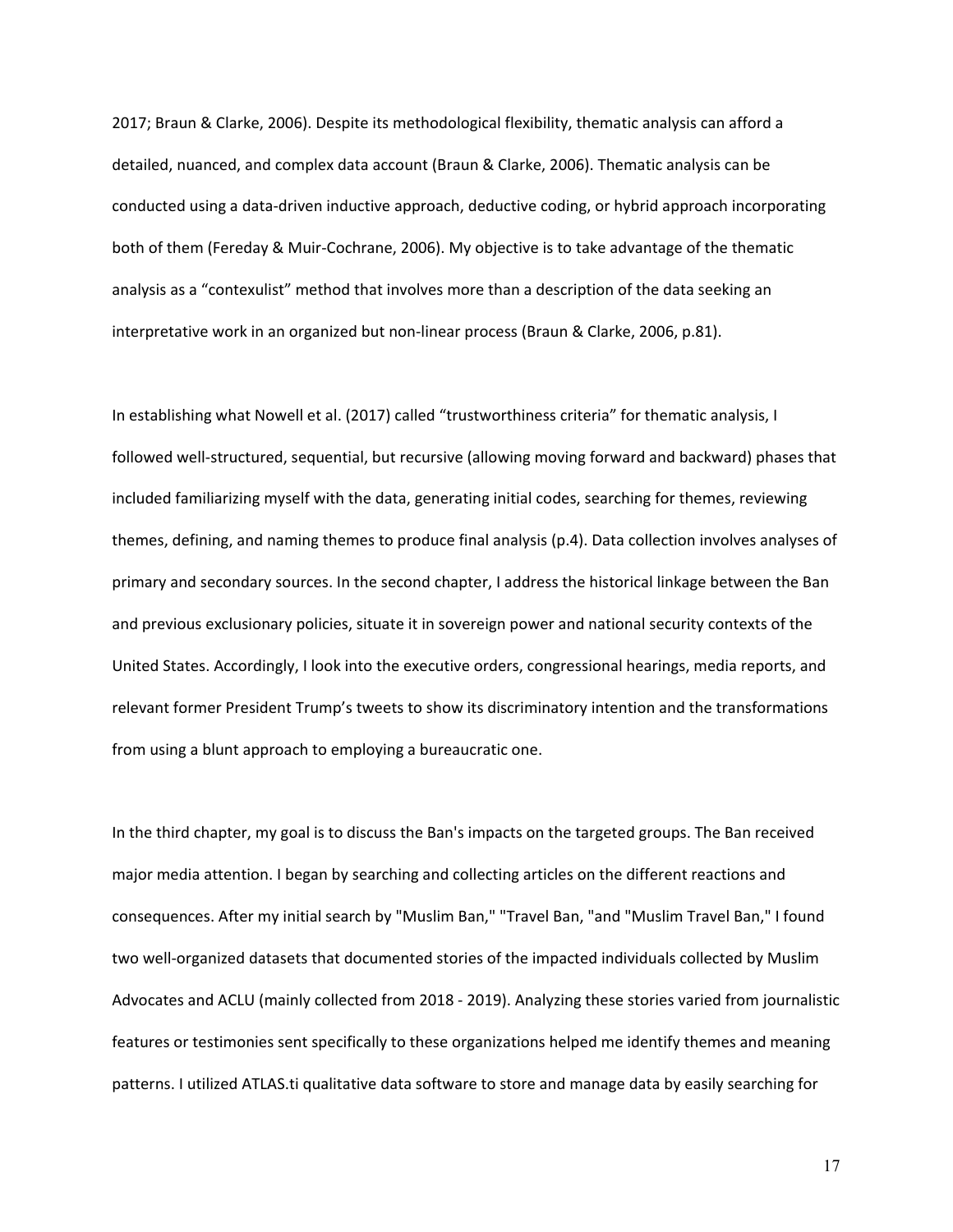phrases and organizing quotes.

Importantly, ATALS.ti helped in making sense of the data through coding and memos. First, I entered the contents of the two databases into the ATLAS.ti. After the initial reading of the contents of the two databases, including around (150) stories or items, I compared them and excluded the repeated stories to make one dataset of (88) stories. Then I entered the contents of the database into the ATLAS.ti. In the following analysis phase, I re-read each story and wrote some comments about the similar issues raised across the different stories. Codes were then generated based on some of these similarities, and others were detected through insights provided by these stories and how they corresponded or differed from the theoretical frameworks and literature on exclusionary policies and othering Muslims and immigrants. Finally, after coding the entire dataset, I used ATLAS.ti to collect all the codes and relevant data extracts (e.g., quotes). My goal was to initiate the next phase of analysis and choose potential themes. Later, I was able to re-group the codes and review the candidate themes to develop a detailed analysis of each theme.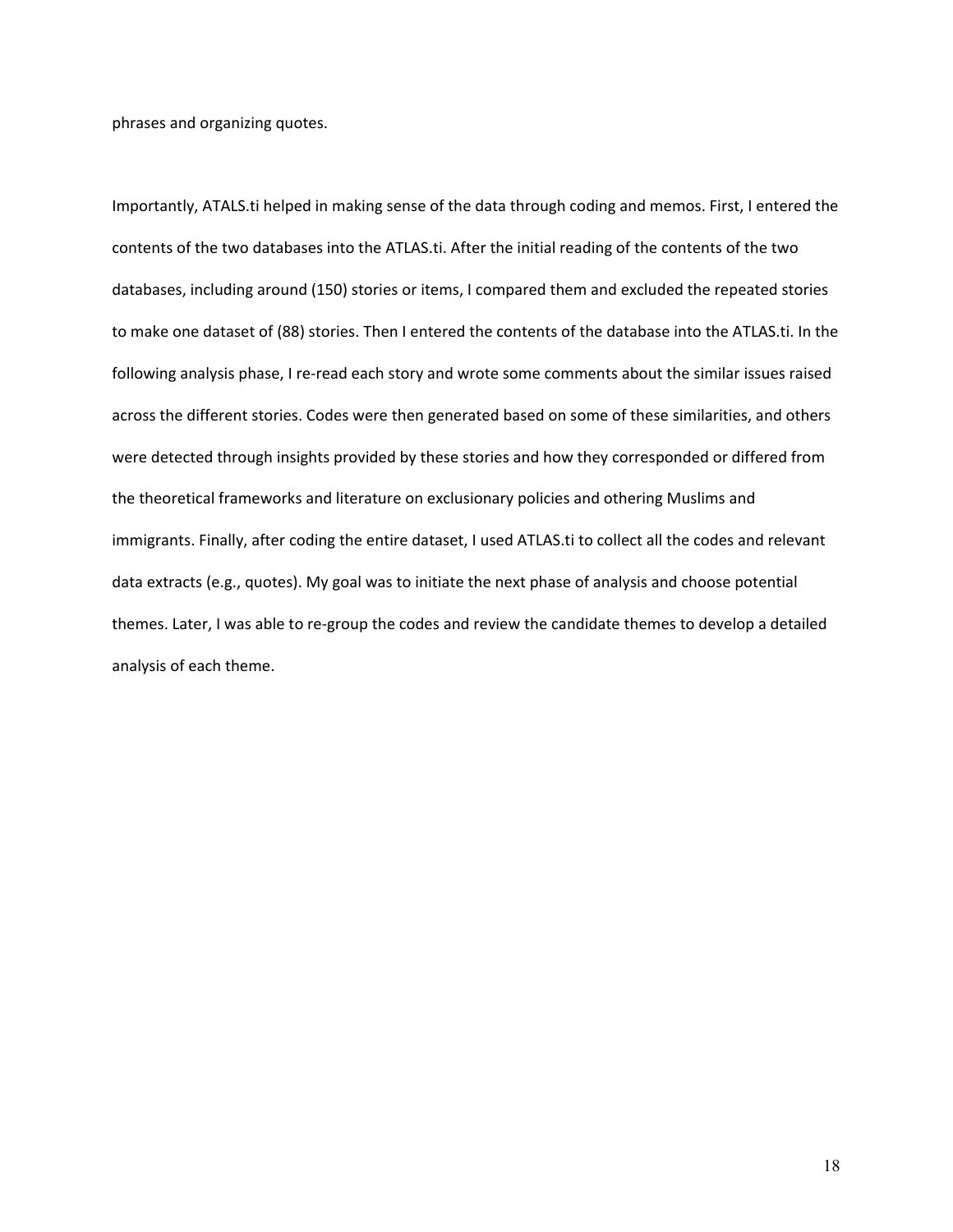## **Chapter Two**

## **Iterations and Origins of the Muslim Travel Ban**

This chapter traces how the Muslim Travel Ban started as a promise made by former president Donald Trump during his campaign, then early in his presidency turned into a controversial executive order that came out in different versions until the Supreme Court upheld it. In detecting the efforts that have barely covered up the discriminatory intent of the Ban, I discuss how the Ban was enacted in a context that lacked any urgent political crises. Within this framework, I examine legal precedents connected to the Ban by discussing how they showed the otherization of different immigrant groups and revealed the rising plenary and presidential powers over immigration. Furthermore, this chapter discusses how the Ban is connected to national security policies intensifying the securitization of immigration, showing the Muslims' experience of otherization, specifically during the "War on Terror."

## **Figure 4. A timeline of the Travel Bans' multiple versions**

**Jan. 2,2017** Former President Trump issued an executive order temporarily blocked all refugee admissions, suspended travel exclusively from seven predominantly Muslim countries.

**March.6, 2017** A "revised" (second) Ban was issued. It excluded Iraq from the list of the Muslim majority countries and exempted already visa and green cardholders.

**Sep.24, 2017** Trump signed a Presidential Proclamation. It blocked travel indefinitely from six predominately Muslim countries, North Korea, and certain government officials from Venezuela.

**Feb.22,2020** Trump administration added six countries to the travel Ban including four African countries (Nigeria, Sudan, Eritrea, and Tanzania), Kyrgyzstan and Myanmar where the Muslim minority is fleeing genocide.

**Jan.28, 2017** Protests broke out at several airports opposing the executive order and lawyers rushed to help travelers denied entry.

**Jan.29,2017** Federal judges in New York and Massachusetts halted part of the Ban for being unconstitutional. Many cases were filed against the Ban.

**March.7, 2017** The second travel Ban also was challenged on constitutional and legal grounds. The Attorney of Hawaii filed a case against the revised Ban, then a nationwide halt was issued.

**June 26,2018** Federal appeals courts challenged the third version of the Ban, but ultimately the Supreme Court, in a 5-4 ruling, upheld the Ban, after which President Trump tweeted, "SUPREME COURT UPHOLDS TRUMP TRAVEL BAN. Wow!"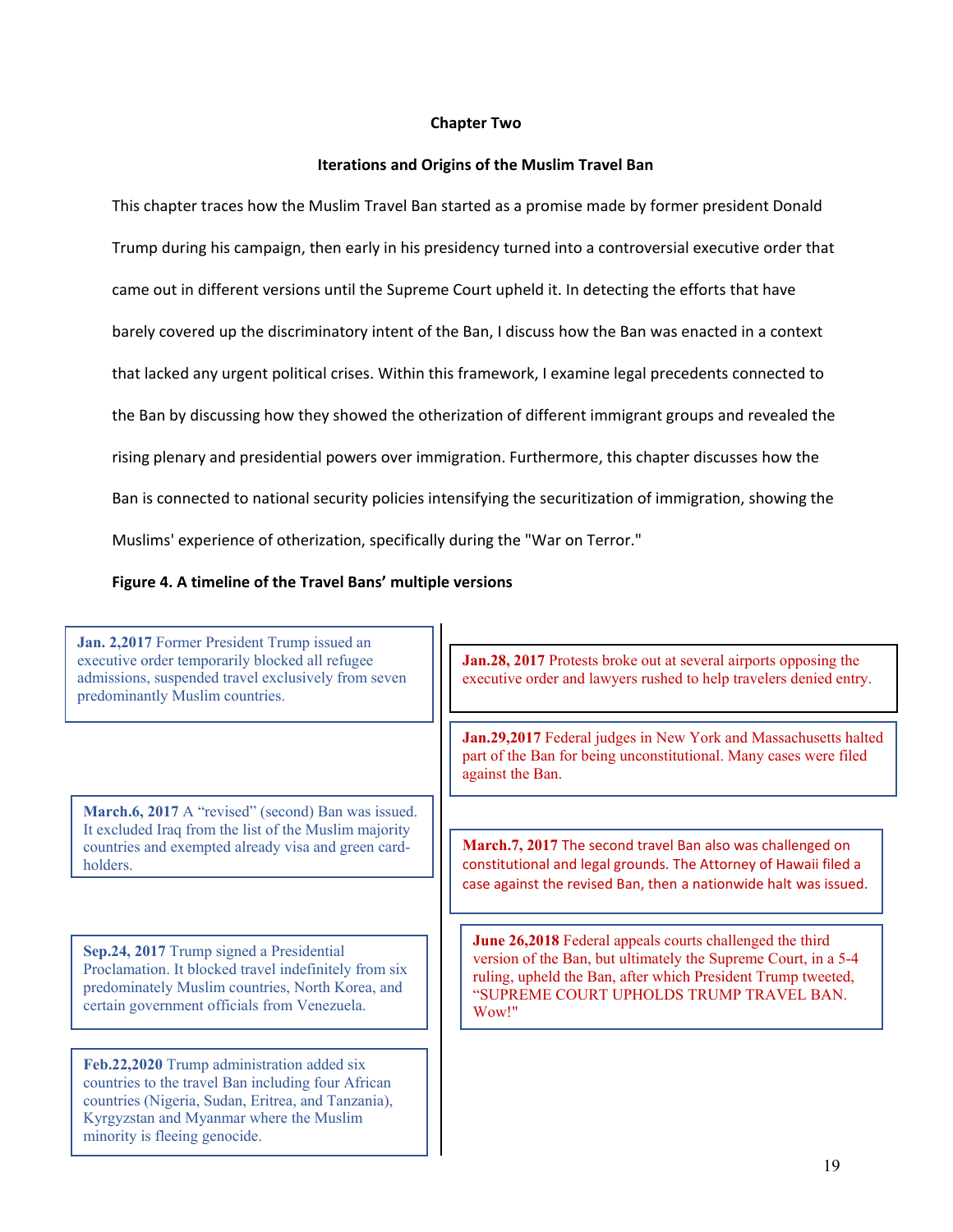The Muslim Travel Ban aligned with the way immigration was portrayed on the campaign trail of thencandidate Trump, who repeatedly depicted immigration as an inherent threat for economic and national security reasons. Trump's message to his base was that Latinx immigrants were taking their jobs, and the Muslim immigrants jeopardized their security (Ayoub & Beydoun 2017; Family 2018). Thus, although Trump endorsed some policies and stances motivated by animus towards Muslims before his presidency<sup>[4](#page-28-0)</sup>, I argue that the Ban cannot be perceived solely as an Islamophobic action. Instead, it is important to investigate it considering other immigration-related promises during Trump's presidential campaign.

In his first week in office, former President Trump signed three Executive Orders to implement some of his campaign promises- all of them addressed immigration issues, including two Executive Orders, on January 25, 2017. The first one was "Border Security and Immigration Enforcement Improvements, Executive Order 13767," which stated that it was "the policy of the executive branch to secure the southern border of the United States through the immediate construction of a physical wall" between the United States and Mexico. The second one is "Enhancing Public Safety in the Interior of the United States; Executive Order 13768", which threatened the loss of federal funding for "sanctuary" local and state governments. Then, on January 27, 2017, came the third Executive Order 13769, titled, "Protecting the Nation from Foreign Terrorist Entry into the United States," also known as Muslim Travel Ban (Hu 2017, p.982-983).

Immigration has been a central issue in presidential campaigns for decades, but immigration enforcement was the anchor of Trump's presidential campaign turned into executive orders and policies

<span id="page-28-0"></span><sup>4</sup> For instance, Trump supported surveillance of Muslims by NYC police (March 3, 2012), suggested that Muslim Syrian refugees are escorted into the U.S. through the Mexico borders (October 12, 2015). In addition, Trump claimed that he watched Muslims cheering on 9/11 (November 21, 2015), referred to his preference for a database to track Muslims (November 19, 2015), then denied it (November 21, 2015).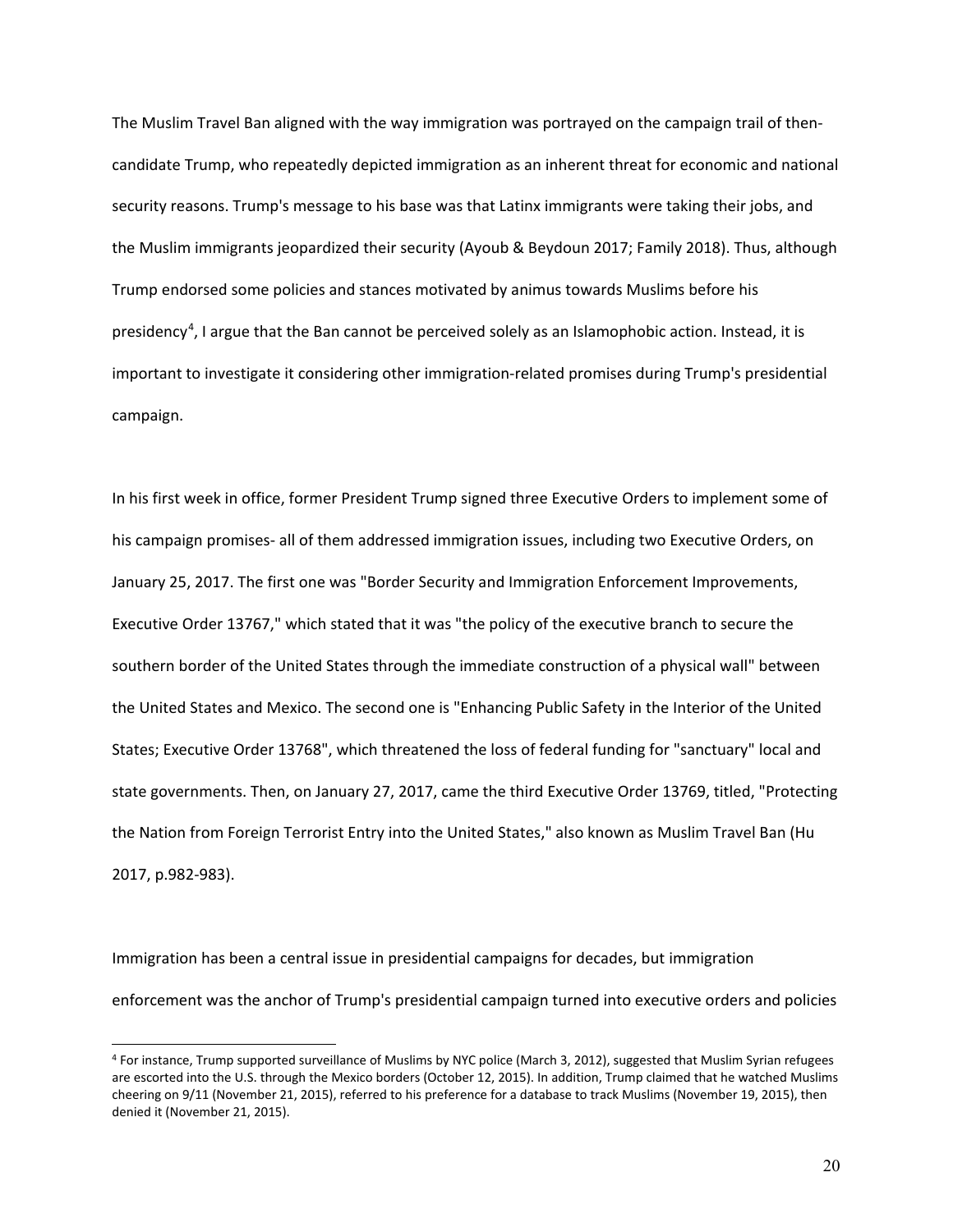during his presidency. Rose Cuison Villazor and Kevin R. Johson (2019) suggest that the "Trump administration has adopted or seeks to deploy the executive branch's war on immigration diversity in both admissions and deportations" (p.578). These policies might not candidly exclude immigrants based on race or national origin, but "both in terms of goals and effects, the policies (as adopted or proposed) have reduced or are certain to decrease the racial and national-origin diversity of the immigrant population of the United States" (Johnson and Villazor 2019, p.578). Accordingly, by focusing on a class of non-citizens, the Travel Ban constitutes one of these efforts to go back to pre-1965 of less diverse immigration policies.

On March 9, 2016, during his campaign, Trump said, on CNN, that "Islam hates us, there is something there that -there is a tremendous hatred there." Still, later, he had to design the Muslim Travel Ban based on geopolitical categories rather than ideological generalization. The first version of the Travel Ban temporarily blocked refugee admissions and listed seven Muslim majority countries including Iran, Iraq, Libya, Somalia, Sudan, Syria, and Yemen (see figure 4). Although most of the Ban's critics reject it entirely for its discriminatory nature and ineffectiveness of halting possible security threats, others focus on the inconsistency of selecting the listed countries<sup>[5](#page-29-0)</sup>. Islam is a religion followed by 1.6 billion people, and while the MENA region (where all of the Ban's listed countries are located) has the most concentration of Muslims, it only contains 19.9 percentage of the world's Muslim population. On the other hand, 62% of Muslims live in the Asia-Pacific region, and 15.5 are in sub-Saharan Africa as of 2010 (DeSilver & Masci 2017).

<span id="page-29-0"></span><sup>&</sup>lt;sup>5</sup> During the congressional hearings, there were repeated questions about the criterion of selecting the listed countries and why it did not include, for instance, Saudi Arabia (a country with substantial economic ties with the U.S.) from where came 19 perpetrators of 9/11, Egypt, or Lebanon…, etc. Moreover, according to Peter Mandaville (2017) in "Designating Muslim: Islam in the Western Policy Imagination," most of the countries whose citizens have actually been convicted on U.S. homeland terrorism charges— about 40 or so cases since  $9/11$ —are not included in the travel Bans (p.60).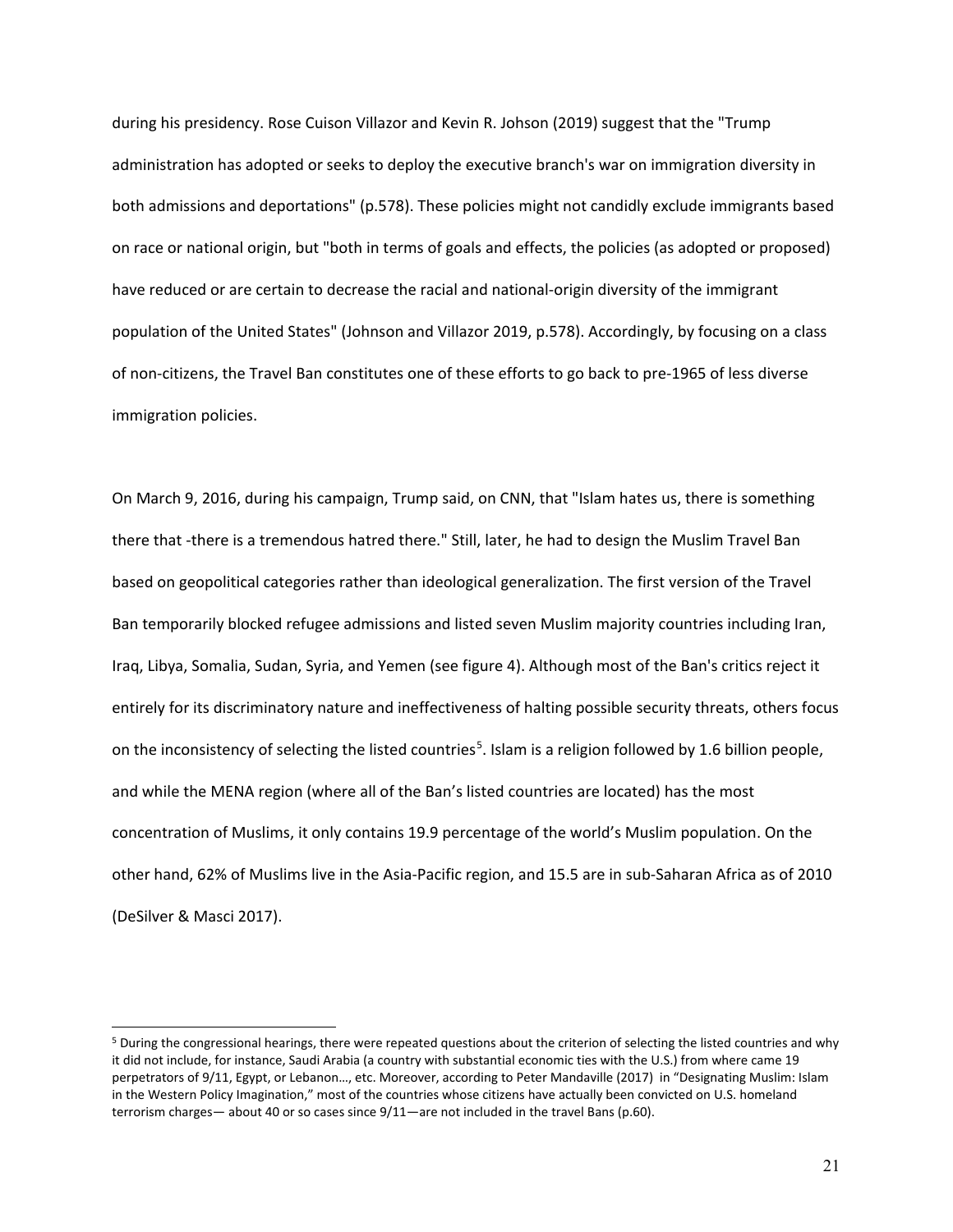The first version of the Ban was issued prematurely, which thinly disguised its discriminatory intent. Only one day after announcing the first Ban, President Trump's adviser Rudy Giuliani appeared, in an interview on Fox News, on January 28, 2017, to defend the legality of the Ban. When he was asked how President Trump selected the seven countries targeted in the first Ban, Giuliani answered<sup>[6](#page-30-0)</sup>

So, when he first announced it, he said 'Muslim Ban.' He called me up. He said, 'Put a commission together. Show me the right way to do it legally.' What we did was we focused on, instead of religion, danger. It's based on places where there is substantial evidence that people are sending terrorists into our country.

Despite moving from religion to danger and regions, the first version was challenged on political and legal levels through massive protests, grassroots lawyering, and federal cases. There was an agreement that the first version of the Muslim Travel Ban was devoid of bureaucratic expertise. The Departments of Justice, State, and Homeland Security did not receive any notice to maintain the elements of surprise, which intensified the chaos in the airports (Blackman 2018). In the first-ever oversight congressional hearing on President Trump's Travel Ban (held on 9/24/2019), a Deputy Assistant Secretary Department of State, Edward J. Ramotowski, and Assistant Director in the Department of Home Security, Elizabeth Neumann, testified that their departments were not consulted before the issuance of the first Ban. But they emphasized that the purpose was to keep America safe.

Masking the discriminatory intent through the successive versions was the goal of the "afterthought justification provided by agency experts" (Family 2018, p.611). The second version<sup>[7](#page-30-1)</sup> of the Travel Ban took Iraq off the listed countries and attempted to avoid the chaos in the airports by allowing the entry

<span id="page-30-0"></span><sup>&</sup>lt;sup>6</sup>Interactive Timeline: Trump on Muslims & the Muslim Ban. (Oct.22,2017). Bridge: A Georgetown University Initiative. Retrieved from <https://bridge.georgetown.edu/research/tump-on-muslims/> last access November 2021

<span id="page-30-1"></span> $7$  Executive Order 13780: Protecting the Nation from Foreign Terrorist Entry into the United States (March 6,2017). Retrieved from [https://www.federalregister.gov/documents/2017/03/09/2017-04837/protecting-the-nation-from-foreign-terrorist-entry](https://www.federalregister.gov/documents/2017/03/09/2017-04837/protecting-the-nation-from-foreign-terrorist-entry-into-the-united-states)[into-the-united-states](https://www.federalregister.gov/documents/2017/03/09/2017-04837/protecting-the-nation-from-foreign-terrorist-entry-into-the-united-states)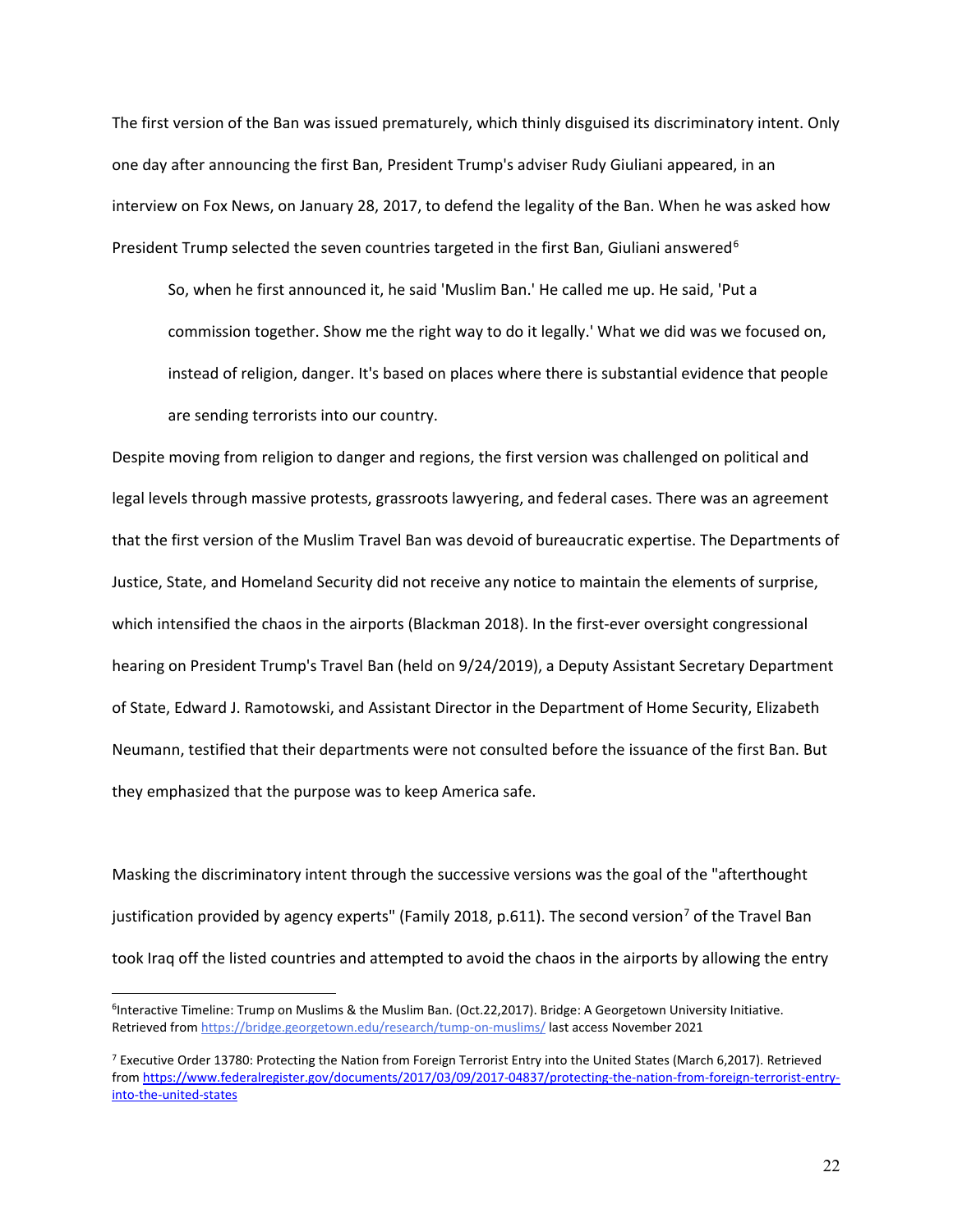of the holders of Green Cards and already approved visas. After the second version was also challenged legally and constitutionally, a third version<sup>[8](#page-31-0)</sup> kept six Muslim majority countries listed on the Ban and added North Korea and certain government officials from Venezuela. The subsequent iterations attempted to rationalize the Ban until the Supreme Court upheld the third version with a narrow majority (5-4) on June 28, 2018. Consequently, the multiple versions of the Ban revealed in real-time the possible ways bureaucratization can obscure the discriminatory intents of immigration policies.

Observers agree that the Ban was born as a political emergency against an artificial threat. To intensify the sense of this manufactured crisis, Trump emphasized the preemptive nature of the first Ban even after its chaotic aftermath. On January 30 ([9](#page-31-1):31 am), Trump tweeted<sup>9</sup>

If the Ban were announced with a one-week notice, the "bad" would rush to our country during that week. A lot of bad "dudes" out there!

Subsequently, the first Ban applied even to lawful permanent residents, green card holders, and "[t]he White House did not clarify until February 1, 2017, that Travel Ban One did not apply to lawful permanent residents." (Family 2018, p.615). It is worth noting that it is almost impossible to issue a visa to the U.S., from the listed countries, in a week due to the already existing prerequisites and strict security measures.

Unlike most previous presidents and their administrations who utilized crises to advance policies that could be inherently discriminatory, the Muslim Travel Ban showed how Trump created it to serve as a manufactured political emergency. Anny Bakalian and Mehdi Bozorgmehr (2009) have outlined

<span id="page-31-0"></span><sup>8</sup> Presidential Proclamation 9645: Enhancing Vetting Capabilities and Processes for Detecting Attempted Entry Into United States by Terrorists or other Public- Safety Threats (September 24,2017). Retrieved from [https://www.federalregister.gov/documents/2017/09/27/2017-20899/enhancing-vetting-capabilities-and-processes-for](https://www.federalregister.gov/documents/2017/09/27/2017-20899/enhancing-vetting-capabilities-and-processes-for-detecting-attempted-entry-into-the-united-states-by)[detecting-attempted-entry-into-the-united-states-by](https://www.federalregister.gov/documents/2017/09/27/2017-20899/enhancing-vetting-capabilities-and-processes-for-detecting-attempted-entry-into-the-united-states-by)

<span id="page-31-1"></span><sup>9</sup> Interactive Timeline: Trump on Muslims & the Muslim Ban. (Oct.22,2017). Bridge: A Georgetown University Initiative. Retrieved from <https://bridge.georgetown.edu/research/tump-on-muslims/> last access November 2021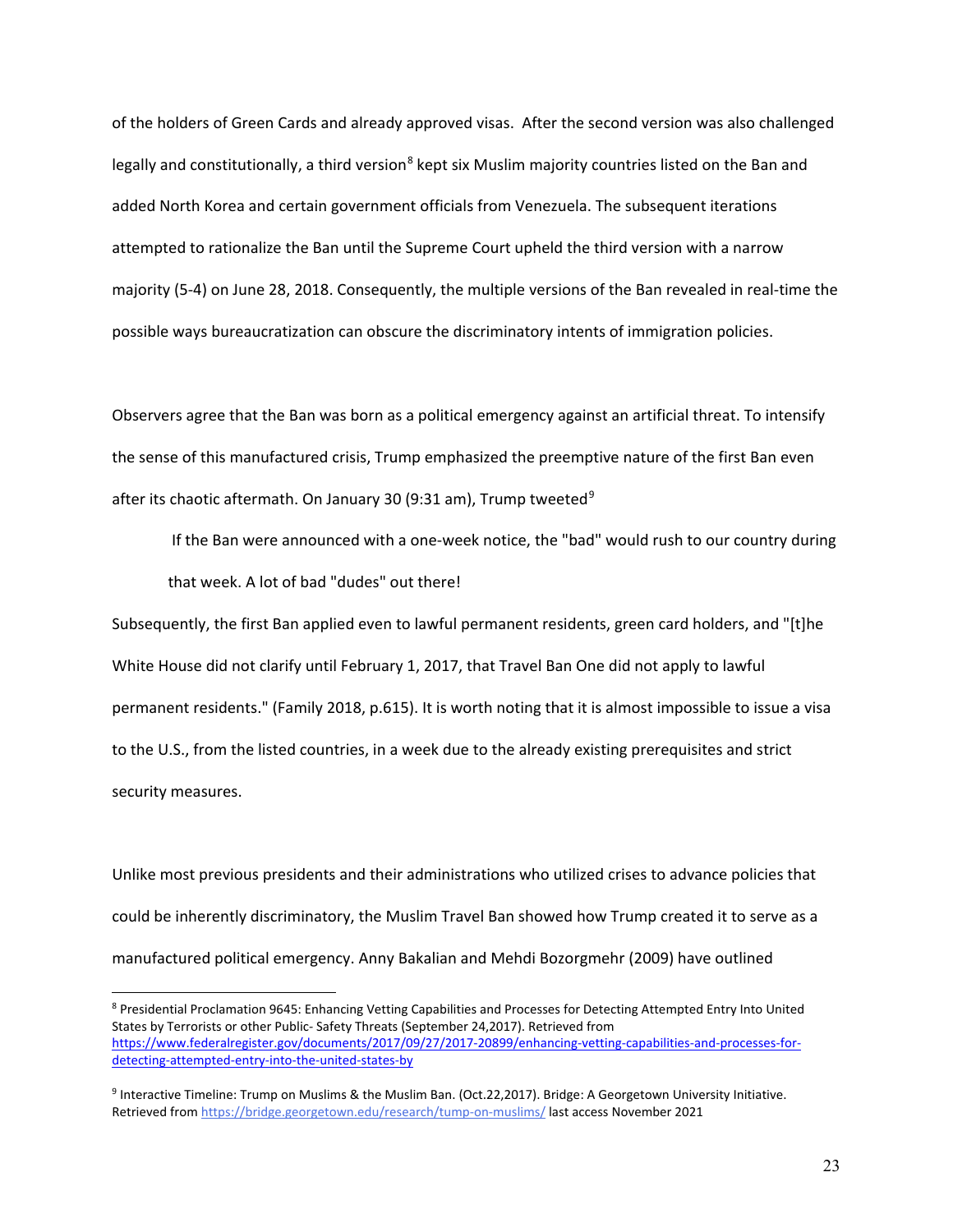"Topology of State Policies Toward Minorities (Outgroups) in Times of War or Political/Ideological Crisis" (p.47). In Table (1), I adjust Bakalian and Bozorgmhers' Topology by adding the Muslim Travel Ban to demonstrate the similarities and differences between the Ban and previous government-sponsored policies during crises and war. While most of the earlier policies targeted minorities or outgroups from different ethnic and national backgrounds were urged by wars, ideological/political crises, or attacks on the US, the Muslim Travel Ban was not produced by any urgent crisis. Like post 9/11's backlash, the Ban has primarily targeted Arab and Middle Eastern nationals and communities (and later the nationals from four African countries in its latest version, 2020).

According to Table (1), the Germans targeted in World War I, and the Japanese in the internment camps established during World War II were mainly citizens and naturalized citizens. Likewise, the communist sympathizers targeted during the Palm Raids and McCarthyism included citizens and immigrants. On the other hand, similar to the Iranian foreign students and the post 9/11 backlash, the Travel Ban overwhelmingly targeted non-citizens. However, in the next chapter, I examine how the Ban's impact frequently extended to citizens, especially in mixed-status families. Usually, the investigations against minorities during war or crisis provided minimal or no results, as demonstrated in Table (1). Ironically, this could not be applied in the case of the Travel Ban because there was no investigation of any specific accusations. The response of the affected minorities by the state policies in times of war or political crisis varied from rapid assimilation, long-term-redress to mobilization. At the airports, the Ban resulted in brief detention, several cases of instant deportations, and then effectuated no-entry policy. The Ban was primarily countered by protest, mobilization, and legal challenges.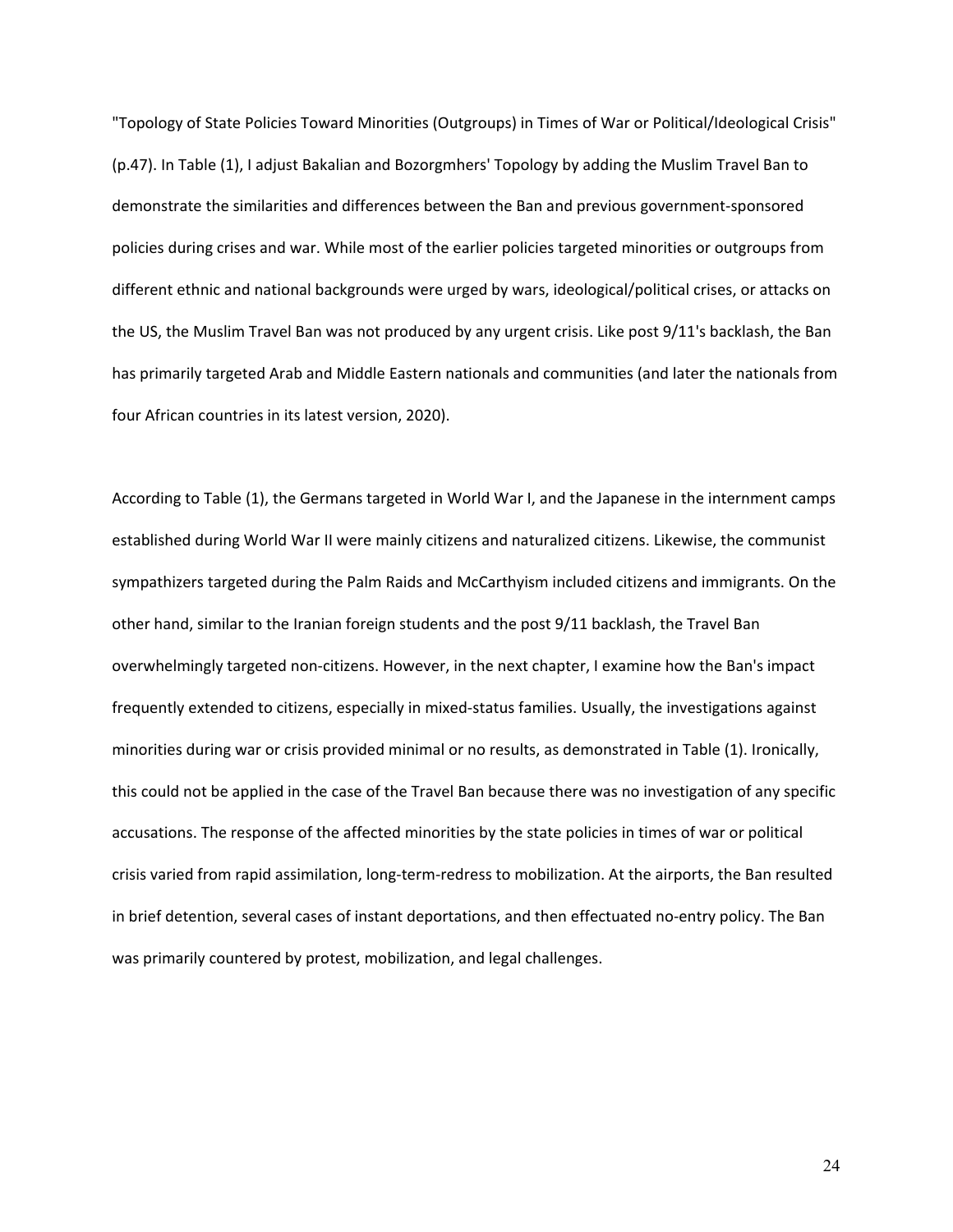## **TABLE 1. TOPOLOGY OF STATE POLICIES TOWARDS MINORITIES (OUTGROUPS) IN TIMES OF WAR OR POLITICAL / IDEOLOGICAL Crisis (BAKALIAN AND BOZORGMHER 2009, P.47), ADJUSTED BY ADDING THE TRAVEL BAN BASED ON THE SAME ELEMENTS OF COMPARISON**

| <b>Characteristics of Crisis</b>                  | World War 1st                                                       | <b>Palmer Raids</b>                                       | Japanese<br>Internment                 | <b>McCarthyism</b>                                     | <b>Iranian</b><br>Hostage<br><b>Crisis</b>   | Post 9/11's<br><b>Backlash</b>                     | <b>Travel Ban</b>                                                                      |
|---------------------------------------------------|---------------------------------------------------------------------|-----------------------------------------------------------|----------------------------------------|--------------------------------------------------------|----------------------------------------------|----------------------------------------------------|----------------------------------------------------------------------------------------|
| <b>Cause of crisis</b>                            | US entry into the war<br>in 1917                                    | <b>Bolshevik</b><br>menace                                | Foreign<br>attack on<br>Pearl Harbor   | Cold War (Fear of<br>Soviet invasion)                  | Taking of<br>American<br>hostages in<br>Iran | Terrorism on<br>U.S. soil                          | None                                                                                   |
| <b>Targeted ethnic</b><br>minorities (out groups) | <b>German Americans</b>                                             | Communist<br>party members<br>(many Jews and<br>Italians) | Japanese<br>Americans                  | Communist party<br>members and<br>sympathizers         | Iranian<br>students                          | Middle<br>Eastern and<br>South Asian<br>immigrants | Mostly Arab and<br><b>Middle Eastern</b><br>(and Later<br>Africans)                    |
| Legal status of target<br>population              | Naturalized citizens<br>and immigrants US                           | Citizens,<br>naturalized<br>citizens, and<br>immigrants.  | Citizens and<br>naturalize<br>citizens | Communist party<br>members and<br>sympathizers         | Foreign<br>nationals                         | Non-citizens<br>and<br>immigrants                  | <b>Refugees and</b><br>Foreign<br>nationals of<br>some Muslim<br>majority<br>countries |
| U.S. government policy                            | interment culture,<br>suppression,<br>involuntarily<br>assimilation | Expulsion to<br>Soviet Union.                             | Internment                             | Detention, loss of<br>livelihood,<br>becoming a pariah | Deportation                                  | Detention,<br>deportation                          | Initially,<br>detention, and<br>deportation.<br>Later,<br>prohibited entry             |
| <b>Yield from government</b><br>investigation     | None                                                                | Minimal                                                   | None                                   | Minimal                                                | None                                         | Minimal                                            | N/A                                                                                    |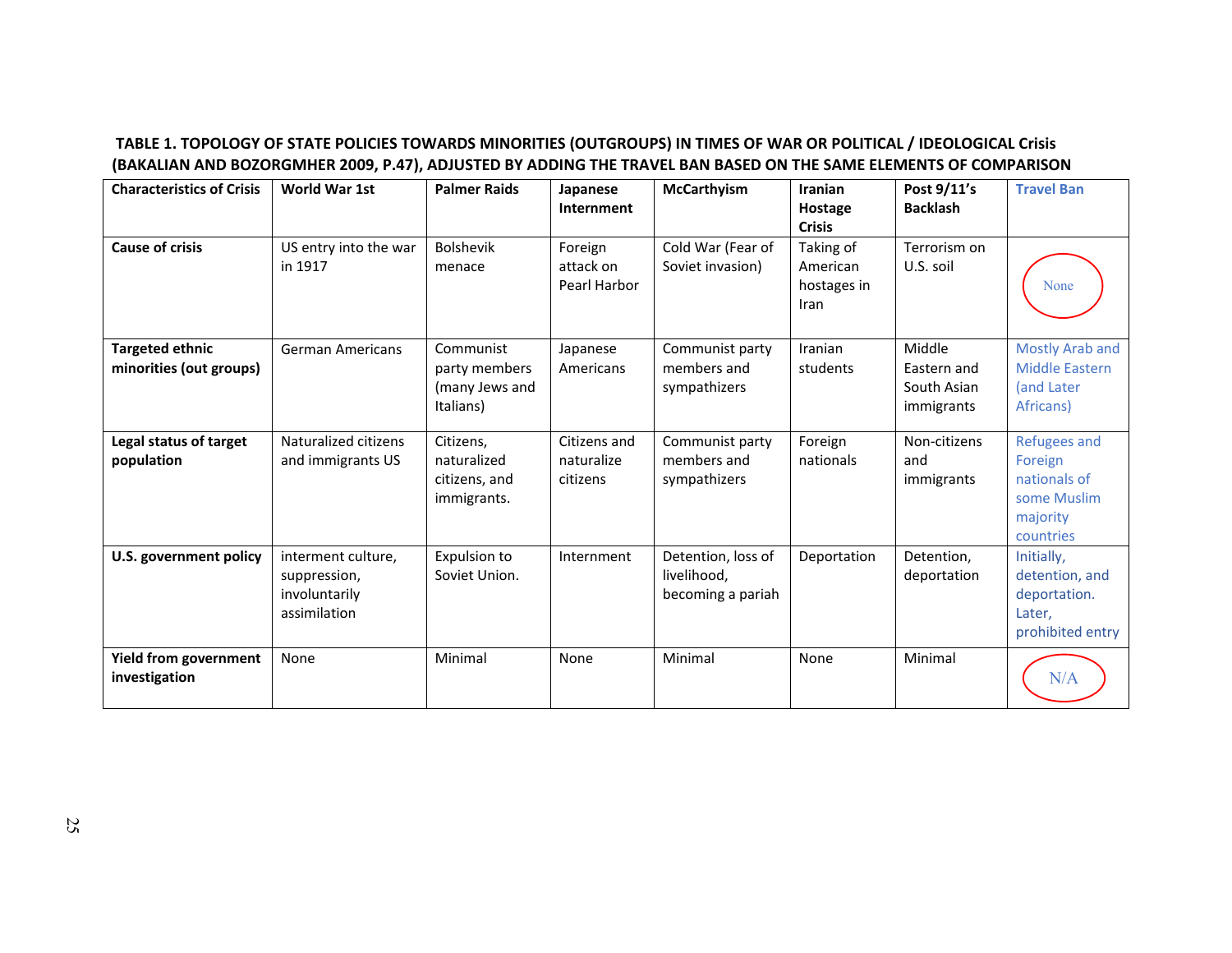Erik Love (2017) mentioned that Trump's proposal for the Travel Ban during his campaign "attracted the support of a majority of Americans polled in March 2016, with a striking 81 % of Republicans in favor"(p.22). However, the lack of an immediate crisis to invoke state policies against minorities diluted the Muslim Travel Ban's political effectiveness (see Table.1). Additionally, media criticism and the changing information environment strengthened the opposition against it (Collingwood et al., 2018).

If the Muslim Travel Ban was characterized by limited political urgency and discriminatory intent that barely was concealed afterward by the interference of bureaucratic expertise, how was the Ban enacted legally and institutionally? One way of engaging with this question is to link the Ban to legal precedents that established exclusionary policies and illustrated the otherization of different immigrant groups through different points of time, including the Alien and Sedition Acts (1798), the Chinese Exclusion Act (1882), the Asiatic Barred Zone Act (1917), and the Immigration Act 1924 (see figure 1).

#### **The Alien and Sedition Acts of 1798**

The Alien and Sedition Acts of 1798 is considered the first legislation that impacted national security and immigration. Contextually, the Acts can be seen in the light of the political tensions shaped by President Adams and Federalists' animus of many foreigners who supported his vice president Thomas Jefferson and the Democratic-Republicans. By supporting the "Alien and Sedition Acts," the Federalists aimed to undermine the Democratic-Republicans' political support base of immigrants and newly naturalized citizens (Hatch, 2014). The Alien and Sedition Acts had consisted of three bills that targeted aliens in the US. The first bill appended the previous naturalization act and made it more difficult for aliens to become citizens by extending the residency requirement for citizenship from five to fourteen years. The second bill, also known as "Alien Enemies Act," bestowed too much power to the President by stating that in case of war, "all male subjects of the hostile nation could be 'apprehended, restrained, secured,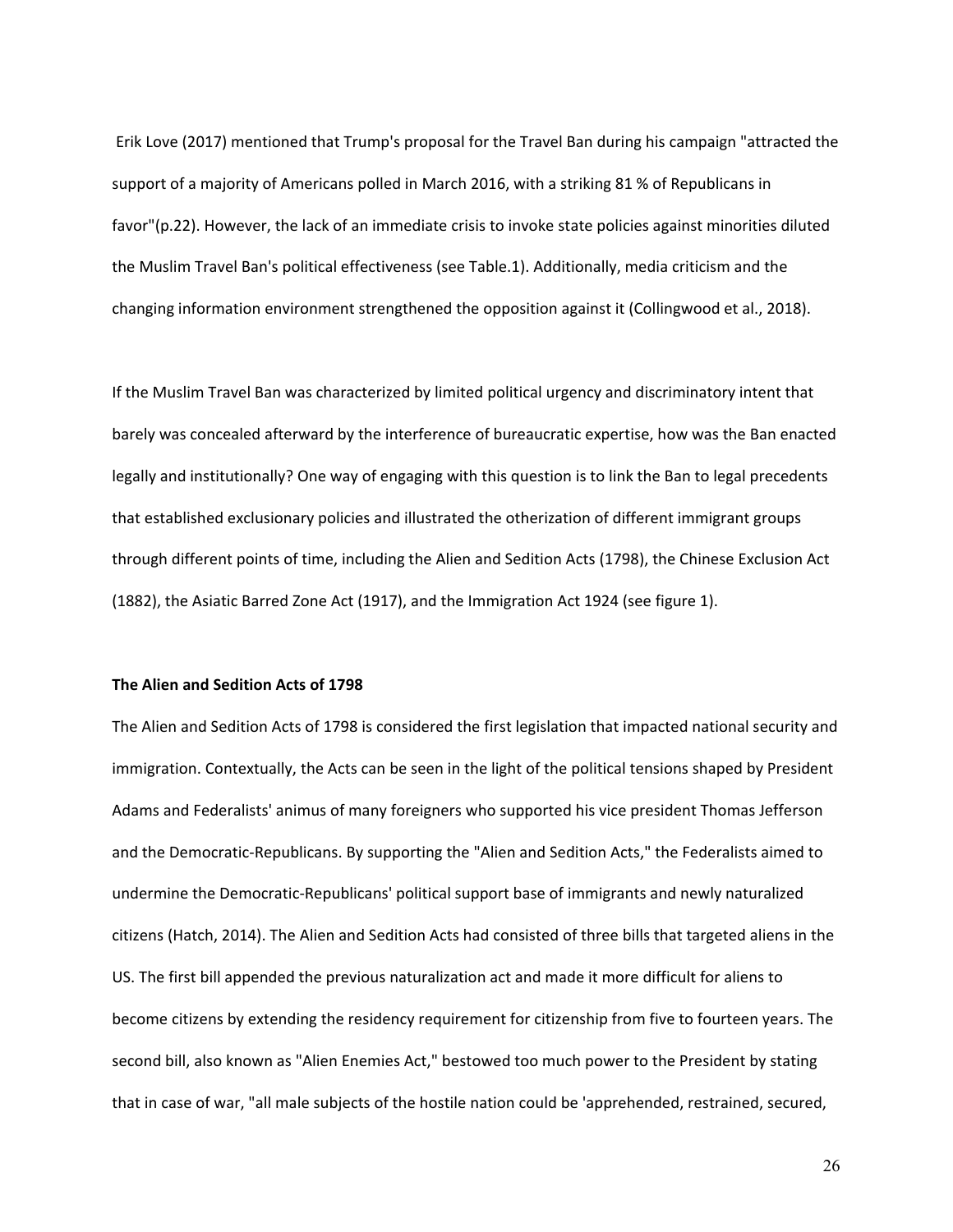and removed, as alien enemies' on the President's order" (Olthof 2013, p.383). The third bill called "An Act concerning Aliens" granted the President even more extensive power, made all aliens "deportable," and shifted the burden of proof to put it upon the aliens' shoulders. Under this bill, it became lawful for the President

[...] to order all such aliens as he shall judge dangerous to the peace and safety of the United States or shall have reasonable grounds to suspect are concerned in any treasonable or secret machinations against the government thereof, to depart out of the territory of the United States.<sup>[10](#page-35-0)</sup>

Although the third bill, or the "Alien Act," had never been applied to any alien, it had an indirect effect that pushed some foreign nationals to avoid its possible impacts by leaving the US. Perhaps the partisan nature of the Alien and Sedition Acts resulted in the expiration of most of their articles by the end of Adams' presidency in 1800. However, the Alien Enemies Act was amended and remained on the books to shape the presidential powers during times of war. As discussed below, the presidential power over immigration as an issue of national security and foreign affairs extended beyond the time of war. Decades later, it has continued to constitute reliable legal justification for upholding the Travel Ban by the Supreme Court.

#### **The Chinese Exclusion Acts 1882**

 $\overline{a}$ 

Prior to the Chinese Exclusion Acts, the first federal restrictive immigration law, the 1875 Page Act, prohibited the entry of "those categorized as 'Chinese coolies,' convicted felons, and women 'imported for the purposes of prostitution' (US 1875, chap. 141, sec. 5)" (Sharma 2020, p.77). Seven years later, the Chinese Exclusion Acts emphasized the Supreme Court's view of the limitless power of the national sovereign state over the admission and exclusion of aliens. The Act that demonstrated "phobias of

<span id="page-35-0"></span><sup>10</sup> Alien Friends Act of 1798, ch. 58, 1 Stat. 570 (expired 1800).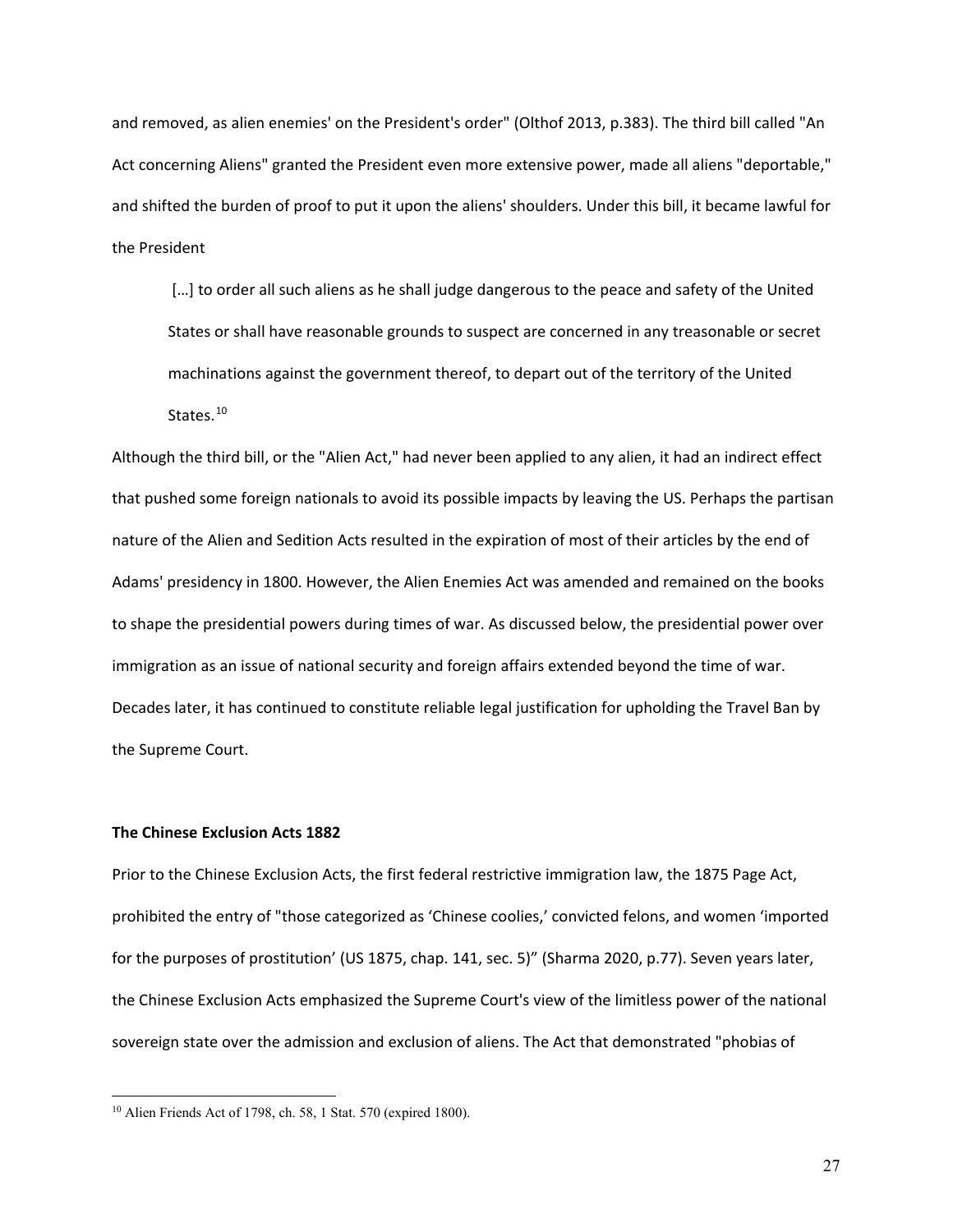foreign culture" (Hu 2017, p. 992) also expanded "the plenary power doctrine from excluding aliens outside the United States to the removal of aliens inside the United States" (Shmueli & Hassan 2017, p.30).

Historically, the causes of Chinese exclusion centered on racism and economic reasons—anti-Chinese sentiment developed due to perceived cultural, labor, and health threats. The Act had been encouraged by years of nativist resentment against growing Chinese immigrant groups, especially on the West Coast, which transformed, in some cases, into electorate desires to exclude Chinese laborers (Chin 2012). The conceptualization of Chinese inferiority was incorporated in the legal construction of the "Mongolian race" and embedded in the anti-Chinese immigration laws. Thus, anti-Chinese groups mobilized to hinder the so-called "Chinese invasion" by passing overtly discriminatory legislation (Lu 2010, p. 403- 404). The Chinese Exclusion Act was followed by other steps to extend and tighten the restrictive policy, included the Scott Act (1888), which prevented Chinese laborers who left the US from reentering, and the Geary Act (1892) that extended the Chinese Exclusion Act for ten years and asked the Chinese in the US to register and obtain "certificate of residency." In 1902, Congress indefinitely extended the laws that restricted the entry of Chinese and applied to the US territories (e.g., Hawaii that was annexed in 1898) (Chin 2012, p.19). Those subsequent steps created an era known as "the Chinese Exclusion Era" (1882- 1943) prohibited all "but a few exempt classes" from applying to enter the US (Lee 2005, p.1).

Notably, the later Chinese Exclusion Cases demonstrate how the Supreme Court allowed Congress "almost absolute authority to exclude or deport immigrants for any reason" (Munshi 2020, p. 118) and formulated the "plenary power" that lasts as an enduring legacy. Additionally, these cases emphasized that "the power to exclude foreigners from the national territory was itself constitutive of territorial sovereignty and essential to demographic 'self-preservation'" (Munshi 2020, p.124). The impact of the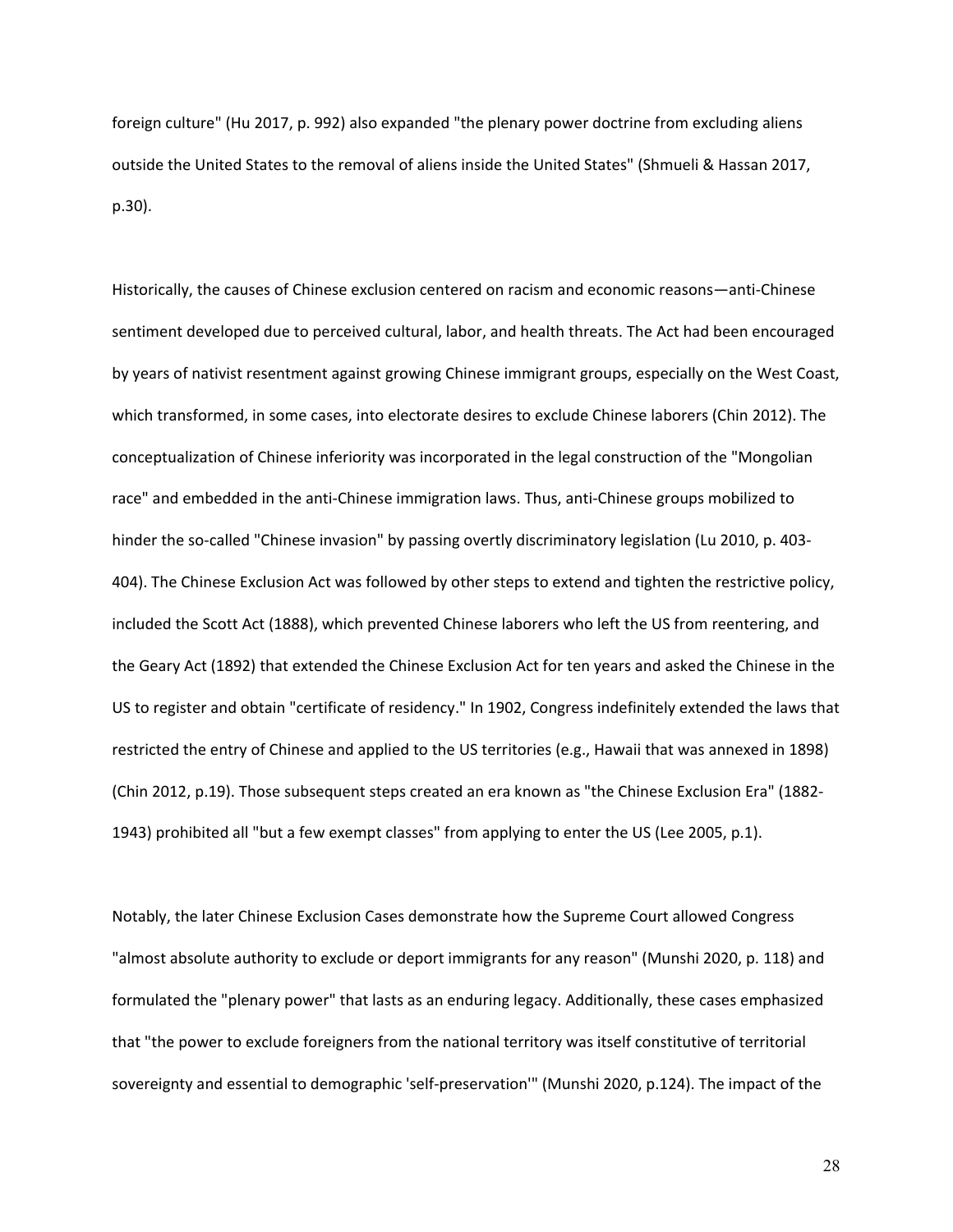legislation did not only prohibit the entry of the Chinese but also made it extremely difficult for the Chinese immigrants in the US to become citizens. According to the bill, the Chinese who had already immigrated were asked to register with authorities and carry identification. Moreover, the Chinese would not be allowed to become naturalized citizens through the courts for 61 years. In 1943, the Act was finally repealed when "China and the USA were allied during World War II" (Kil 2012, p.663).

#### **Asiatic Barred Zone 1917**

Unlike the Chinese Exclusion Act, the attempts to pass a congressional bill of "Hindu" Ban between 1910 and 1917 were not equally successful because of the changing political environment and complicated legal and racial statuses of the Indian immigrants being subjects of the British Empire and sharing the same racial origins with the Europeans. Instead, the proponents of the Immigration Act of 1917 (referred to as the Asiatic Barred Zone) avoided the crude nativist language and employed "race-neutral designs of geographic exclusion" (Munshi 2020, p.119). Hence, Congress passed a law barring immigration from the so-called "Asiatic Barred Zone" to restrict immigration based on place of origin and nationality rather than race. Consequently, exclusion and restriction of residency were applied to most of the people of nations of the far East.

### **The Immigration Act 1924**

Under the Immigration Act of 1924, Congress put a numerical ceiling of immigration into the US, which was 150000 annually based on quotas allocated proportionally with the national origins of the American people. It was suggested that the 1924 policy "was supposed to fix the ethnic proportions of the population" (Glaser and Moynihan 1970, p.22). An approach described as part of what Stephen Steinberg (2001) called "Social Darwinism" replaced heredity and biological determinism with the cultural interpretation of success or underachievement of some immigrant groups (p.78). The scientific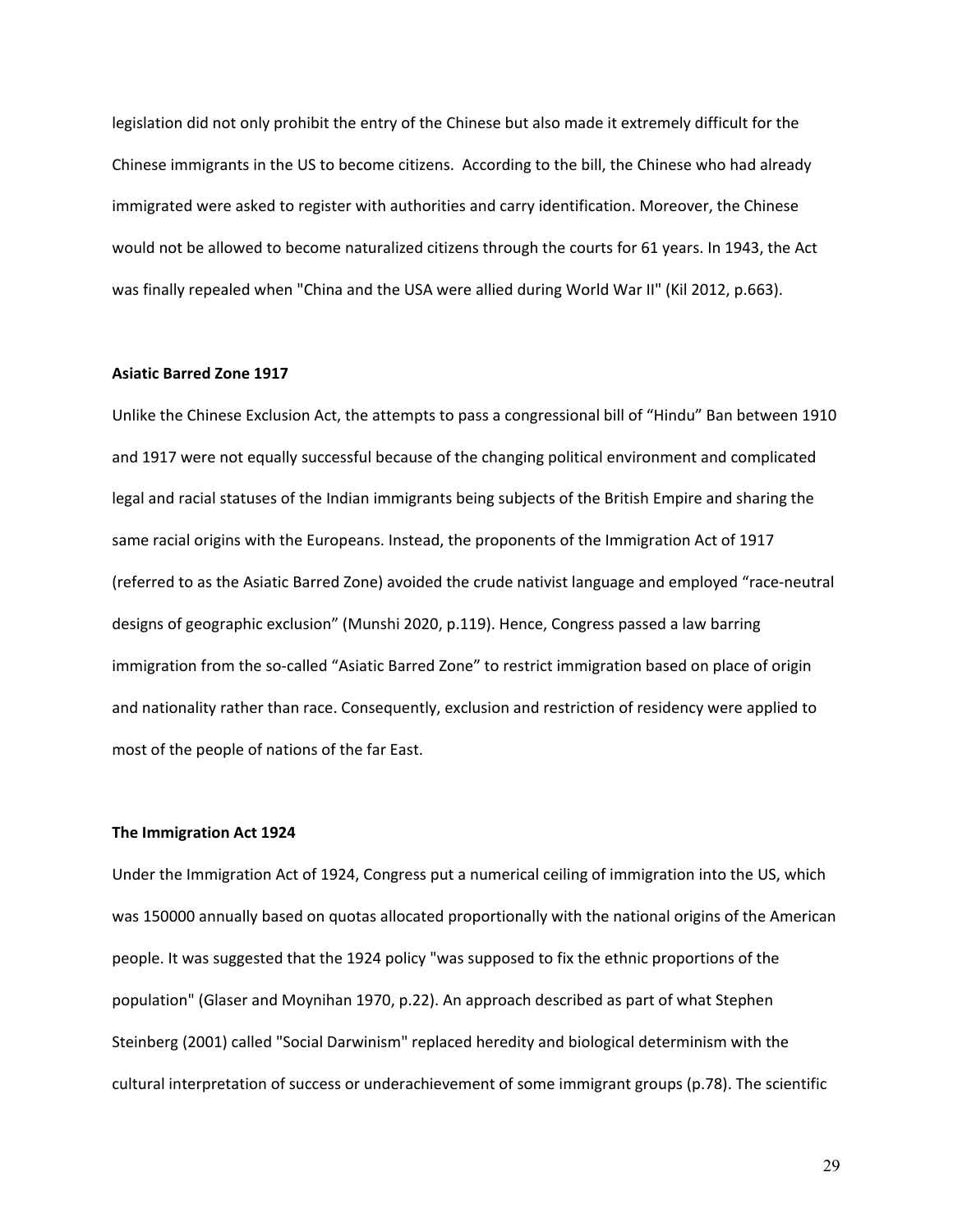data and statistics were used to prove that new immigrants were less healthy, less educated, and poorer than native-born Americans. This type of "New Darwinism" shifted the blame away "from social institutions and placed on victims." (p.80). However, Congress introduced the national origins quota as "fair and non-discriminatory."

Criticizing the Immigration Act of 1924 mainly was based on denouncing race-based nativism, which favored northern and western Europeans over eastern and southern European immigrants. But Mae Ngai (1999) pointed to the lack of thorough critical analysis of the Act's reliance on "national origin" and presenting nationality as a normative category "in the ordering of the world" (p.69). Notably, she argued that although the Act categorized Europeans according to nationality, regarded them hierarchically, and uncoupled their ethnic and racial identities, it also deepened the racialization of all non-European immigrants as one group with foreign unassimilable national origins. Thus, the Act divided Europe, and divided Europe from the rest of the non-European world. Interestingly, this worldview was reflected in how the national origins of the American people in 1924 were listed "under the column 'Country of Origin' fifty-three countries (from Australia to Yugoslavia) and five 'colored races' (black, mulatto, Chinese, Japanese, and Indian)" (p.73).

The above-mentioned legal precedents shaped many characteristics of immigrant exclusion through the years. The Muslim Travel Ban can be connected to these legal precedents on different levels, including the extended presidential and plenary powers in excluding non-citizens, establishing a racial hierarchy of desirable immigrants, and using territories and nationalities to obscure discriminatory policies. As mentioned above, the Immigration Act 1924 allegedly aimed to "fix the ethnic proportions of the population" by establishing a hierarchy of preference. Likewise, Trump's restrictionist immigration policies, including the Muslim Travel Ban, tapped into the anxiety about demographic shifts and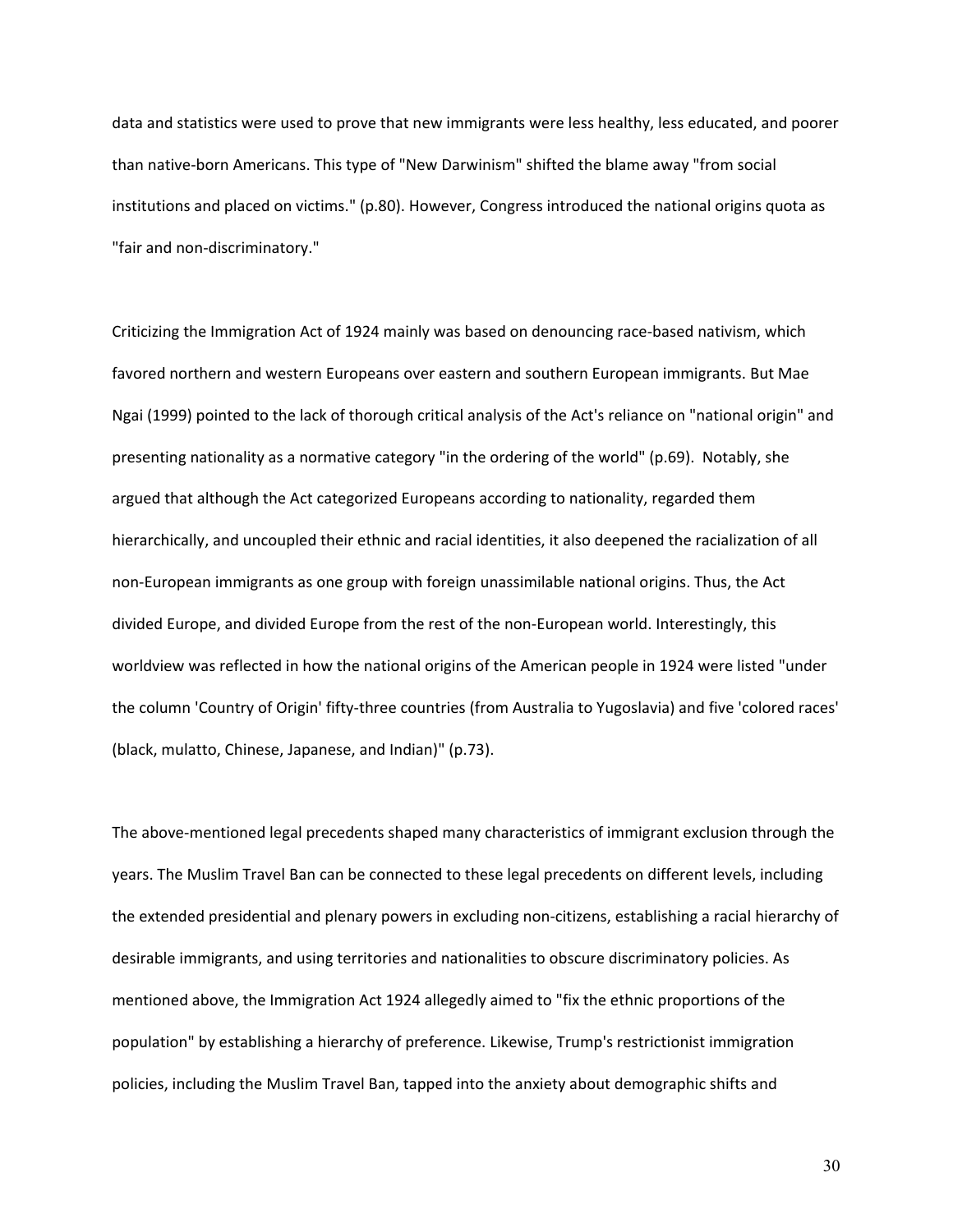undermined "immigration diversity" (Johnson and Villazor 2019) by excluding immigrants due to their place of birth and national origins.

Exploring the exclusionist policy of the Asiatic Barred Zone reveals how 'territory' and nationality continue to provide a legitimate basis for plainly discriminatory immigration policies, similar to the shift Trump did from religion to territory to enact the Muslim Travel Ban. In the same vein, many scholars and commentators indicated how the Muslim Travel Ban conjures the Chinese Exclusion Act of 1882, not only as the earliest example of federal law explicitly restricting immigration based on race and ethnicity but importantly also as an establishment for the plenary power doctrine and contemporary immigration architecture even when racist rhetoric disappeared. Notably, as detailed below, the Immigration and Nationality Act (INA), Section 212(f) that provided a legal justification of the Supreme Court's upholding the Travel Ban, is descended from the Alien and Sedition Acts (1798) that intensified the presidential power over immigration as an issue of national security and foreign affairs.

### **Presidential Power over Immigration**

The presidential power over immigration has developed from various constitutional, political, and administrative sources. The President's rhetoric on immigration could increase its salience, create national discussions and "shape the public's opinions and understanding of the state of the nation." (Fredrickson, 2018, p.6). Nonetheless, Adam Cox and Cristina M. Rodriguez (2020) suggest that the presidents' position on immigration expands beyond rhetoric, symbolic politics, and even legal and constitutional parameters. Cox and Rodriguez historicize the presidential authority over immigration by detecting the diplomatic roots of the immigration policies shaped by the presidents since the 19th and 20th centuries (p.23, p.35-45). Importantly, they argue that currently heading an immense bureaucracy and enforcement establishment mainly defines the President's status as "immigration policymaker- in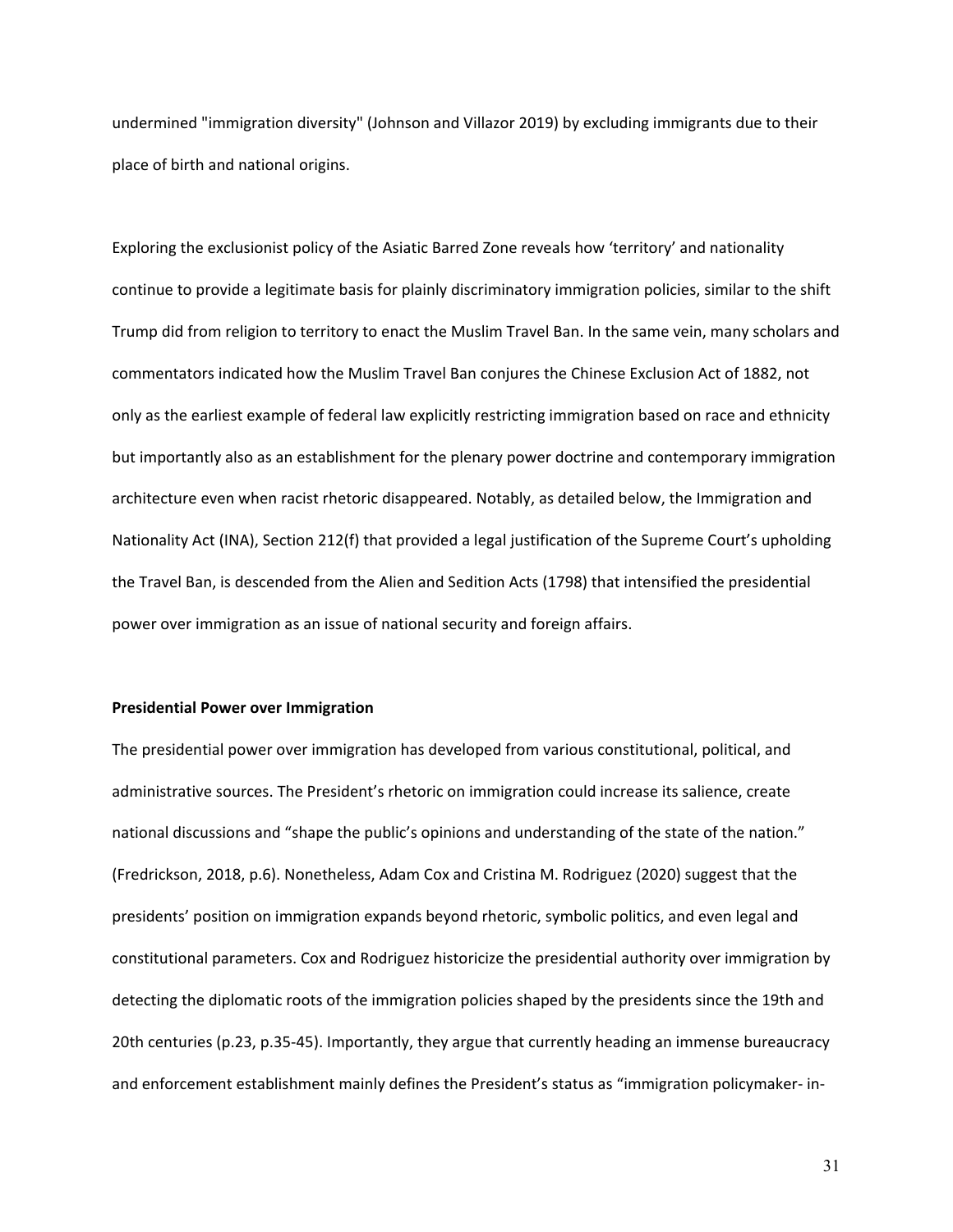chief" (p.3). However, the Muslim Travel Ban showed that, in addition to bureaucratization and fluid political and foreign affairs, the combination between the constitutional and executive authorities strengthened and formalized the presidential power over immigration.

The Muslim Travel Ban was legally challenged in the federal courts. The primary two reasons for invalidating it were animus and the violation of the Establishment Clause of the first amendment to the US Constitution. For instance, the Ninth Circuit invalidated the first Ban for being unconstitutional. The same went for the second Ban as the Fourth Circuit held that the Ban was unconstitutional because the President acted with animus as he "was more concerned with acting against Muslims than he was about protecting national security" (Starr,2018, p.285). On February 15, 2018, the Fourth Circuit invalidated Travel Ban 3.0 for similar constitutional reasons. Ultimately, in June 2018, the Supreme Court upheld the third Ban in a sharply split 5-4 decision. In the case of *Trump v. Hawaii*, the Supreme Court declined to find the Presidential Proclamation (or the third Ban) intended "spiritual, and dignitary" injury or "establishes a disfavored faith." Instead, it stated that the plaintiffs could only rely on a "more concrete injury" and that the Establishment Clause is concerned with domestic policies and does not apply to the President's foreign policy decisions like the Ban (Blackman,2018, p.40). The judicial deference to the executive and presidential power in the matters of national security and immigration reflected in the Supreme Court's majority treating of the challengers' religious discrimination claims as "legally irrelevant" despite the "considerable evidence that the entry Ban had been motivated by anti - Muslim animus" (Cox and Rodriguez, 2020, p.47).

Importantly, the Supreme Court reviewed the (third) Ban as a matter "within the core of executive responsibility" (Blackman,2018, p. 42). The Supreme Court did not deny the implied power of Congress over immigration; instead, it decided that Congress explicitly delegated some of its power to the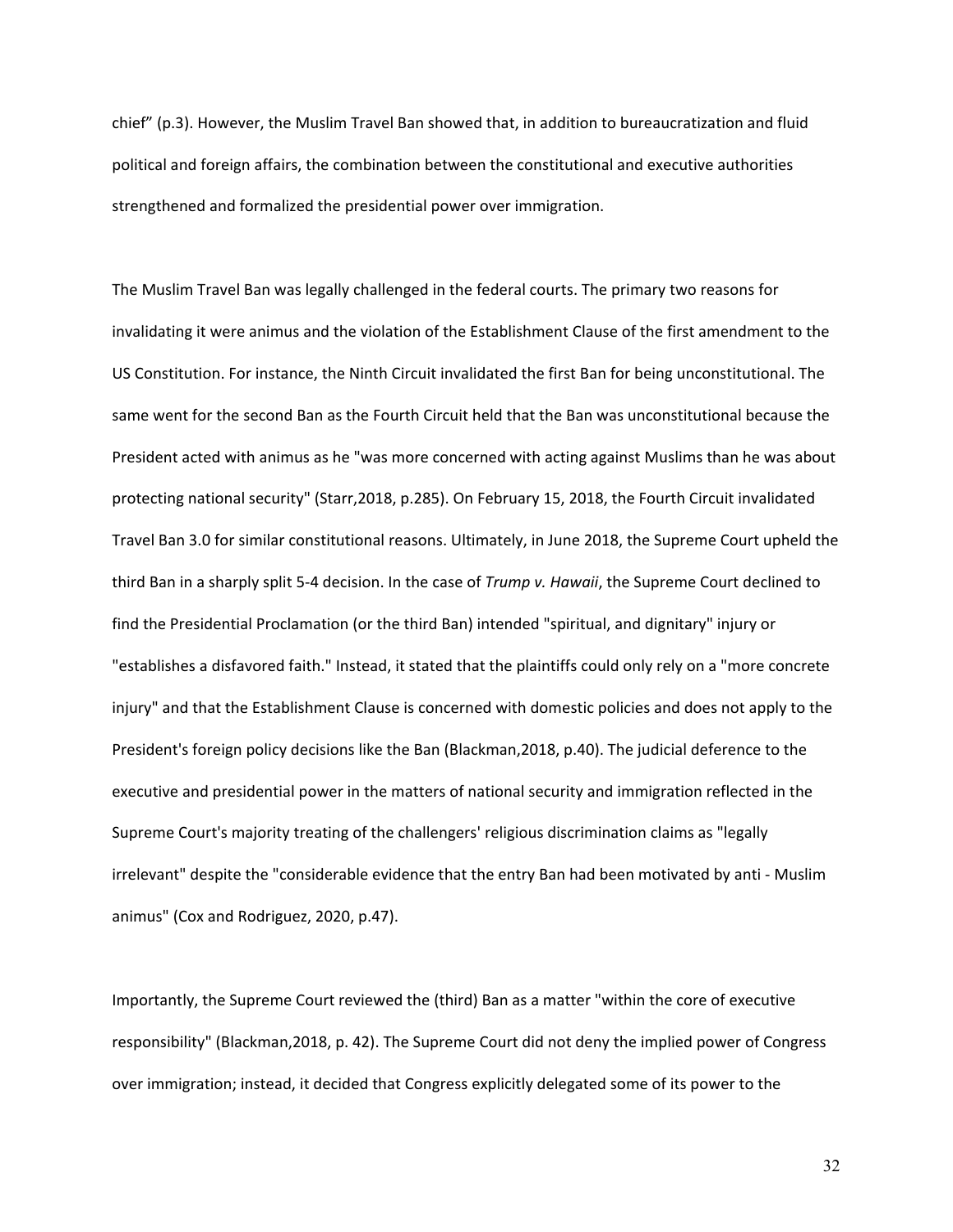President. Since the 1880s, the plenary power doctrine shaped immigration law. Congress that enjoyed plenary power over immigration matters broadly delegated it to the President according to the provision of § 212(f) of the Immigration and Nationality Act ("INA")1952, states in the related part

Whenever the President finds that the entry of any aliens or any class of aliens into the United States would be detrimental to the interests of the United States, he may by proclamation, and for such period as he shall deem necessary, suspend the entry of all aliens or any class of aliens as immigrants or nonimmigrants, or impose on the entry of aliens any restrictions he may deem to be appropriate. $^{11}$  $^{11}$  $^{11}$ 

Although the Section 212(f) includes some of the broad presidential authorities delegated by Congress to exclude non-citizens, Megan Kinney (2020) argued that the Supreme Court's upholding of the third version of the Ban rested mainly on "the President's authority in the national security context," and based on the deference to "his independent constitutional authority concerning foreign affairs and national security" (p.280). In this context, the presidential powers combine those delegated by Congress and any possessed constitutional ones. Thus, in upholding the Ban, the Supreme Court considered the post of the presidency itself rather than the stances of a particular President (e.g., the anti-Muslim rhetoric by former President Trump). In this context, and according to the Washington Post reporter Robert Barnes, the Supreme Court decided to consider "the president" vs. "this president."

Cox and Rodriguez (2020) contend that despite section 212 (f)'s sweeping authority delegated to the President to suspend the entry of large classes of immigrants, "presidents have not used the power as a significant tool for immigration regulation" (p.62). But Trump attempted to "dramatically disrupt settled

l

<span id="page-41-0"></span><sup>11</sup> Immigration and Nationality Act § 212(f), 8 U.S.C. § 1182(f) (2012)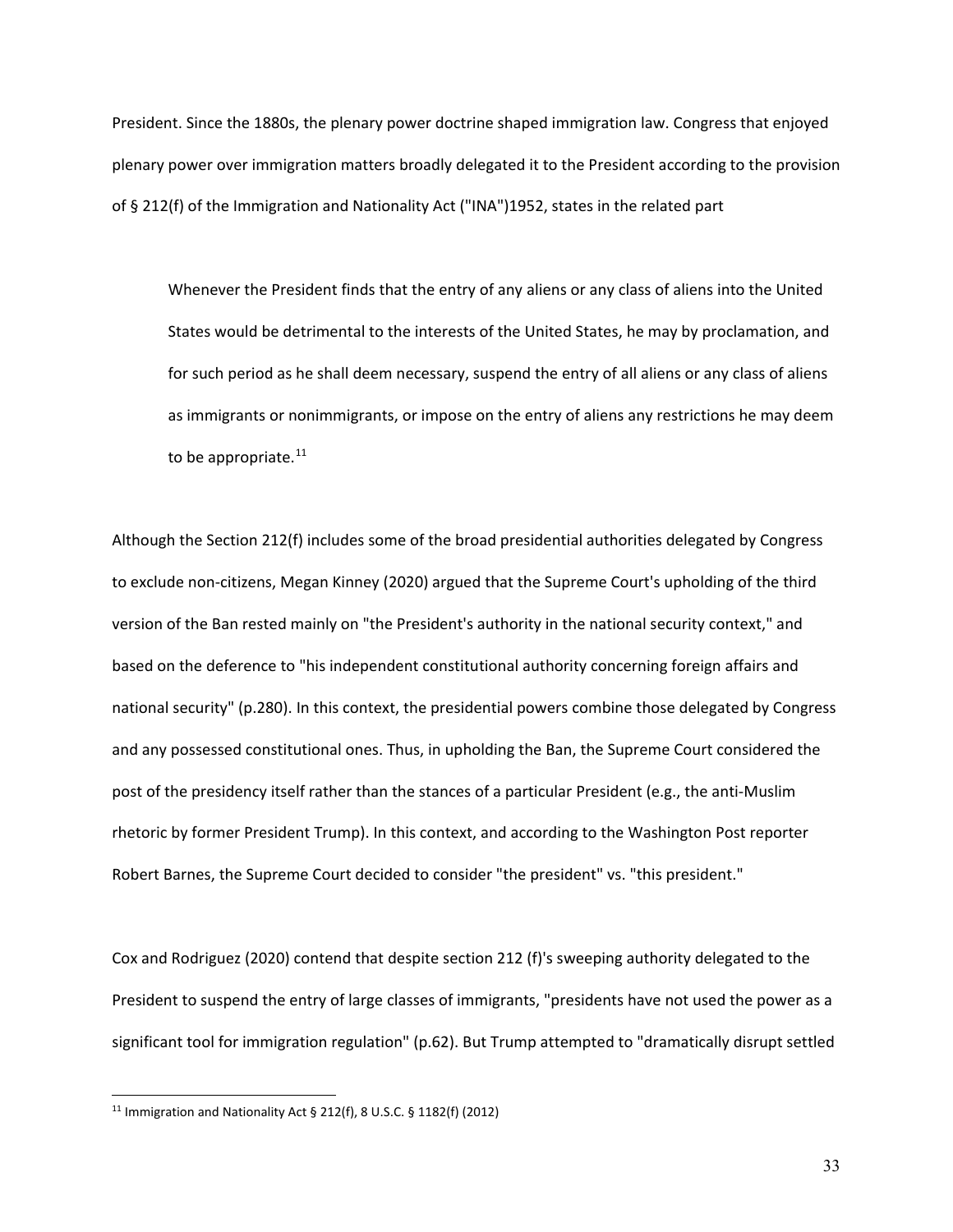practice" by enacting a Ban "barred the entry of most nationals from several Muslim - majority countries" (p.62). Contrarily, Ordorica (2019) suggested that after the end of the Cold War, the extra power granted by § 212(f) re-emerged as "a foreign policy tool […] to protect American interests abroad," which normalized its use (p. 1846, p.1869). Blackman (2018) argued that Presidents Carter and Reagan had denied entry to Iranian and Cuban nationals, respectively; therefore, to call into question the sufficiency of President Trump's order would immediately call into question the adequacy of similar orders issued by past presidents. Moreover, he defensively assumed that "it would be unthinkable for Congress to deny the president the power to exclude aliens from belligerent nations, even absent a formal declaration of war" (p.39).

As mentioned previously, the roots of the enormous executive power granted to the President in INA 212(F) went back to the Alien and Sedition Acts that were passed at the time of a possible war with France in 1798. The Acts empowered the President to deport any non-citizen suspected to be a national security threat. Ordorica (2019) suggested that the gray area of the quasi-war with France in 1798 invoked an anti-foreigner hysteria that could resemble the anti-Muslim one in the context of the "War on Terror." He argued that in both cases, "there is no identifiable enemy state with which to treat for peace, and thus, no identifiable end to such a 'war'" (p.1870). Hence, the extra executive and president's power embedded in the enacted Muslim Travel Ban doesn't link the Ban only with the legal precedents but also with national security narratives and policies that widely targeted Arabs and Muslims in the context of the "War on Terror."

# **Situating the Ban in National Security Policies**

While the legal precedents of exclusionary policies place the Muslim Travel Ban in the historical context of the exclusion and otherization of different immigrant groups, the War on Terror, after the 9/11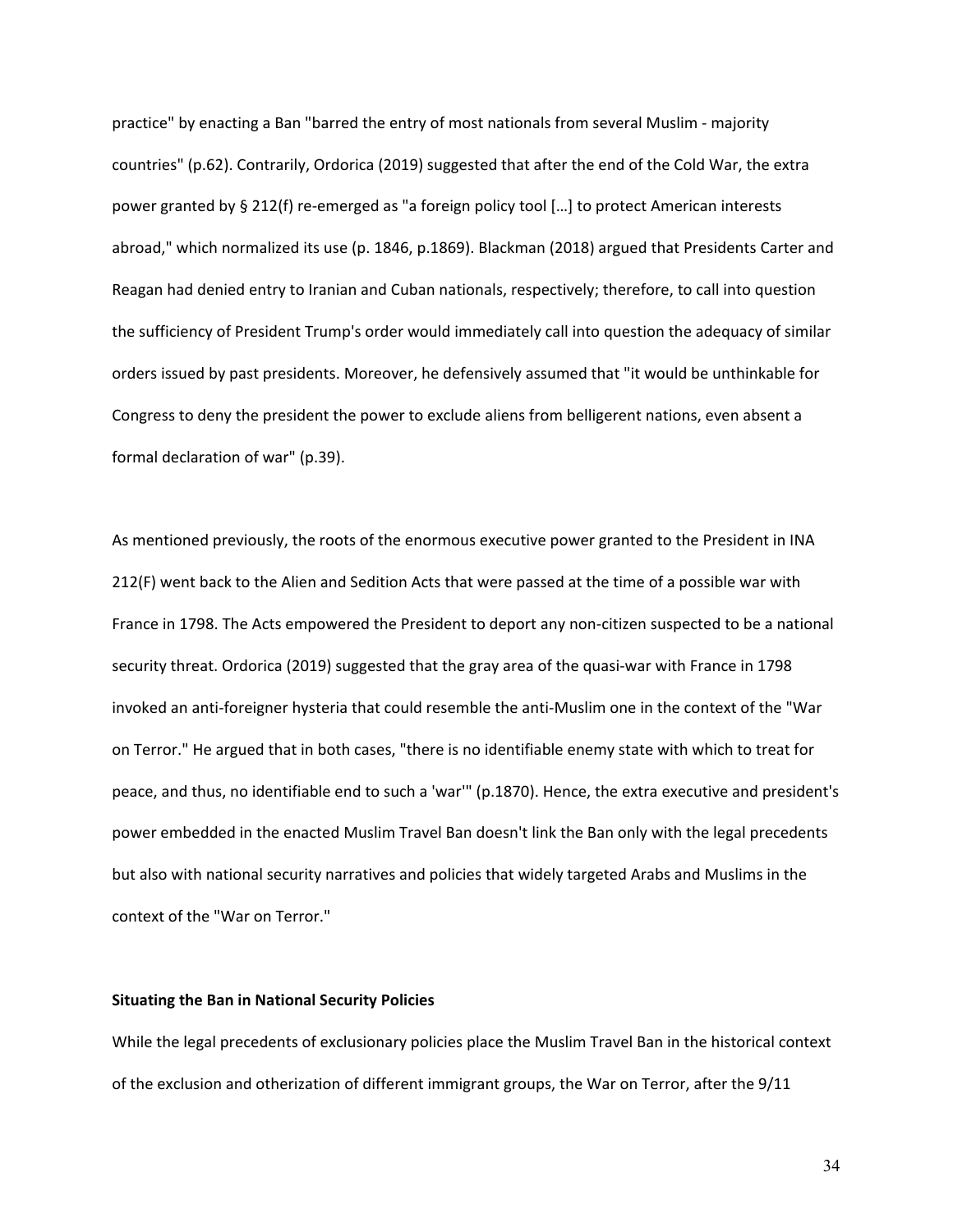terrorist attacks, has underscored the unique patterns of excluding Muslims (see figure 3). Moreover, being the latest paradigm of Muslim otherization preceded by "Clash of Civilization" and "Orientalism" (see figure 4), "War on Terror" provides theoretical and procedural frameworks that even if they do not identically correspond to those of the "Muslim Travel Ban" they were broadly utilized to effectuate the Ban. For instance, the language of the first version of the Ban justified the suspension of the entry of the nationals (of seven Muslim majority countries) and paused refugee admittance for 120 days by invoking the terrorist attacks of 9/11. The second version cited a U.S. Department of State Country Report on Terrorism. Accordingly, the two versions suggested that the entry suspension would "reduce investigative burdens" on agencies (Family 2018, p. 612).

The first two versions of the Ban transformed into the third one through the agencies' search for an "invented" legal rationale. The third version justified the Ban by linking it to prevent entry "from nations whose governments do not comply with intelligence-sharing requirements" (Ordorica 2019, p.1871). In defending the legitimacy of the Ban, the Trump administration repetitively pointed out that the countries listed were the same picked by former President Obama's administration and Congress. Although the Trump administration used pre-existing security measures to form the Muslim Travel Ban, prohibiting entry of a whole class of non-citizen lacking any real connection to terrorism made the Ban explicitly discriminatory. Peter Mandaville (2017) argued the logical and technical differences between the Ban and the earlier restrictions instituted by the Obama administration as they did not target citizens of the seven listed countries. Instead, these restrictions were aimed at travelers entering the United States on the Visa Waiver Program and had recently visited those seven countries. It is worthy of mention that the Visa Waiver Program permits citizens of several dozen mainly OECD countries to enter the U.S. without a visa interview.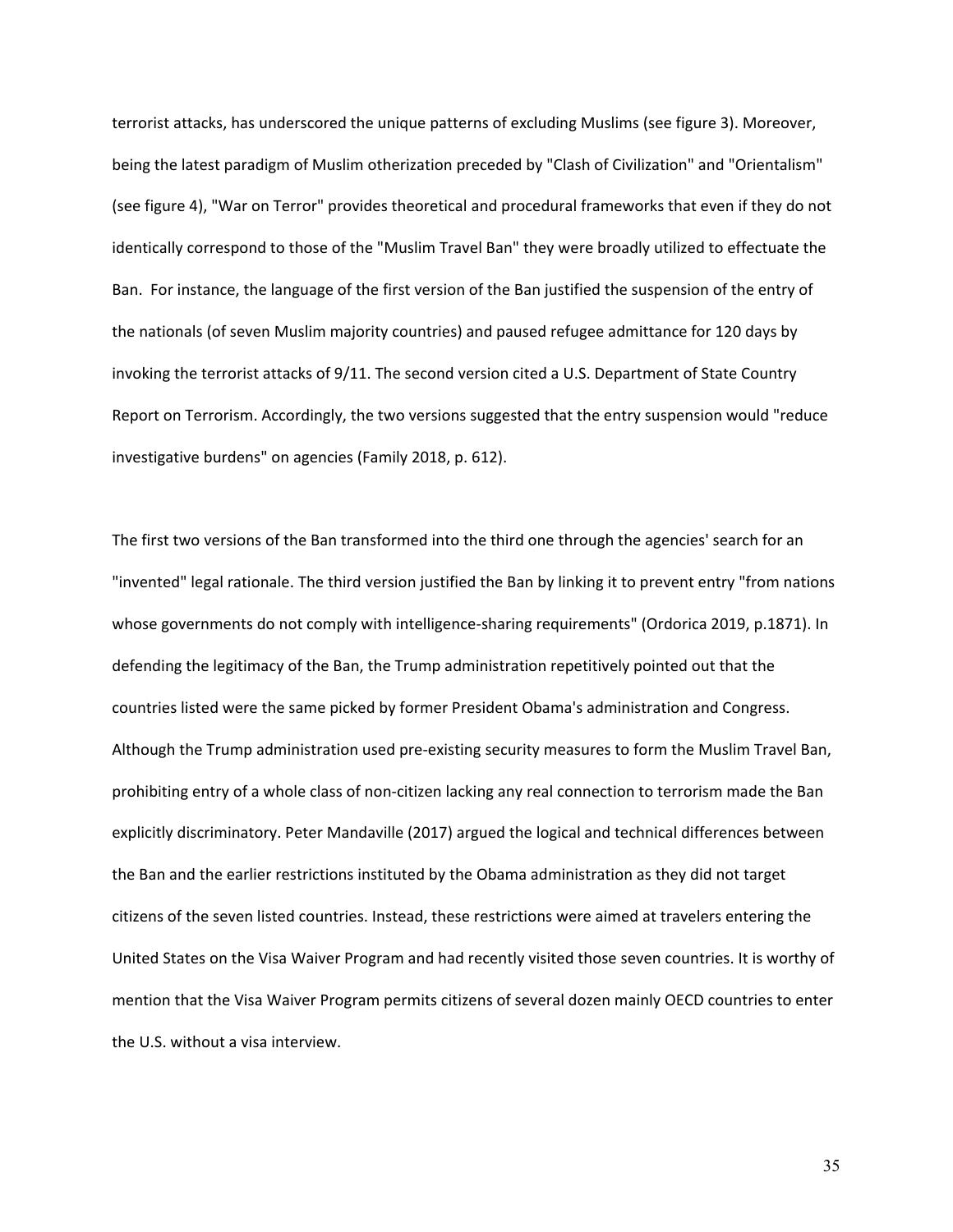Despite its logical fallacies and discriminatory intents, the Muslim Travel Ban cannot be perceived as an anomaly in the context of securitizing immigration. As mentioned before, the legal rights of non-citizens are limited primarily by the deference to the executive in immigration issues. Consequently, policies that might be unconstitutional when applied to citizens are permissible when applied to non-citizens. Furthermore, the fragile legal protection of non-citizens could excessively diminish in times of wars and crises (See Table.1). Nevertheless, after the downfall of the Soviet Union, ideologically based deportation declined, and "Congress significantly curtailed the ideological grounds upon which an immigrant could be excluded" (Hatch 2015, p.697). Alternatively, sections excluding anarchists, communists, and totalitarians were mostly substituted with anti-terrorism and foreign policies provisions.

Congressional Acts that undermined the legal protection of foreign nationals and resulted in criminalizing immigrants preceded the 9/11 attacks. In 1996, Congress passed the Antiterrorism and Effective Death Penalty Act (AEDPA) and the Illegal Immigration Reform and Immigrant Responsibility Act (IIRIRA). For instance, The AEPDA permitted the use of secret evidence in deportation cases, expanded the scope of offenses that can cause deportation, eliminated the judicial review of deportation, and limited the availability of waivers (Hines 2006). The IIRIRA equipped for retroactive deportation for relatively minor criminal offenses, restrained immigration access to public benefits, increased the judicial power of the executive agency and limited judicial scrutiny provided by previous immigration law and resulted in eliminating judicial hearings allowed the INS to combine prosecutorial and judicial powers (Verdeja 2002).

The restrictive immigration policies intensified after the 9/11 attacks, and the "War on Terror" has severely blurred the line between immigration and terrorism. The climate of uncertainty after 9/11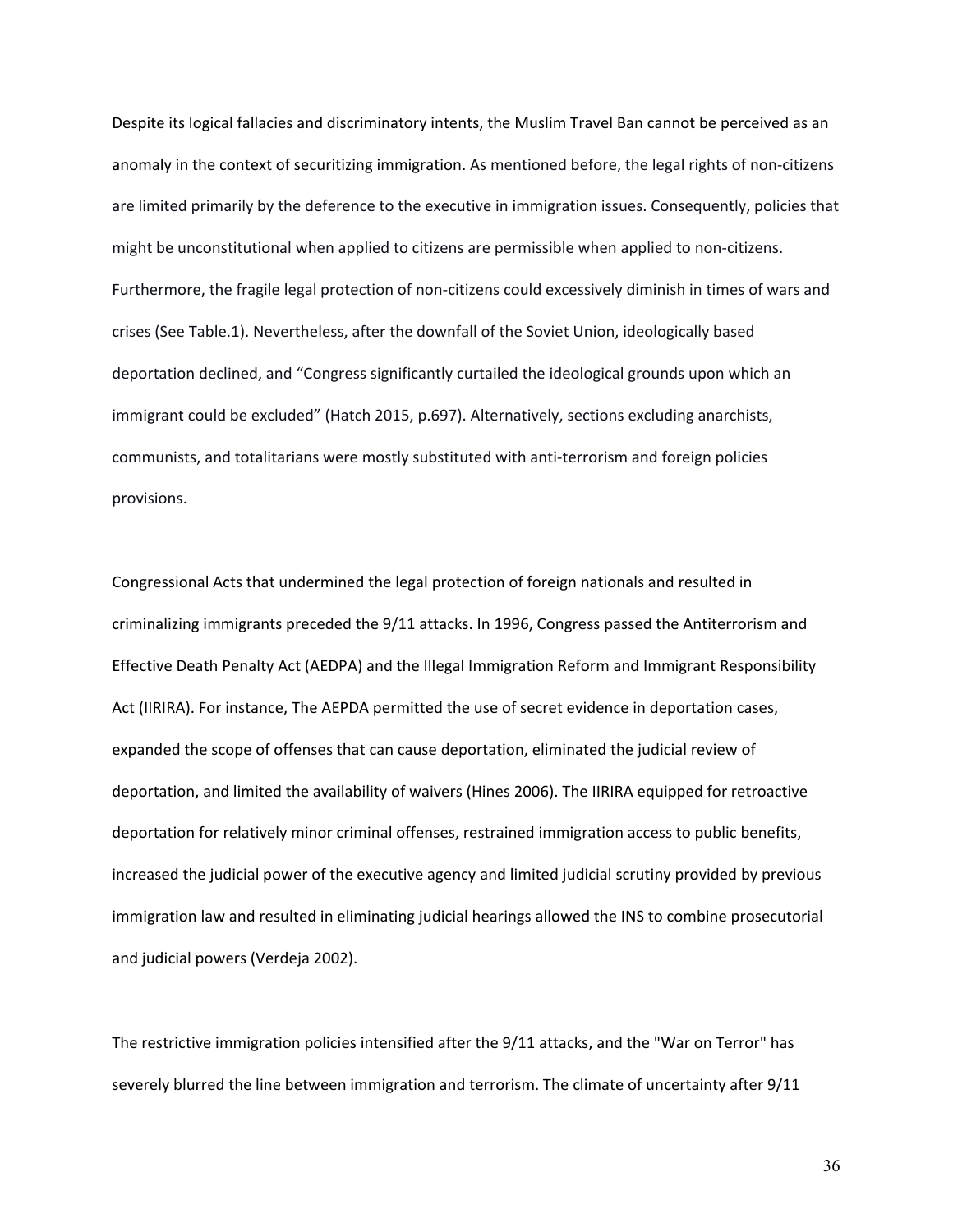connected immigration control to security issues discursively and institutionally. In March 2003, after Congress passed and former President Bush signed the Homeland Security Act of 2002, the Department of Homeland Security was created to consolidate 22 diverse agencies and bureaus (U.S. Senate Committee on Homeland and Governmental Affairs, n.d.). Earlier, six weeks after the 9/11 attacks, Congress passed a powerful package of legal instruments to fight terrorism known as the "USA Patriot Act"<sup>[12](#page-45-0)</sup> that former President Bush promptly signed on October 26, 2001. The Act expanded the definition of terrorism and "deportable terrorist activity" (Hines 2006, p.12) and made them retroactive, permitted usage of "roving wiretaps," granted broad surveillance powers to the FBI, and included the Attorney General power to certify a non-citizen as a terrorist. Nazia Kazi (2020) underlined that the US PATRIOT Act "was established, renewed, and expanded during the bipartisan 'terror age'" (p.270). Scholars pointed out how the US PATRIOT Act marked one of the changes in immigration policies, especially the increased administration authority over deportations.

Even before the passage of the PATRIOT Act, law enforcement and immigration officials rounded up 1200 immigrants of South Asian, Arab, and North African descent, primarily in New York and New Jersey areas. These persons were held "indefinitely, without charge, and in secret locations allegedly in relation to the investigation of the terrorist attacks" (Glover 2011, p.86). However, only "four people were indicted and two convicted for criminal terrorism," and the majority were charged on the grounds of minor immigration violations and overstayed visas (Hines 2006, p.15). In 2002, the government initiated a program titled Security Entry-Exit Registration System (NSEERS) required all males ages between sixteen to forty-five from 25 designated Arab and Muslim countries "to appear for registration, photographs, fingerprints, and extensive interviews" (Glover 2011, p.86) annually and "answering questions under oath at the Department of Homeland Security offices" (Hines 2006, p.16).

 $\overline{a}$ 

<span id="page-45-0"></span> $12$  The Act titled "Uniting and Strengthening America Act by Providing Appropriate Tools Required to Intercept and Obstruct Terrorism."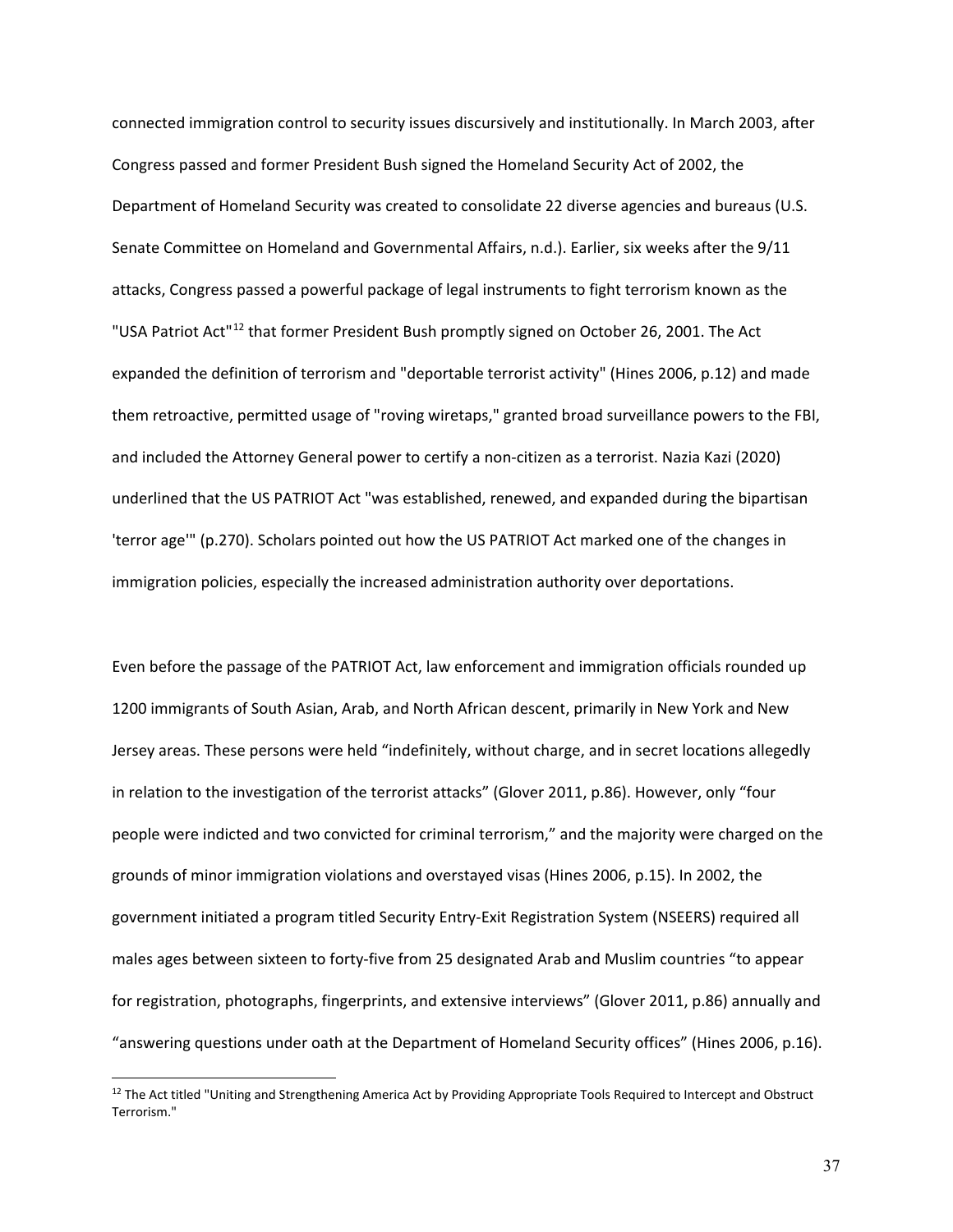There had been over 80000 non-permanent residents who complied with the program, 13000 of them placed on deportation proceedings primarily for overstaying visas. Ultimately, the NSEERS program was described as an ineffective bureaucratic burden that resulted in zero convictions for terrorism and was discontinued in 2011 and ended in 2016 (Shmueli & Hassan 2017).

The subsequent legislation demonstrated the continuing erosion of immigrants' rights using national security's framework. For instance, Congress adopted the Homeland Security Act in 2002 and implemented the REAL ID Act in 2005. Pieces of these anti-terrorism laws became integral parts of federal regulations of immigration. For example, the REAL ID Act of 2005 furthered restricted immigrants' access to judicial review and "represented a continuation in the trend to expand the terrorrelated grounds for exclusion and removal" in that it "expanded the terror-related grounds for inadmissibility and deportability and amended the definitions of 'terrorist organization' and 'engage in terrorist activity" (Hatch 2015, p. 697). Consequently, the Act intensified the agencies' powers to detain and deport and increased immigration enforcement and Border Patrol.

Despite the already existing immigration controls and surveillance measures intensified after 9/11 and the "War on Terror," Trump's policy advisers suggested harsh immigration methods in disguise of countering terrorism. The former Kansas Secretary of State Kris Kobach was among those advisers. Kobach, who helped design anti-immigration frameworks in Arizona [Arizona's SB 1070] and elsewhere, proposed an "immigration strategic plan" in the Trump administration's first year, including updating the NSEERS program. In his presidential campaign, Trump promoted the concept of "extreme vetting," including a call for a sort of cultural examination. Accordingly, he stated that "[i]n the Cold War, we had an ideological screening test. The time is overdue to develop a new screening test for the threats we face today. I call it extreme vetting" (Hu 2017, p. 982).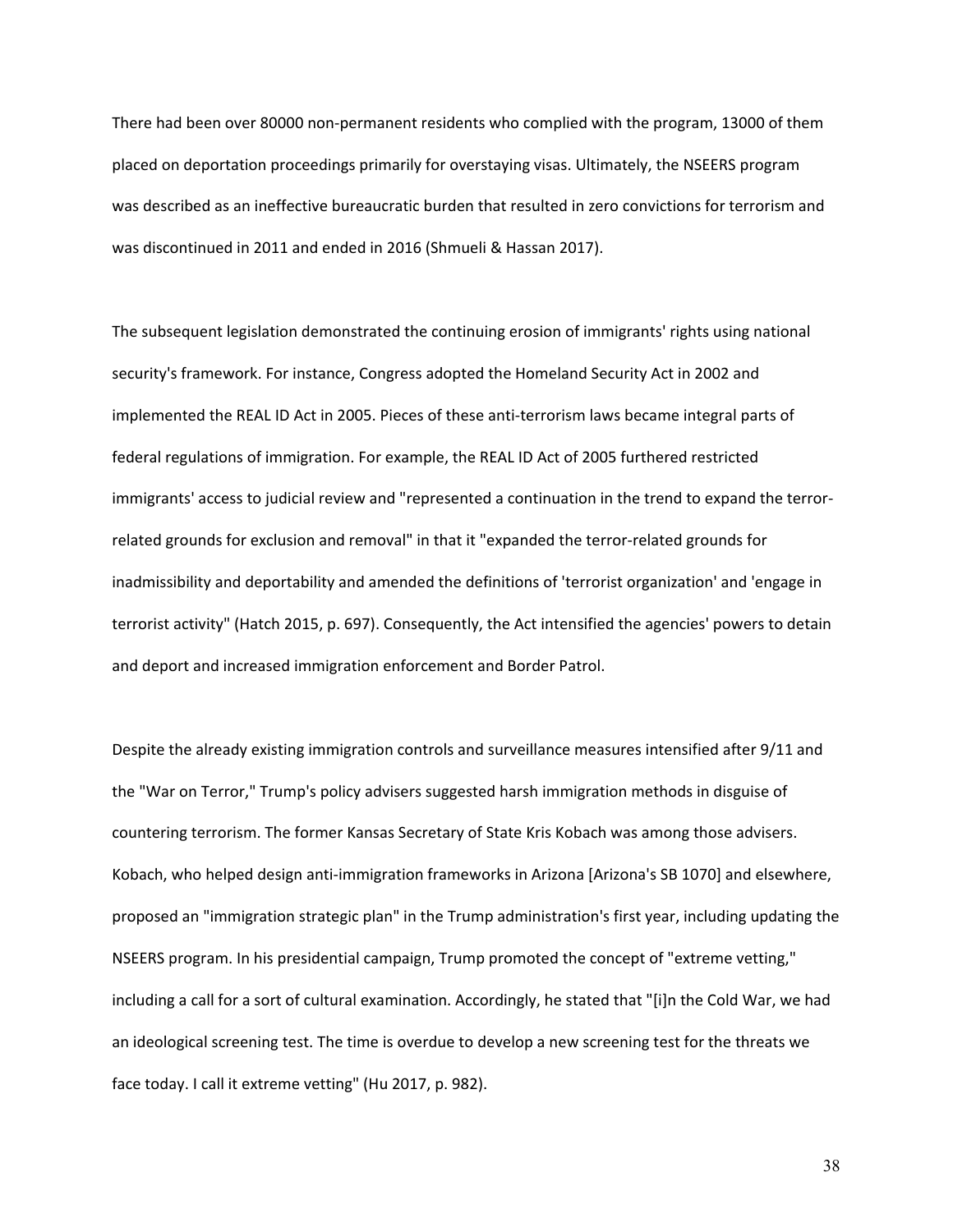Notably, the first version of the Ban used a language that "seemingly enabled U.S. State Department and Customs and Border Protection (CBP) officials to investigate the religious views of immigrants […] equipped CBP officers with the ability to conduct religious tests at primary and secondary checkpoints at airports to assess if immigrants' religious identity, or views, was linked to 'violent ideologies'" (Ayoub & Beydoun 2017, p.225). Hence, the Muslim Travel Ban is a component of hardening anti-immigration policies utilized actual diminishing legal protection of non-citizens and creating a political class of suspects, especially after 9/11 and the "War on Terror," widely impacted Arab and Muslim communities.

This chapter has traced the Muslim Travel Ban iterations showing that later agency expertise interference barely concealed its discriminatory intent. Unlike the previous state-sponsored policies against non-citizens and immigrants during war or crises, the Ban lacked any real political urgency. Although the Ban initially got some support, especially from Trump's base, massive protests coupled with legal challenging occurred as soon as the first version of the Ban was announced. Later and despite the discriminatory nature of the Ban, the weakened political effectiveness due to the absence of immediate crisis, and enormous opposition, the Ban was legally enacted after the Supreme Court upheld it.

Placing the Ban in the history of legal precedents of immigrants' exclusion has helped answer how the Ban was lawfully and institutionally effectuated and demonstrated how plenary and presidential powers emerged, delegated, and developed to enable exclusionary policies targeted immigrants. The legal precedents also showed how otherization activated by categorizing immigrant groups as racial, cultural, and economic threats and establishing a hierarchy of desirability using territorialization and national origins. The implied plenary and presidential powers were magnified by considering immigration as an issue of foreign affairs and national security. Thus, situating the Muslim Travel Ban in the national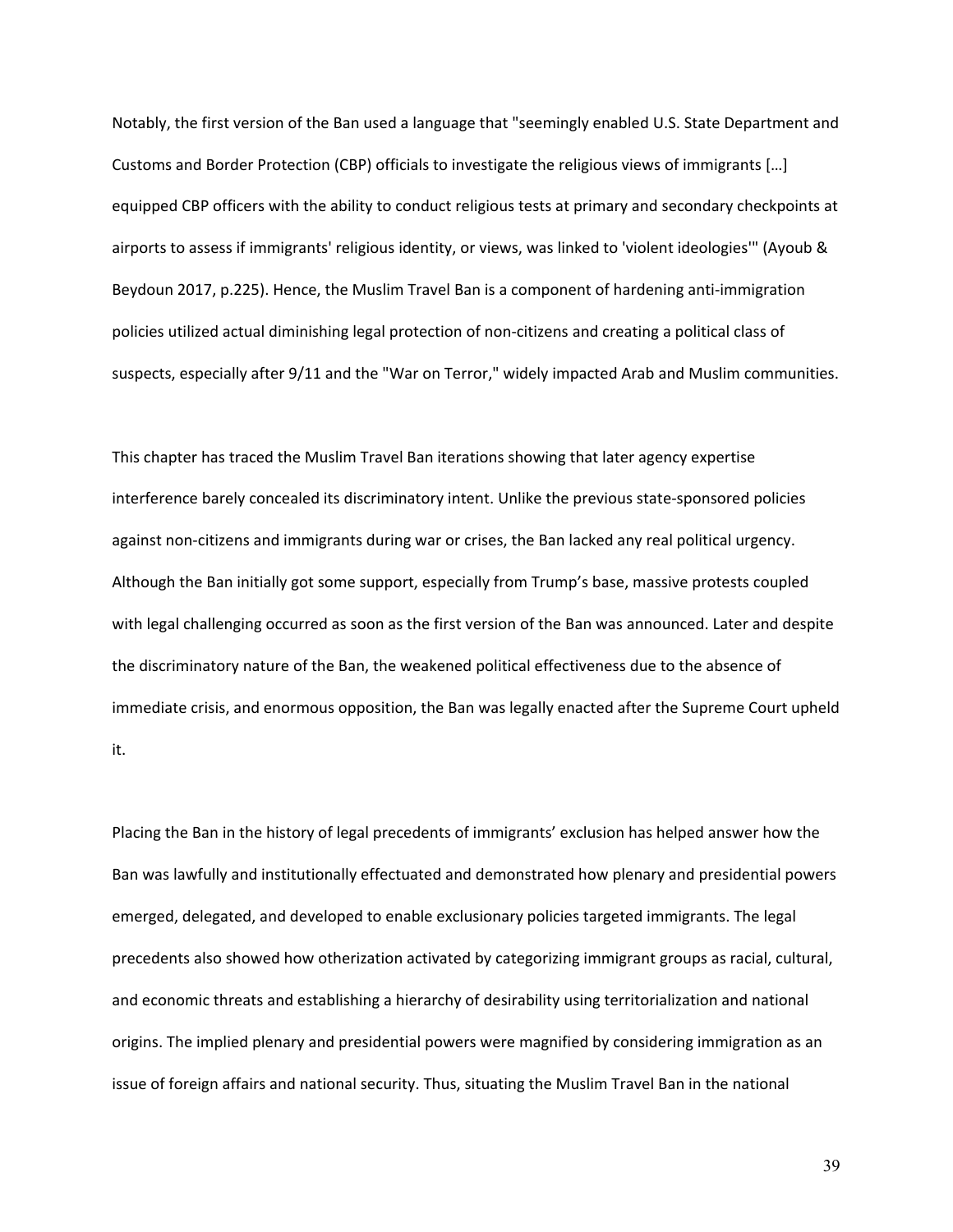security policies that were toughened after 9/11 manifested how the "War on Terror," as the latest paradigm of Muslim otherization, impacted the Muslim communities and created a class of suspects. The next chapter will discuss how the Muslim Travel Ban has impacted the targeted groups and utilized and deepened Muslims' otherness.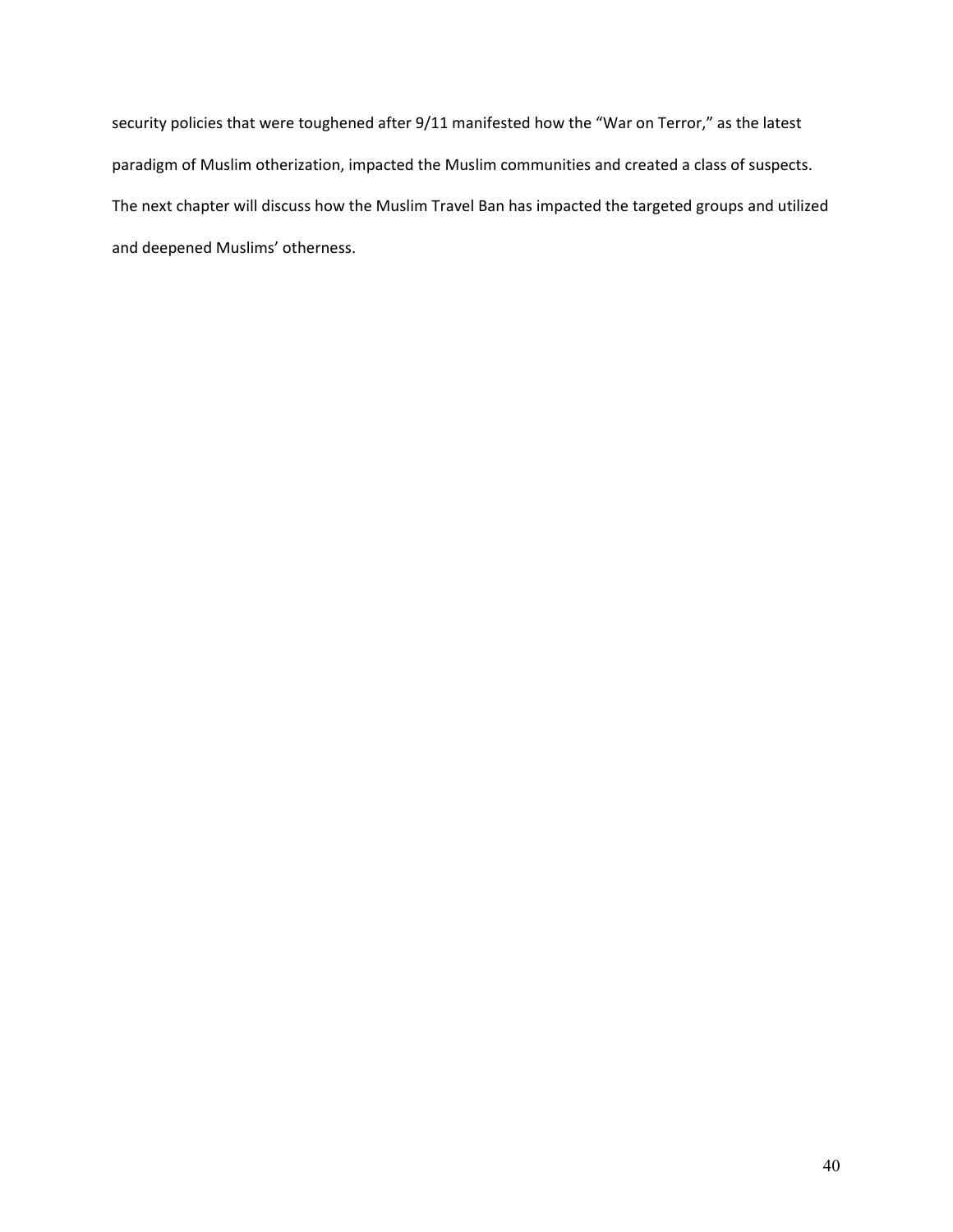#### **Chapter Three**

#### **Exploring the Travel Ban's Impacts**

To discuss the Muslim Travel Ban's impacts on the targeted groups, I adopted the thematic analysis method and utilized ATLAS.ti qualitative data software (see Methodology). Based on my initial search for relevant news stories and articles, I found two adequately organized datasets separately collected by the Muslim Advocates and ACLU organizations. The databases listed representative stories of the impacted communities (between 2017-2019). These datasets include testimonies sent by affected individuals or family members exclusively to the [Muslim Advocates](https://muslimadvocates.org/files/Over100MuslimBanStories4-5-2019.pdf) or [ACLU](https://www.aclu.org/issues/immigrants-rights/living-muslim-ban) or republished news stories mostly from American national and local newspapers. After storing, reading, and managing the final dataset on ATLAS.ti. I put a list of codes developed, regrouped, and reviewed several times while organizing and analyzing the data. Subsequently, I identified some initial themes (based on the regrouped codes). Then, I re-examined them by collecting the relevant data to each potential theme (using ATLAS.ti's reports organizing codes and quotes and having different filters).

Thematic Analysis involves recognizing codes and themes that can be approached using inductive or deductive reasoning. The inductive approach requires that the themes are directly related to the raw data forming what is known as "data-driven" themes (Braun and Clarke, 2006). Differently, the deductive approach mainly depends on prior research and analytical interest to develop the conceptdriven themes (Fereday and Muir-Cochrane, 2006). I combine the two approaches in analyzing the data. After reviewing the initial themes by incorporating some of them and discarding a few others, I defined three main themes that encompass meaningful patterns.

The first theme, "falling through the Cracks of the Ban's Versions," is generated by describing the initial and immediate impacts, provided by the data, of the multiple versions of the Ban. Each version had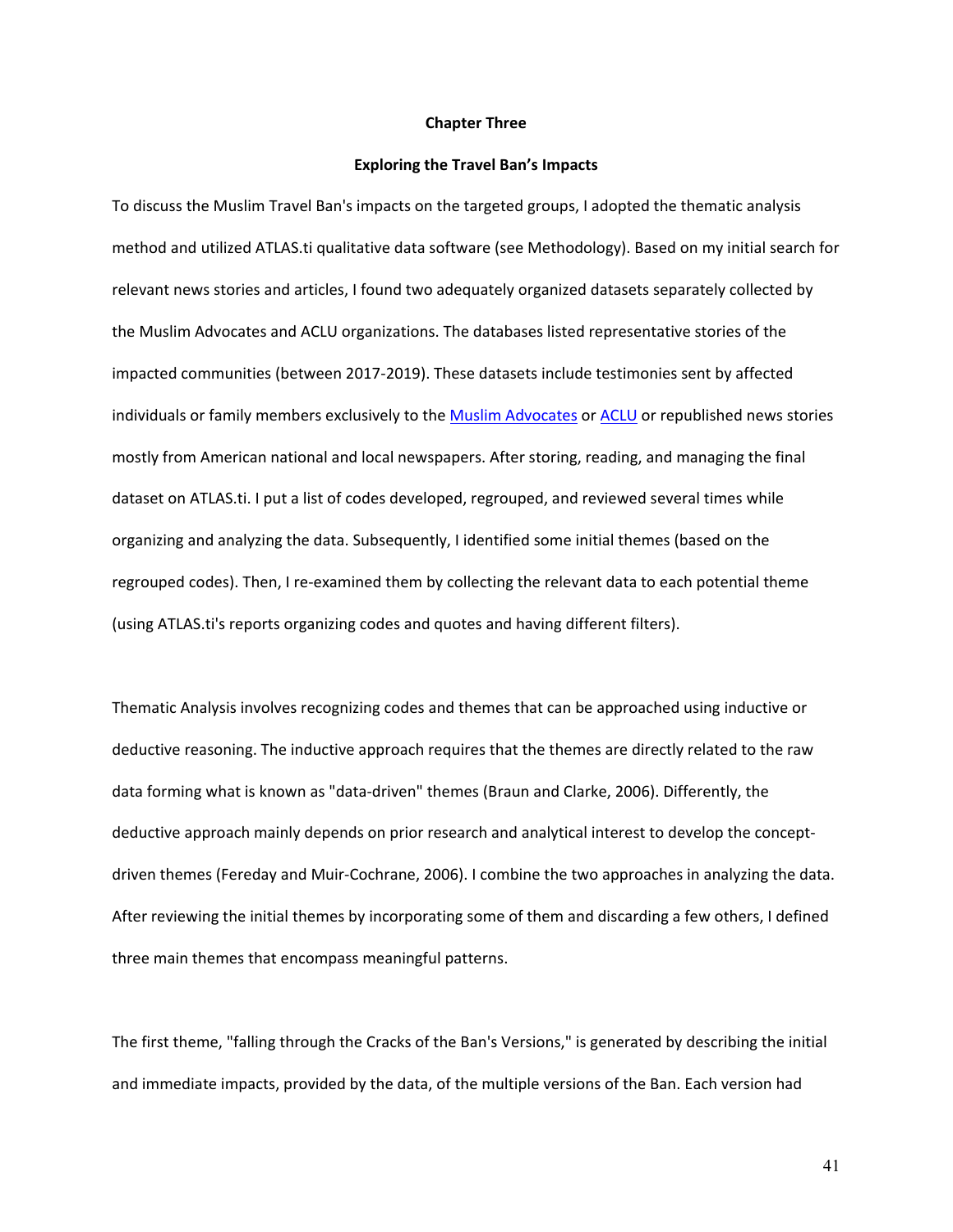specific characteristics that affected the targeted groups' lives—furthermore, moving from one version to another complicated the impacts and intensified ambivalence and uncertainty. The second theme of "family separation and socio-psychological impacts" is also developed through descriptive codes and is data-driven, containing a few overlapping subthemes forming an overarching theme. The family separation has resulted in direct social and psychological impacts on the targeted individuals and families and is linked to different forms of loss and anxieties. On the other hand, the third theme of "deepening otherness through animating the 'suspect category'" is concept-driven and directed by more theoretical codes and existing literature. Specifically, I identify how the data speaks to or expands on the prior research on othering Muslims or framing them as forever suspects.

# **1) Falling through the Cracks of the Ban's Versions**

Each version of the Ban had peculiarities, and in various cases, people were caught between the changes caused by enacting these different versions. As shown in figure 5, the first Ban was characterized by the entire exclusion of nationals from the listed countries. While the second iteration provided an exception for citizens of affected countries who had a "bona fide relationship" with people or entities in the US, the third version did not offer a similar opportunity but authorized a Visa Waiver Program (VWP).

#### **FIGURE 5. CHARACTERISTICS OF THE MUSLIM TRAVEL BAN'S DIFFERENT VERSIONS**



The preemptive nature of the first Ban and its immediate implementation had chaotic effects, especially

by denying entrance to people who already came legally to the US holding valid visas. Hence, the Ban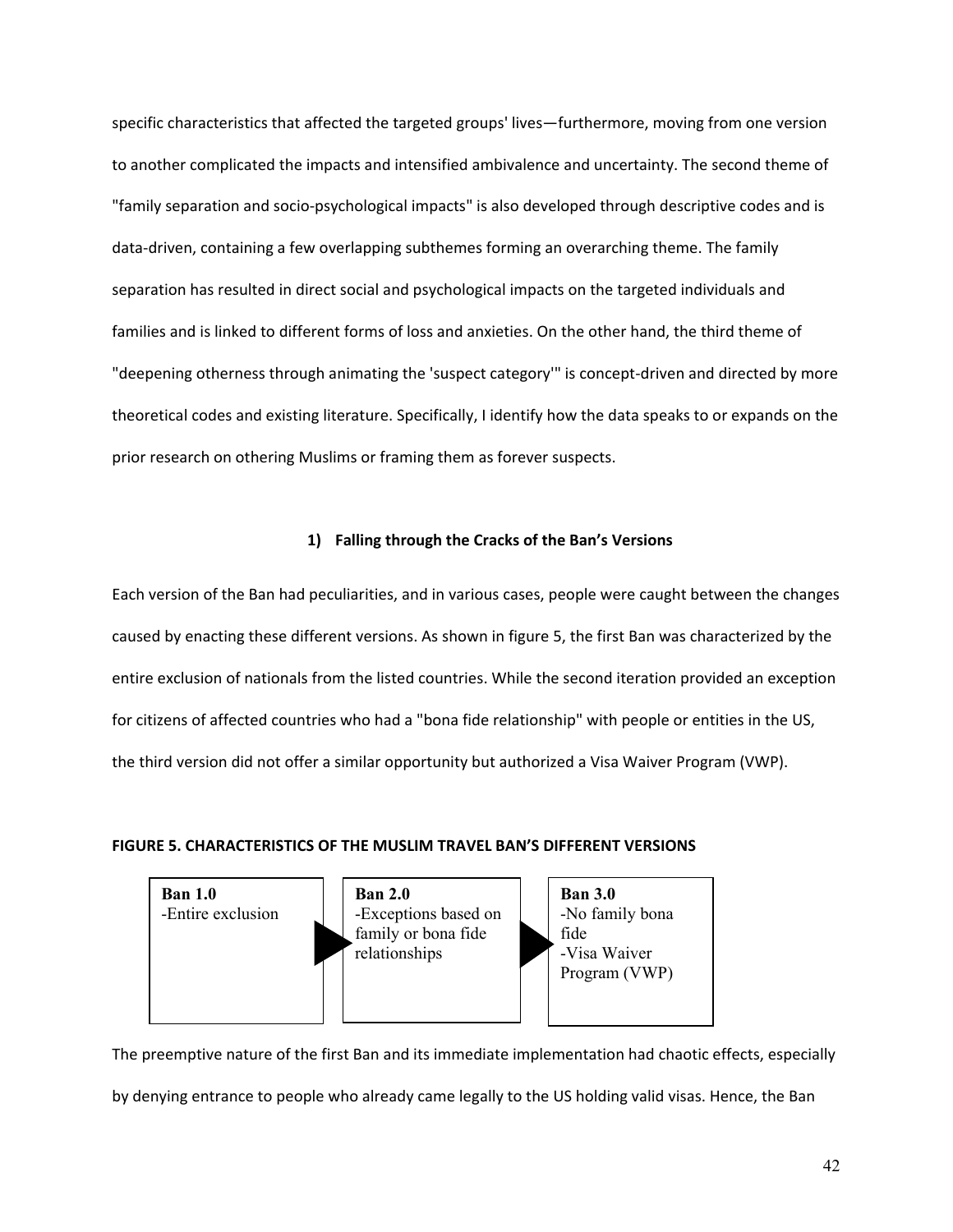abruptly changed their status and delegitimized their entry. For example, Nabila Moustafa, who had a J-1 visa, was pulled aside in the customs line, denied a translator, and could not see her husband or a lawyer. When she argued that she legally came to the US with her J-1 visa, the agent replied, "you are not American, and you cannot say 'my visa,' because this visa belongs to the United States, not to you" (Parks & Walker, 2017). Similarly, Mohamed Eltoum said that his Sudanese friend was on the plane traveled to the US when the Ban was announced. Consequently, at the US customs, this friend was told that he could not enter and had to return home immediately even though he had a valid student visa (Cheang, 2019).

The second version had granted an exception to family members of people in the US. However, persistent confusion was caused mainly by a lack of knowledge about this change and the unequal implementation at US embassies and consulates. For instance, Hossein Barati, whose first visa was denied, did not know he could have been admitted because he has a US citizen brother (Lee, 2018). Differently, Mohamad Mashta's wife had barely escaped a similar situation because she received a call from the US embassy in Sudan that urged her to come to get her visa and make use of the exception based on bona fide (offered by the second version) before the third version that could stop her from ever coming to the US enacted on Oct. 18, 2018. She barely made it on Oct.17, 2018, when her husband and his family happily met her at the airport ("Mohamad Mashta,"ACLU,n.d.).

The Ban and its various iterations pushed many impacted people to repeatedly change their plans, even though many of them had previously received initial visa approval. Thus, the Ban forced the system to produce contradictory results as people who won the lottery or got visa approval after a long process of extreme vetting were also Banned. For instance, the sister's fiance of Shaghayegh Ansari, who lives in the US, won Diversity Visa Lottery. The family was so happy despite that their father had incurable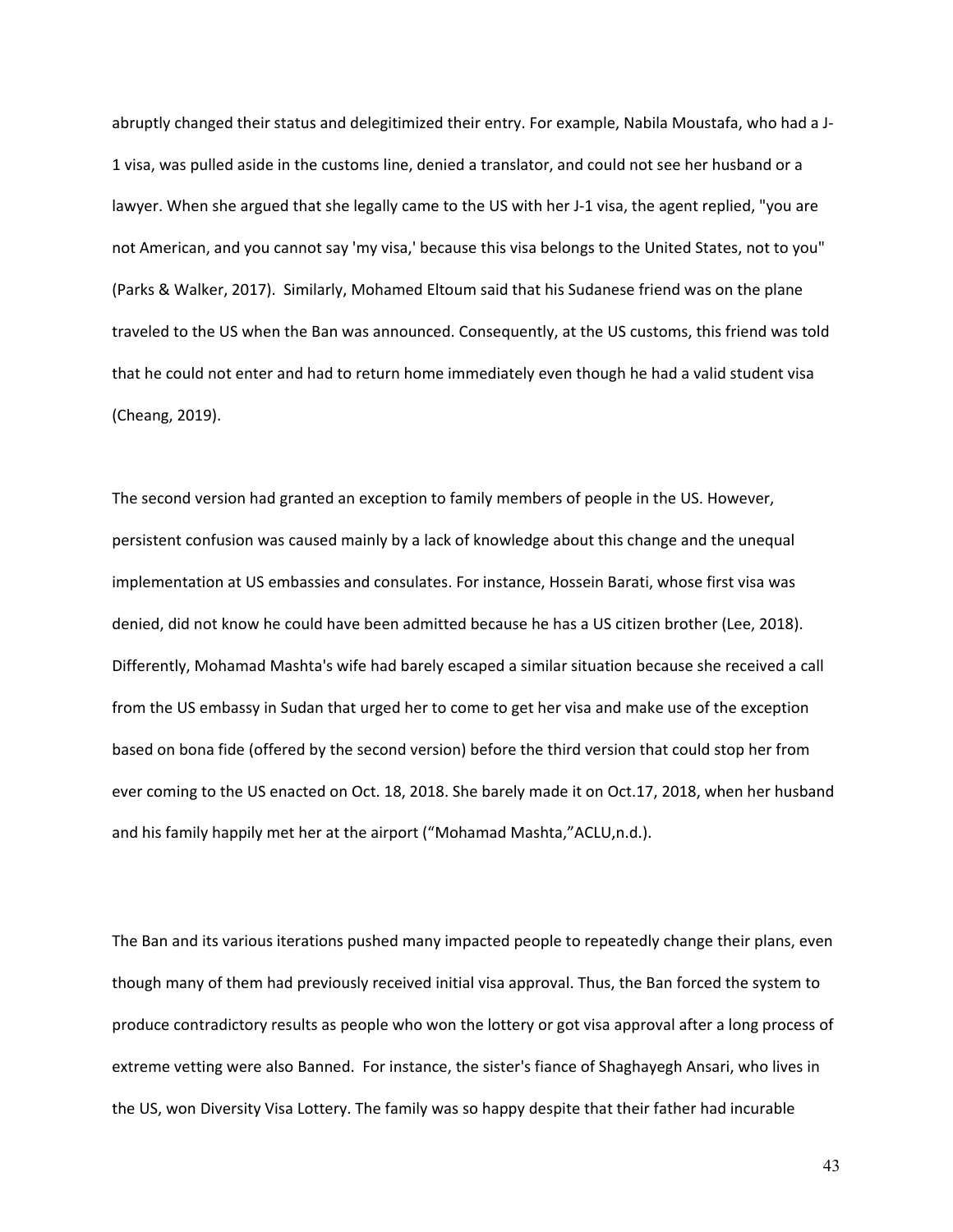cancer. Although Shaghayegh wanted to stay with her father for a longer time, she had to leave and go back to the US after the second version of the Ban was issued because she should be "the bonafide relationship waiver for [her] sister's immigration case" ("Shaghayegh Ansari,"ACLU,n.d.).

The third version of the Ban granted no exception to family members of people in the US. Instead, the visa applicants must apply for Visa Waiver Program (VWP). The VWP put the burden of proving to be innocent and beneficial upon the shoulders of the visa applicants as somehow they must show that their entry would not pose a threat to the national security of public safety of the US and that a visa denial would cause them to suffer undue hardship and their coming to the US would serve the national interest. However, the lawyers complained about the exasperating vagueness of these requirements and that there was "no actual application form" while the administration announced that the "approval is at the discretion of consular officers" (Shapiro, 2019). It is important to remember that the Trump administration utilized the waiver to prove that the Ban policy (in its third version) is not racist or discriminatory "by allowing the neediest to come to the United States" (Hauslohner, 2018). Thus, these waivers partly justified the divided Supreme Court's decision to uphold the Ban .

Lawyers emphasized a gap between what is on the paper and reality and noticed that many people who applied for waivers received automatic denial at US embassies. Although the State Department emphasized that it granted many waivers, there were no ways to know how and when the State Department had authorized these waivers. Even the information provided by the State Department to Congress looked unwelcoming as "only two waivers were approved out of the 8,406 applications processed from the targeted countries in the first month of the Ban" (Chekuru, 2018). Later the waiver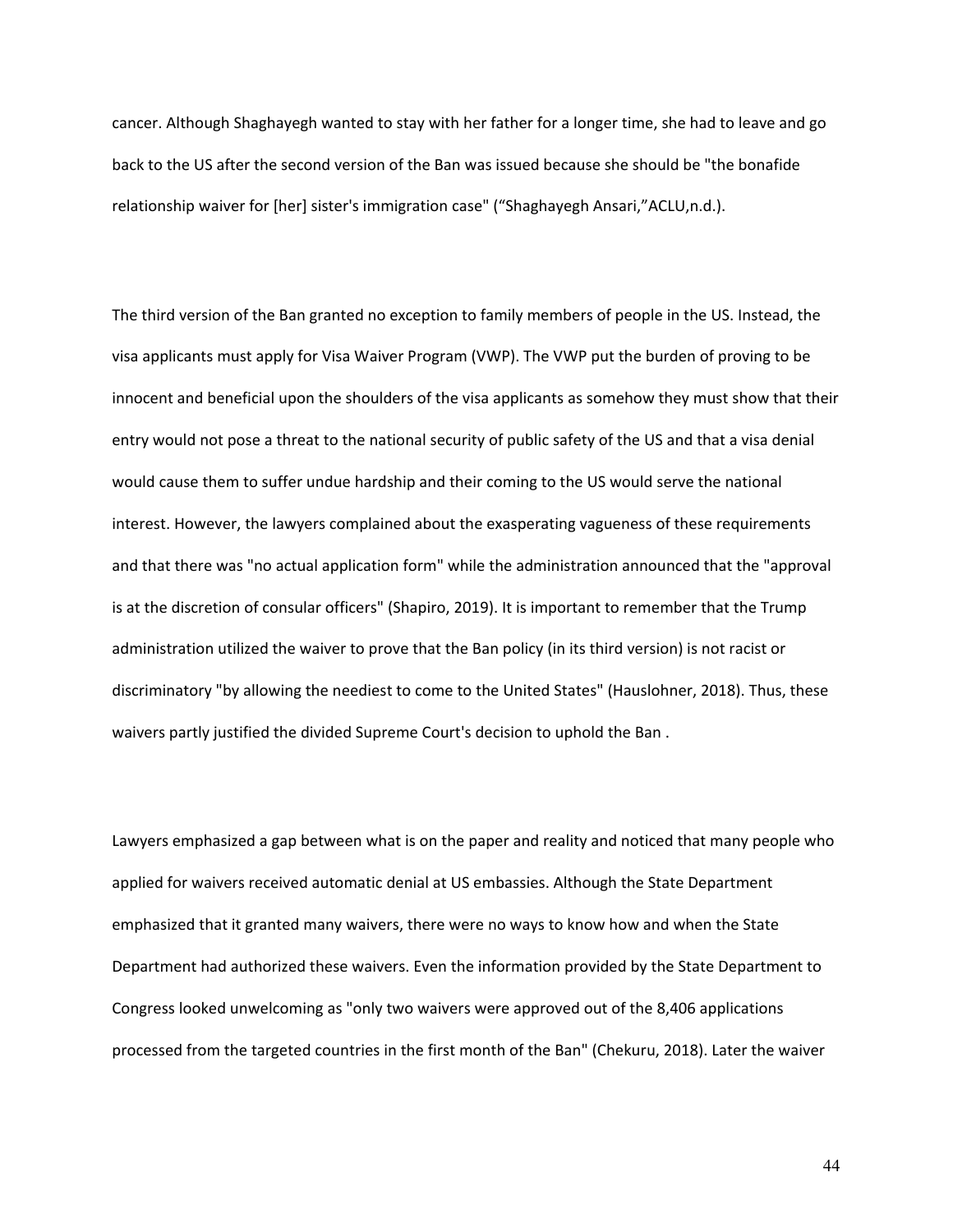approval rate was a paltry 2 percent in six months. In September 2018, "the State Department revealed that 1,836 applicants were "cleared" for waivers, out of more than 27,000" (Chehata, 2019).

Notably, the rejection stories vastly outnumbered those who received waivers, even the critical cases that needed medical help like Hossein Barati, an Iranian citizen who suffered from Stage III mixed germ cell cancer and was denied a B-2 visitor's visa. Doctors' recommendations in Iran and the U.S. asserted that Barati's treatment required CyberKnife (a form of radiosurgery that uses computer technology) unavailable in Iran due to the sanctions (Lee, 2018). Barati's case was not an isolated one. Marwa, the 16-year-old Syrian refugee based in Germany who was disfigured in a bomb attack on her home in Syria, was denied her visa in December 2018. Although her doctors in Germany "encouraged her to get more sophisticated medical treatment in the U.S. following 13 operations to repair trauma from third-degree burns to her face, arms, and chest," she was denied her visa because there was not enough evidence that she would return to Germany (Holpuch, 2019).

### **2) Family Separation and Socio-psychological Impacts**

Not being able to travel is how Trump and his supporters see this Ban, but for people who have been affected by it, it's not just to Ban travel. It Banned living a normal life, liberty and happiness.

> S.W., Yemeni, who the Ban had separated her from husband for two and half years, consequently; her husband never saw his two year old daughter at the time

Although, as mentioned earlier, scholarly literature usually does not frame Muslims' position in the US as an immigration problem but rather as a security and cultural one, the Muslim Travel Ban resulted in family separation, a kind of suffering that is chiefly connected with "illegal" immigration and was tragically exacerbated by the Trump administration's implementation of a "zero-tolerance policy."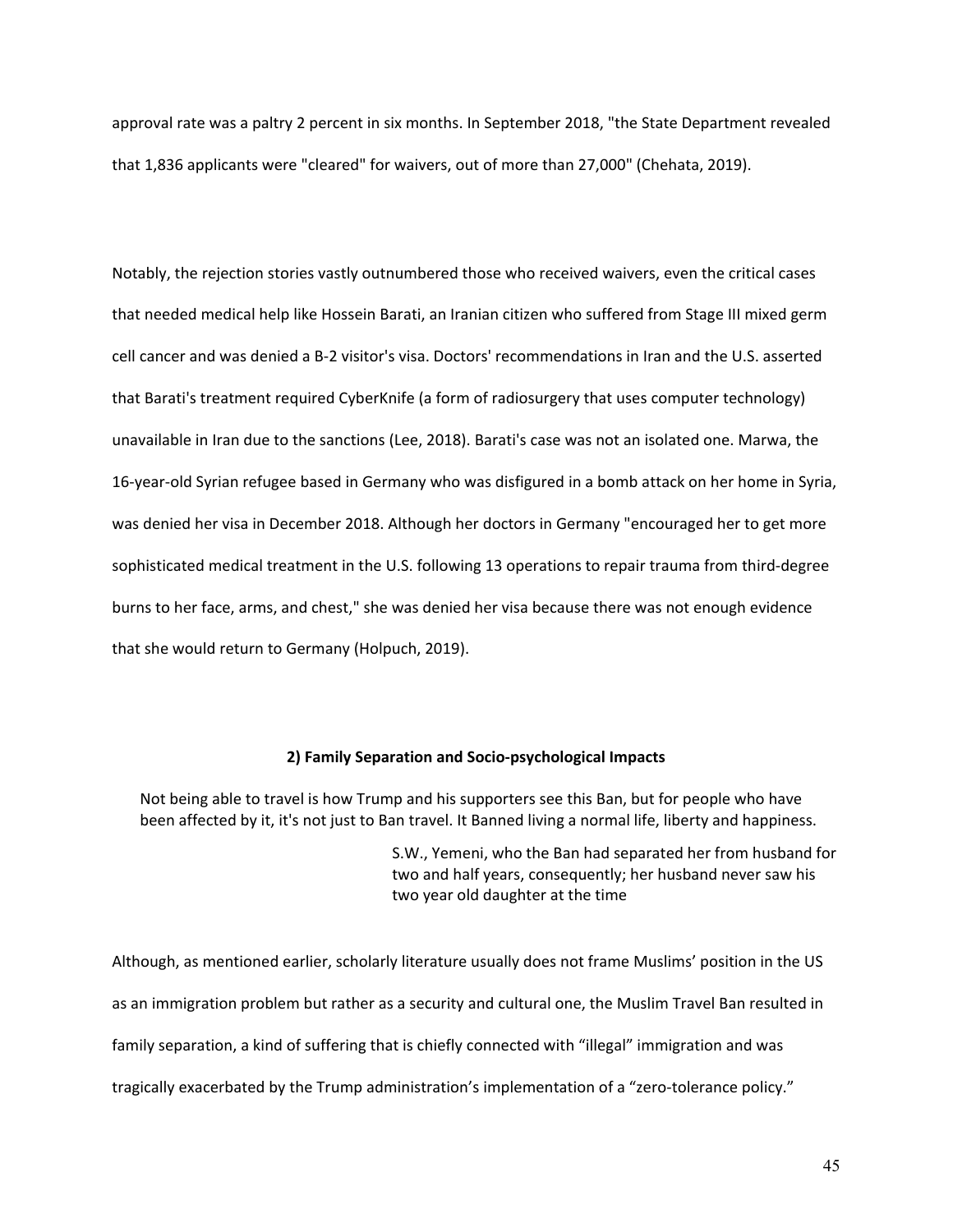Stephen Lee (2019) re-addresses family separation, not as exclusively tied with "illegal" border crossing, but rather a principle "pervasively defines our entire immigration system," because a great deal of this system "thwarts or frustrates the ability of migrants to remain or reunite with their family members" (p.2322). Accordingly, even if the multiple versions of the Ban did not state de jure family separation, one of the social impacts that harshly affected the targeted groups was a de facto family separation.

The Muslim Travel Ban framed the impacted people as homogenous and isolated groups that came from regions of danger. However, the stories showed how the affected people are not groups of isolated foreigners, and the Ban was not merely a decision of their non-entry. Instead, the Ban's impact extended to disconnecting Americans from their spouses. For example, Pamela Raghebi, a native Washingtonian, felt like "the government has divorced her." The Ban separated her from her Iranian husband, Afshin Raghebi, stuck in Turkey at the time (Shapiro, 2018). Similarly, Ricky Smith, an American engineering executive, got married to his Iranian wife in Canada but was stuck not knowing when she could come to start their new family after the Ban was put in action (Pilarski, 2018).

Family separation caused by the Ban took shape through different dimensions, including direction, intensity, and time. The Ban has affected family members who tried to enter the US and those inside the US or who attempted to travel outside for family visits which occasionally formed a two-way dilemma. The intensity of family separation has been particularly compounded for refugees and family members from war-torn countries. Family separation operated via time and resulted in missed milestone events, irrecoverable losses, and experiencing waiting time that morphed into uncertainty and provoked sociopsychological hardships.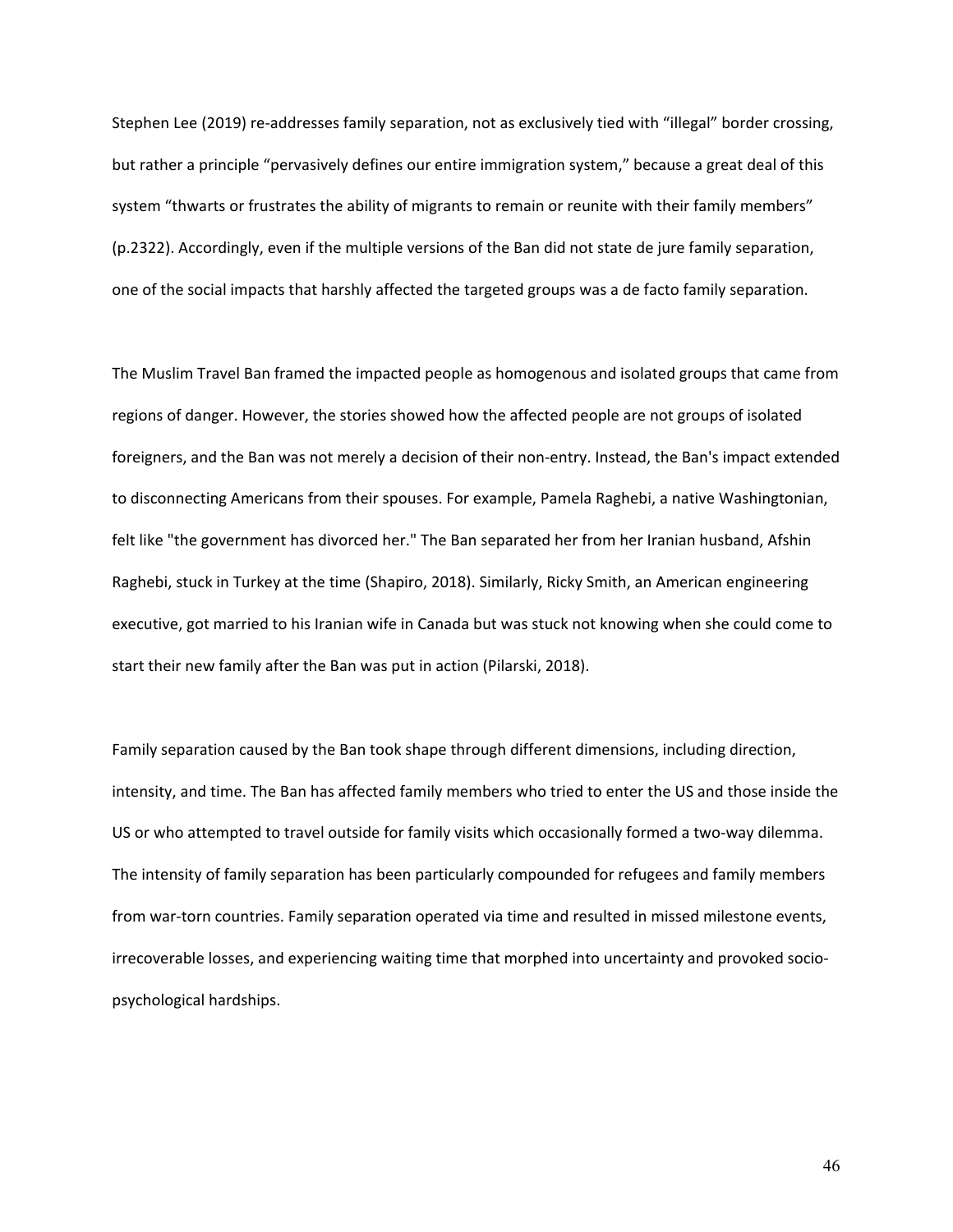#### **A) A two-way dilemma**

The Ban has not only constituted a no-entry policy; in many cases, it prevented people from traveling to their listed countries, fearing that they wouldn't be allowed to re-enter the US. For example, when Toktam, an Iranian Ph.D. student in Electrical Engineering, bought her ticket to visit her family in Iran, the first Ban came out, and she had to cancel her trip because even being a student on an F visa would not exempt her the Ban. Later, when her parents decided to apply for a US visa to visit her, they initially received approval, but then their visa issuance stopped due to the third Ban. As a result, besides losing money for the flight and visas expenses, she felt like she was "trapped in a huge prison and […] not allowed to even have visitors!" ("TOKTAM," ACLU, n.d.).

In many cases, the Ban imposed difficult choices upon the impacted family members (inside and outside the US). For example, Niloofar Hajibeiklou is a Ph.D. candidate and an only child who did not want to take the risk and travel to his parents because there was no guarantee he could issue a new visa, and he might lose 2.5 years of studying. Similarly, student Mina Ostovari was afraid to travel to Iran to see his elderly mother and ill father because this could prevent him from returning to his studies in the US. The choice can get more complicated if there are more things to lose, as was the case with Mahnaz, who started his life in the US through the Diversity Lottery program and worked and learned the language. After becoming a citizen, he applied for his retired and old parents to come from Iran, especially since his mom had severe heart conditions. After a year of paying fees and following the application process, he knew that his parent's case was affected by the Ban. He faced the complicated question of choosing between his family and the life he built in the US ("Niloofar Hajibeiklou," ACLU, n.d.). Mohammad Reza Mirzaeian had the same situation being an American citizen who could not bring his father to live with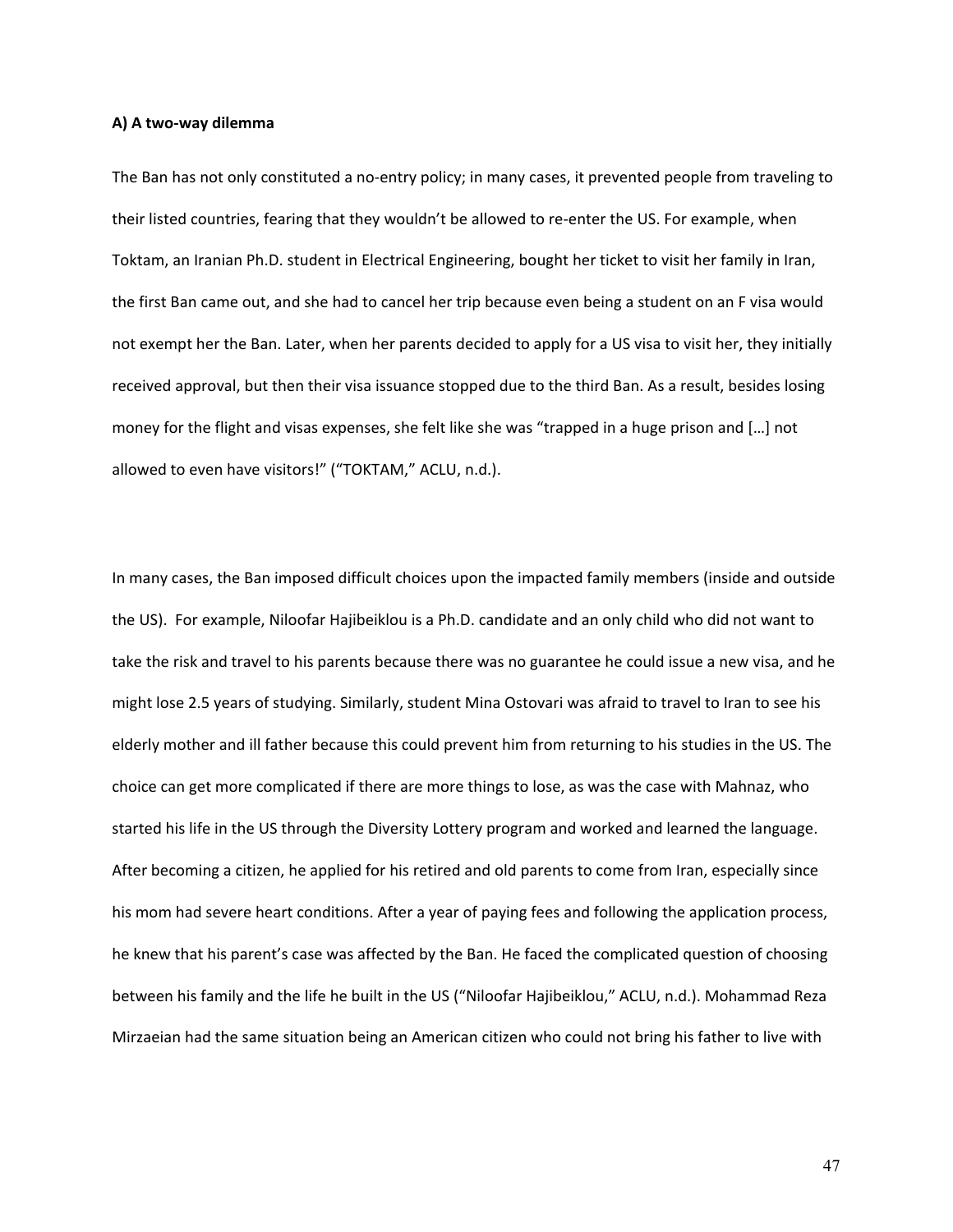him simply for being born in Iran. For him, the Ban did not only show the flimsiness of his citizenship, but he felt it stripped him from "the natural right to be with [his] family" (Srikrishnan, 2019).

Dire circumstances could augment the suffering of those who could neither have their family members in the US nor leave the country to visit them. At times, residents and new immigrants greatly need their families' help. For example, Elnaz is a student and pregnant with her first child. She and her husband had no previous experience taking care of their child in the first months and needed her parents to be with her, especially since she wanted to continue her residency at school. The Ban turned her wish to have her mother by her side into a far-reaching dream("Elnaz," ACLU, n.d.). Family help could turn into an essential need like the case for Maral Charkhatb Tabrizi, an Iranian -American, who had a full-time job, raised a newborn, and suffered from connective tissue disorder. Tabriz's parents were denied visas, leaving her vulnerable because of her medical condition and the absence of support and child care her parents would have provided (Muslim Advocates, July 29,2018).

# **B) Compounding suffering of refugees**

 $\overline{a}$ 

The regulations of refugee admissions originated in universal human rights rather than nation-states that usually govern immigration legally and politically (Ngai, 2020). However, through its different versions, the Ban indefinitely suspended Syrian refugees, suspended the US Refugee Admissions Program for 120 days, and lowered the number of refugees<sup>[13](#page-56-0)</sup> allowed to be admitted to the US (Stephanie L. Gomez, 2018). Mostly, lawyers underlined that it was hard to get the waiver, "even when individuals would seem to easily meet the criteria," as was the case of a Somali woman lives in the US who applied for a waiver on behalf of her son, who lives in a Kenyan refugee camp and his father with

<span id="page-56-0"></span><sup>&</sup>lt;sup>13</sup> In "Can We Remake a Broken Immigration System?" Mai Ngai (2020) states that from 2010 to 2014, The United States ranked twenty-eighth of forty-three industrialized countries in terms of refugee admissions per capita.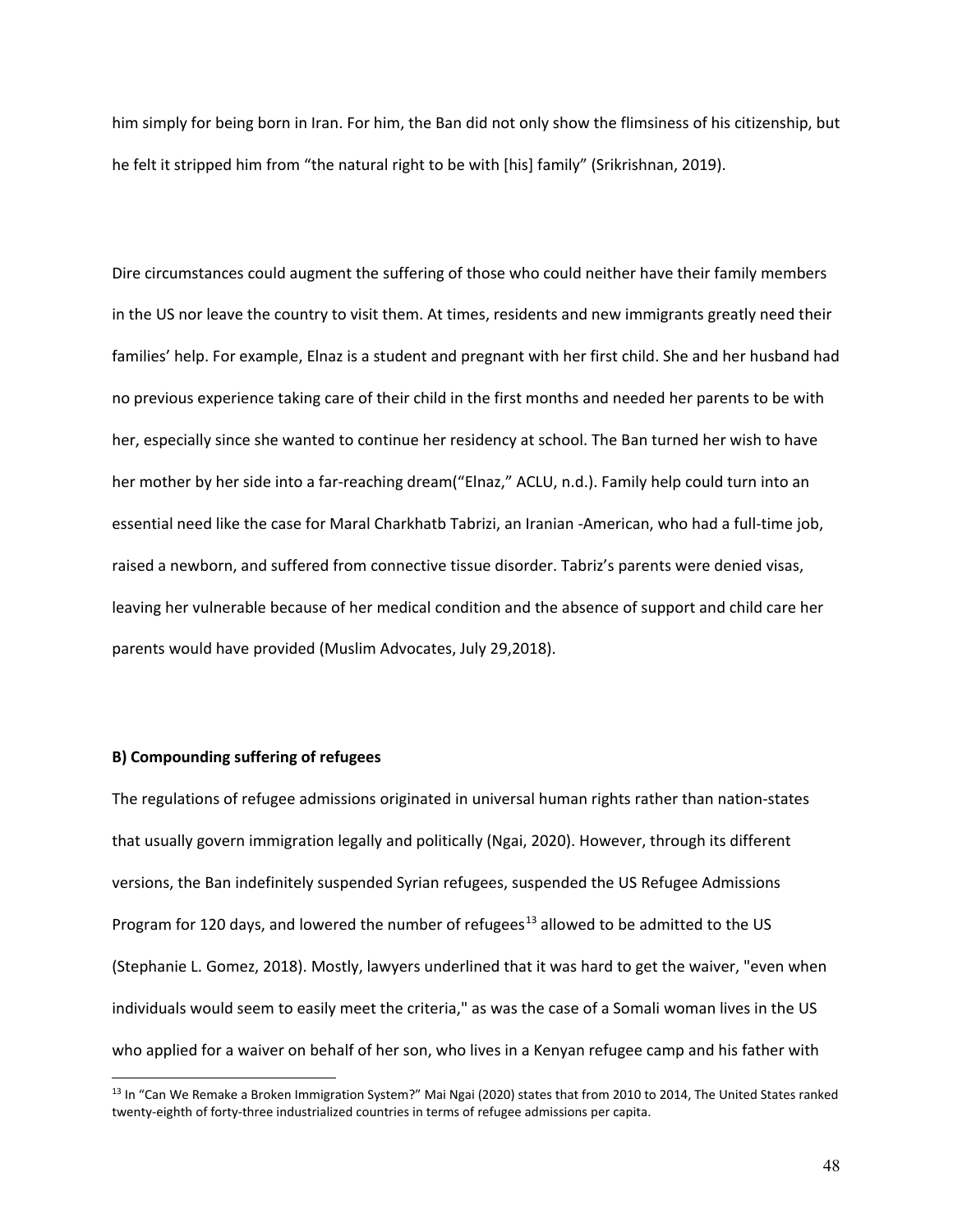whom he had been living died. The Ban made it more difficult for refugees to flee persecution and death and find safety and freedom.

Some affected groups by the Ban were refugees from war-torn countries, which compounded their suffering and made their experience with the Ban iterations more strenuous. For example, Sharifa, a Yemeni married to US citizen Mohsen and a mother of four American children, was forced to flee the war in Yemen to protect her children. Like many other Yemenis, Sharifa had to take a long trip, navigated checkpoints to reach the city of Aden, then boarded a plane to Sudan before waiting for weeks to arrive in Djibouti. Finally, she got approval for her visa from the US embassy and thought she and her family were about to be safe and just needed to wait for her visa to be printed. But "the US Supreme Court gave the green light to the third version of President Donald Trump's travel Ban, which bars entry for nationals from Yemen and four other Muslim-majority nations" (Chekuru, 2018). She joined hundreds of Yemenis who have spouses and relatives in Yemen and who applied for visas years ago "well before Trump introduced the Ban" (Chekuru, 2018). Similarily, Dhana Nur was separated from his mother by the civil war in Somalia when he was a child. He came to the US without her. Finally, after years, he received his citizenship in 2014. He immediately applied for his mother's visa. They went through the already long and complicated bureaucratic pathways "from the original visa application to supplying [his] mother's DNA evidence." Eventually, in August 2017, they elatedly finished all the visa requirements. After all, on Oct. 11, 2018, they received the notice: "Denial under Presidential Proclamation 9645" (Nur, 2019).

For refugees, family separation is more harmful as it could impose risky choices for them. Some of them were pushed to consider moving to war-torn areas and joining their family members, like Crystal, who married a Syrian refugee and thought of moving to be with her spouse. But, besides the financial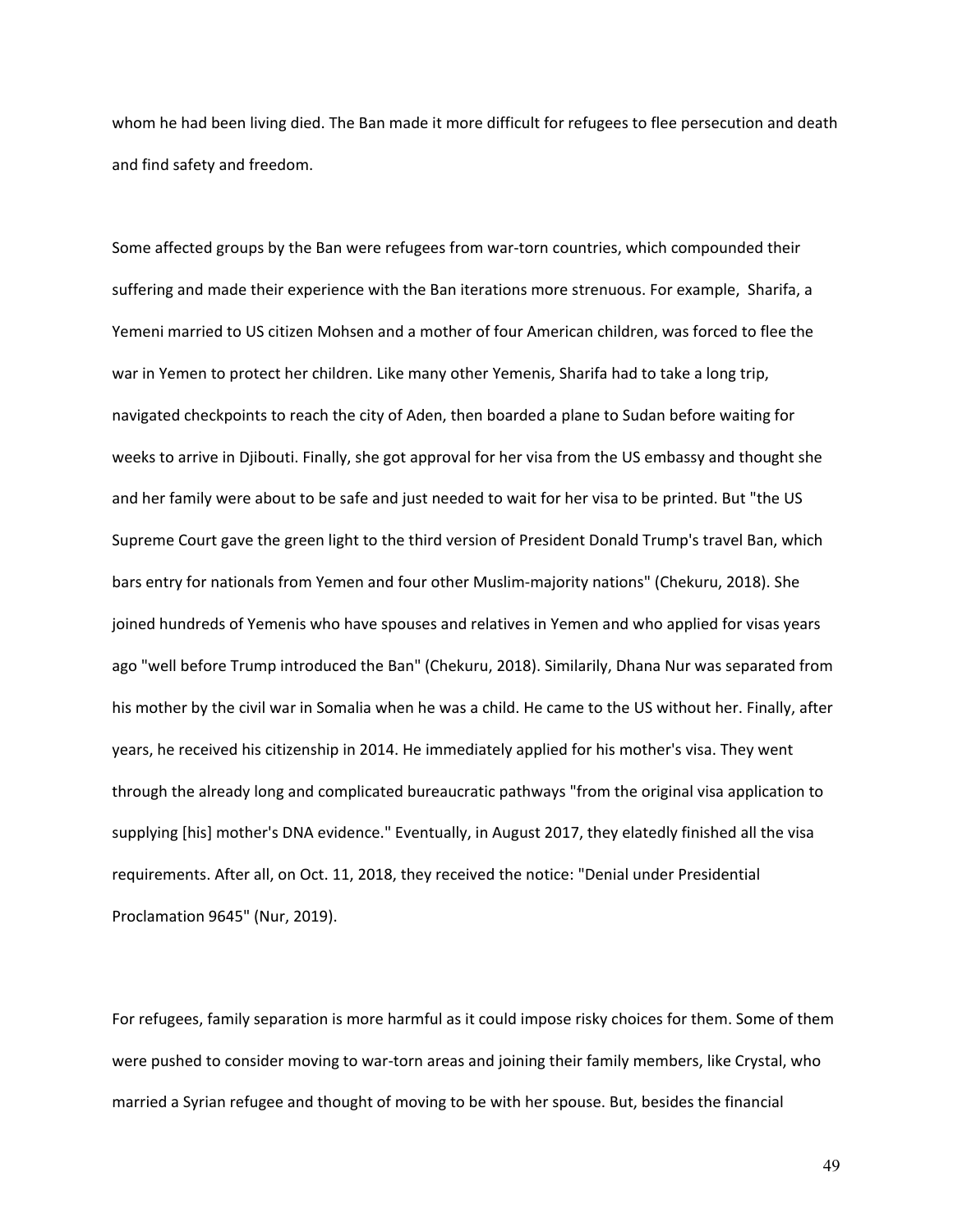difficulties, she has a daughter to worry about her future. Mari Khoury, an American citizen from Ohio, already decided and moved to Syria to be waiting for waiver adjudication with her Syrian husband, Fadi, who was denied a visa even though Khoury and their daughter Suzzane are American citizens (Starr, 2018). Similarly, Ismail Alghazali, an American citizen, was forced to stay in Djibouti with his Yemeni wife and newborn son because they were denied a US visa. Alghazali left his job in the US and was stuck in Djibouti with minimal resources (Muslim Advocates, July 29,2018).

### **C) Missed milestone events**

The Ban increased the possibility of missing life's milestone moments among the impacted individuals and their families, or what Lee (2019) called "life-defining events," including the birth or child, a wedding, graduation, or the death of an elder. In these cases, the Ban prohibited the targeted groups from seeking the company or comfort of family members. For example, the Somalian-American Sudi Wardere's husband "was unable to be a part of the birth of their child" as he was waiting for his waiver application (Muslim Advocates, July 29,2018). Rashad and his wife were together, but their parents missed the birth of their first grandchild, who they can see only through video calls and imagine "what it'd be like to hold him" ("Rashad," ACLU, n.d.). The same question was asked by Mary's parents, who expected a "rainbow" child (a baby born following a miscarriage). At first, the US rejected her father's visa, concerned that if both parents "had the visa, they might not go back to Iran." Later, after the Supreme Court approved the Ban, Mary's mom could not be with her during her precious moment ("Mary,"ACLU,n.d.). For a month, Hanieh Deilamsalehy's mom planned for her trip to the US to attend her daughter's Ph.D. graduation ceremony. Although she was initially approved in November 2017, she could not come to the US after the Supreme Court upheld the Ban ("Hanieh," ACLU, n.d.).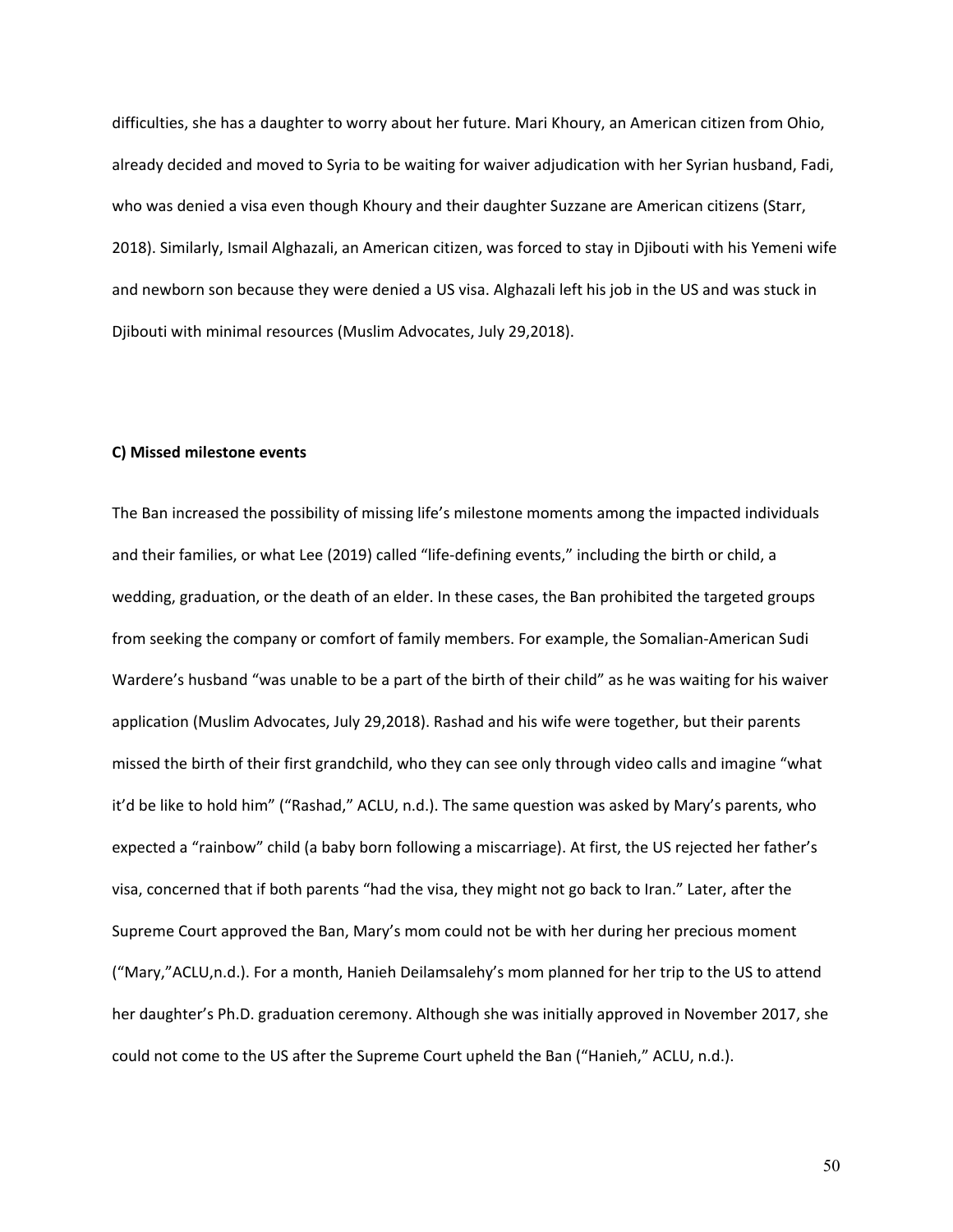Marriage is another pivotal moment that gathers family members. Arefeh, a legal permanent resident who was set to marry a US citizen, could not have her mother and sister attend her wedding because the officials did not see this as enough reason to come to the US after the enacted Ban ("Arefeh,"Muslim Advocates, n.d.). Likewise, Mitra Farnoodian-Tedrick and her US citizen husband were forced to cancel the wedding event and bear the costs because her Iranian parents could not obtain visas and join their celebration in the US("Mitra Farnoodian-Tedrick," Muslim Advocates, n.d.). Samira Sheikholeslam's parents could not also travel to the US to attend their daughter's wedding. Furthermore, her husband's father died while trying to come to the US for the wedding, which marked an irrecoverable loss for the family ("Samira Sheikholeslam," Muslim Advocates,n.d.).

## **D) Irrecoverable losses**

Many of the impacted individuals did not only miss milestone family events, but at times the impact turned viciously into irrecoverable losses. For example, Mania Aghdasi, who immigrated from Iran to the US in 1999 and became a citizen in 2006, could not bring her 78 years old father to her house after losing her mother and only brother. After waiting for 16 months, her father passed away, dreaming of joining his only family and seeing his grandson in the US. Aghdasi commented, " my father no longer need the US visa […] Both the embassy and the US Department of state let us down when we most needed our government's help" ("Mania Aghdasi," ACLU, n.d.).

The Ban's impact turned into a tragedy when Mahmood Salem ended his life after his wife and two oldest children were denied visas. Salem moved his family from Yemen to Djibouti in 2016. Like many previously mentioned stories, their visas were initially approved in November 2017, but then the Ban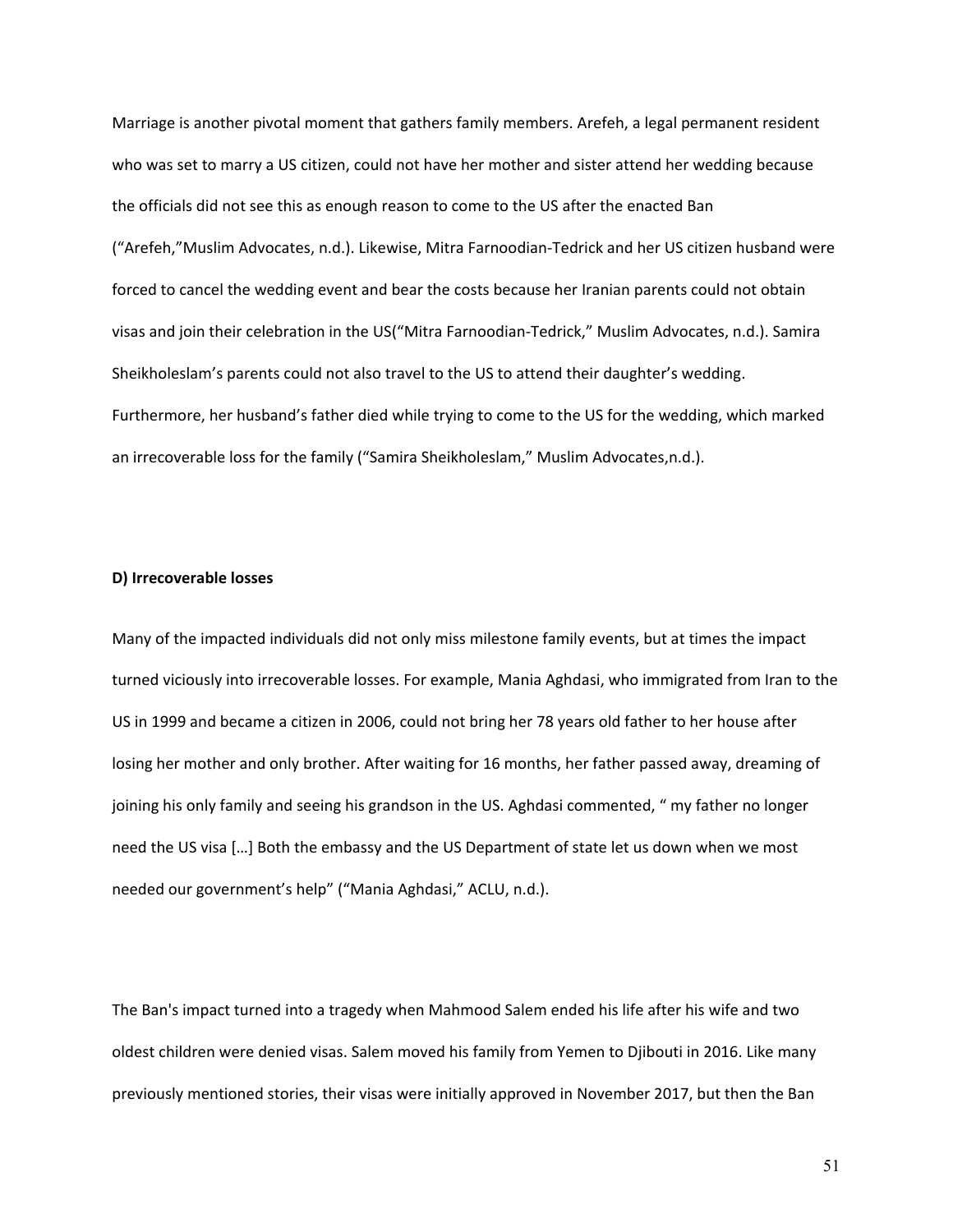was put into action before the visas' issuance, and they were subsequently denied. Salem's father and grandfather are US citizens, and he had three US citizen children, but his wife and two eldest children are non-citizens. He moved them from Yemen to Djibouti to escape the escalated war. Salem could not support his family financially. The rent in Djibouti was around six times higher than in Yemen, and his kids got sick because of the bugs and hot climate in Djibouti. He borrowed money from other family members but could not manage and handle all the pressure. Salem fatally shot himself in his apartment at the back of the grocery store where he worked in Louisiana (Moench, 2018).

# **E) Waiting time morphed into uncertainy**

The Ban seemed like an absolute, and open-ended policy morphed the already long waiting time of issuing immigration visas into uncertainty. Brian Swank complained about how the Ban interrupted bringing his fiancé Mehraneh from Iran to get married in the US. Supposedly, before the Ban, it would have taken around two years for a spouse or fiancé of a US citizen to get a visa. Swank had so much emotional stress fearing that his dreams to be with his "soulmate in life" would not come true ("Brian Swank," ACLU, n.d.). Like Swank, many of the impacted groups felt stuck in an endless limbo without enough information except that their cases are placed in administrative processing and pointed out the increased psychological toll of family separation as part of their undue hardship. For example, Amirhesam worked part-time and studied for her Doctorate in physical therapy. Since her separation from her husband, she had anxiety attacks and stress compounded y the uncertain future ("Amirhesam," ACLU, n.d.). Also, Ali, born and raised in the US, could not have his wife by his side despite her applying for a visa in September 2015 and going through numerous background checks. Ali said that he could not work, sleep, lost so much weight, and went through depression because of being separated from his wife and inhibited from starting a family in the US ("Ali," ACLU,n.d.). Some married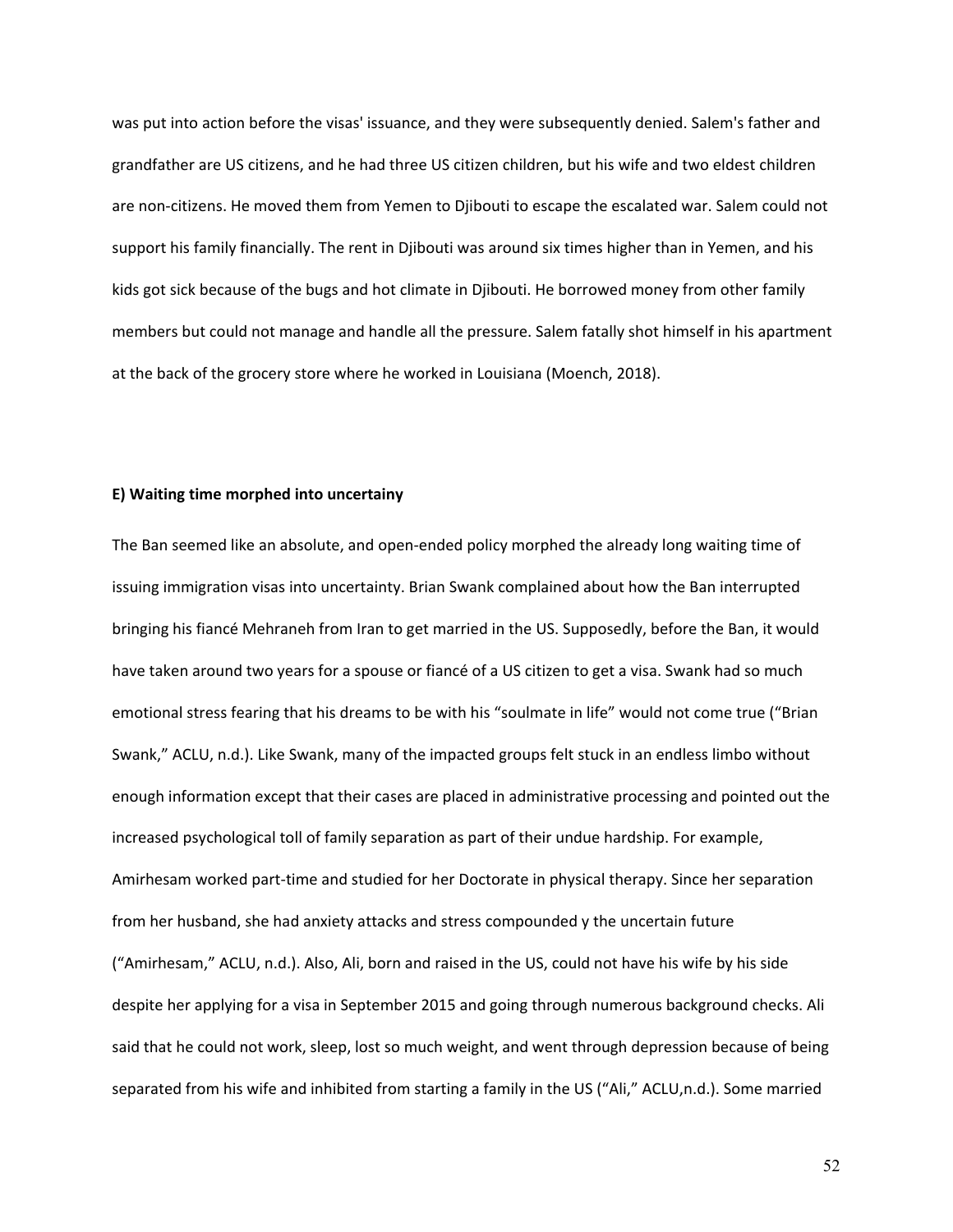couples tried to overcome separation by trips that usually cost them a lot, or they kept a virtual relationship, like Olivia Cross and her husband Yahya, who did their third anniversary in 2019 via Skype, while Yahia's case is in the administrative process since 2017 (Rezaian and Woodsome, 2019).

The applicants' burden of proving that they constituted no national threat, advanced by the third version of the Ban, was not a mere bureaucratic process; it was also a social one with psychological influences. For example, the Ban separated Mohamad Mashta, an engineer who worked in an automobile manufacturing plant, from his wife. Each day after the Ban's announcement, he felt that he was no more welcome and forced to defend his religion, origins, and the right to the life he built in the US. Mashta said that he spent his days "trying to somehow show to the world that I was not bad" ("Mohamad Mashta,"ACLU,n.d.). Mashta's attempt cannot be seen only as an individual one because, on a larger scale, the Ban animated the category of the "forever suspect" and resurfaced the good/bad Muslim dichotomy question.

### **3) Deepening Otherness by animating the "suspect category"**

Although the Ban did not create the "Muslim suspect category," hardened by rhetoric and policies post 9/11, it has drastically turned it into a constant "national security threat" and aggravated Muslims' otherness by excluding a class of US non-citizens while in some cases undermining the citizenship of their American larger groups and families. Unlike the imperial project of "War on Terror" that needed the good Muslim/bad Muslim differentiation, the Trump campaign and presidency moved toward the extreme of only the "bad Muslim" perspective, which had been aligned with the campaign's nationalist approach of exclusion.

In the aftermath of the first Ban that listed seven Muslim majority countries, the two perspectives of Good/Bad Muslim or Bad Muslim only seemed unequivocally different over keeping Iraq or taking it off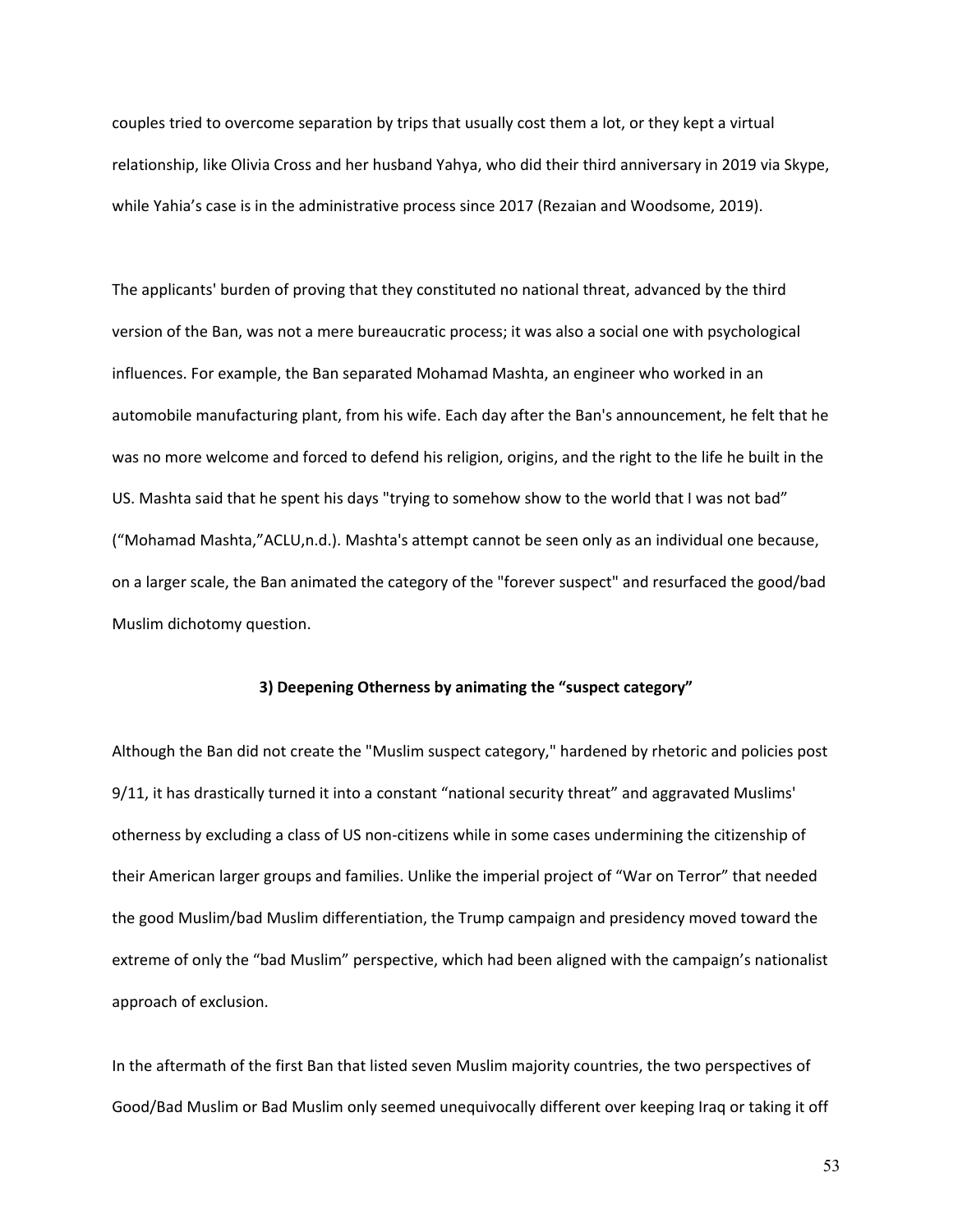the list. The inner circles of the Trump administration staunchly rejected removing any country on the list, while the career military and intelligence officials warned against losing Iraqi allies on the ground because of the Ban<sup>14</sup>. Eventually, the differentiation between the "good" and the "bad," through the national security lenses, survived the nationalist Right approach, and Iraq was excluded from the March 6 modified second Ban.

Hameed Khalid Darweesh, who fits squarely in the category of "good Muslim," was detained at JFK Airport in New York after the Ban was announced. Darweesh worked as an interpreter for the US military in Iraq and was granted a special visa to come to the US. He was released after a Brooklyn federal judge Anne Donnelly's order. Darweesh was one of two Iraqis detained that night. After his release, Darweesh told the reporters, "America is the land of freedom," "America is the greatest nation." (Lewin.L., 2017). Nevertheless, Nisrin Elamin Abdelrahman, who lived in the US for 25 years but has a Sudanese nationality, told the story from a critical viewpoint of American foreign policy.

During my detention, I witnessed an officer tell an Iraqi man that he could be deported. The man was handcuffed and escorted into the same terminal I was being held in minutes after getting off a plane from Sweden. He had waited for two years to receive a visa to be reunited with his partner and child. Another Iraqi man, who was an official translator for the US military, was similarly threatened with deportation. I wondered how an officer could threaten to deport someone to a war zone that was created by the US government in the aftermath of its invasion of Iraq in 2003, knowing that they could face political persecution or even death. ("Nisrin Elamin Abdelrahman," ACLU, n.d.)

 $\overline{a}$ 

<span id="page-62-0"></span><sup>&</sup>lt;sup>14</sup> H. R. McMaster, who by then was Trump's second National security advisor, told the administration that Iraq has to be excluded from the travel Ban. In *Border War: Inside Trump's Assault on Immigration*, Julie Hirschfeld Davis and Michael D. Shear (2019) reported that McMaster argued that "[o]n a practical level, it will complicate cooperation with Iraqi allies still in the field fighting insurgents. Banning Iraqis will play into the hands of jihadists who want to portray America as waging war against the Islamic religion." Nevertheless, Attorney General Jeff Session reacted dismissively, and the White House Chief Strategist Steve Bannon yelled, "' They are not an ally. They're a f […] protectorate.' Bannon did not want the president to take Iraq, or any country, off his travel Ban list."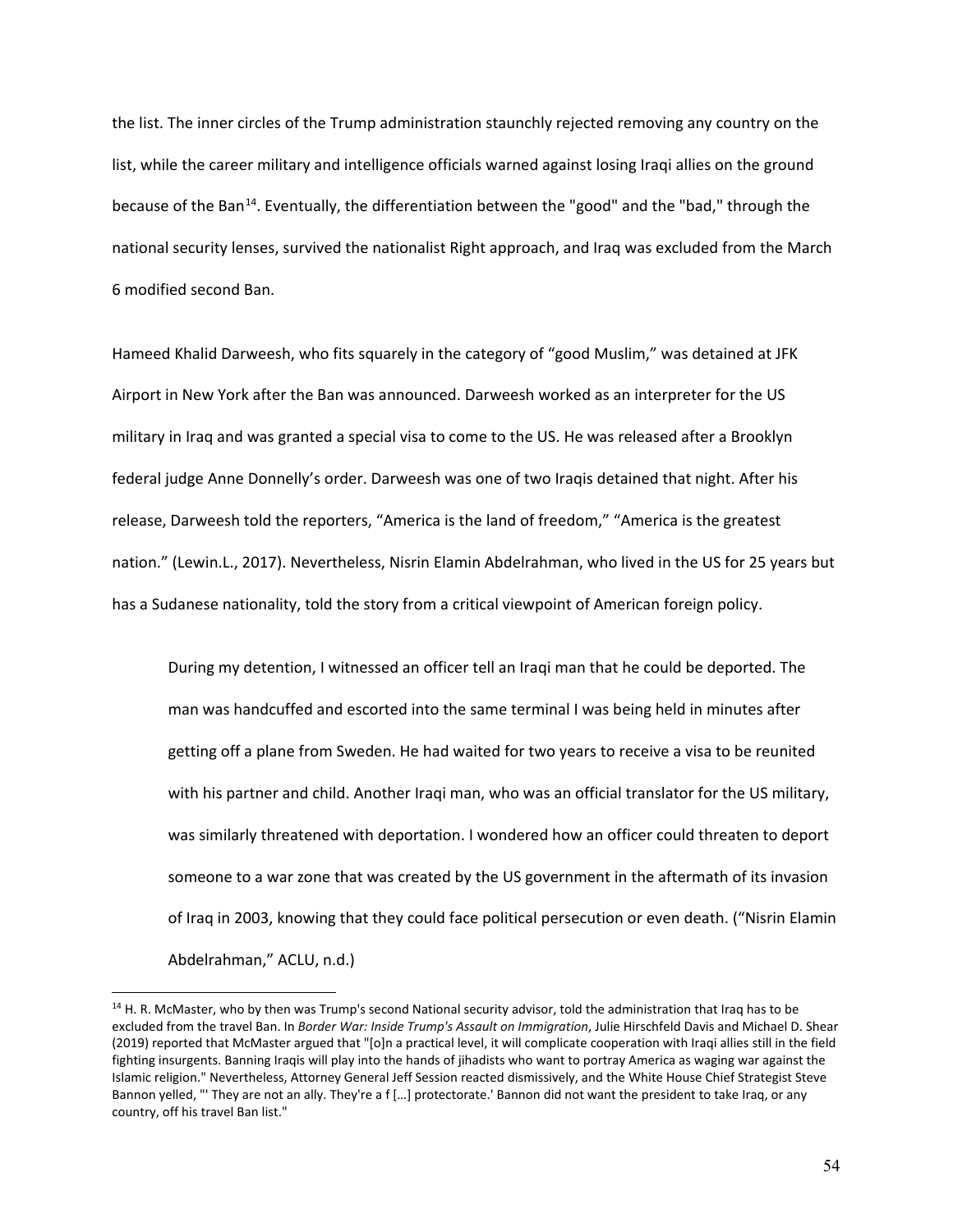Importantly, Abdelrahman wondered how immediately they lost their legal status at the airport: "How did our criminalization get normalized and justified so quickly?" ("Nisrin Elamin Abdelrahman," ACLU, n.d.). While the Ban disabled the logic of "good (immigrant) Muslim," the analyzed data show how the impacted individuals used techniques to circumvent being trapped in the "suspect category" and "national security threat." As illustrated in Figure 6, negating being a "suspect" or "threat" included reclaiming deservingness through highlighting innocence, signs of meritocracy (e.g., education, class, employment, or job experience), and contributions and, contrastingly, examining the validity and continuity of the "American Dream." In addition, emphasizing legality is the other technique to defy the suspect category while exposing the inconsistencies and fragility of "second class citizenship."

**Figure 6. Techniques used, by the impacted, to negate being "a national security threat."**



# **a) Deservingness and questioning the "American Dream"**

My name is Majid Jamshid Zadeh. I'm from Iran and living in Houston. I have a master's degree and have been working as an electronic engineer for two years in one of the best industrial companies in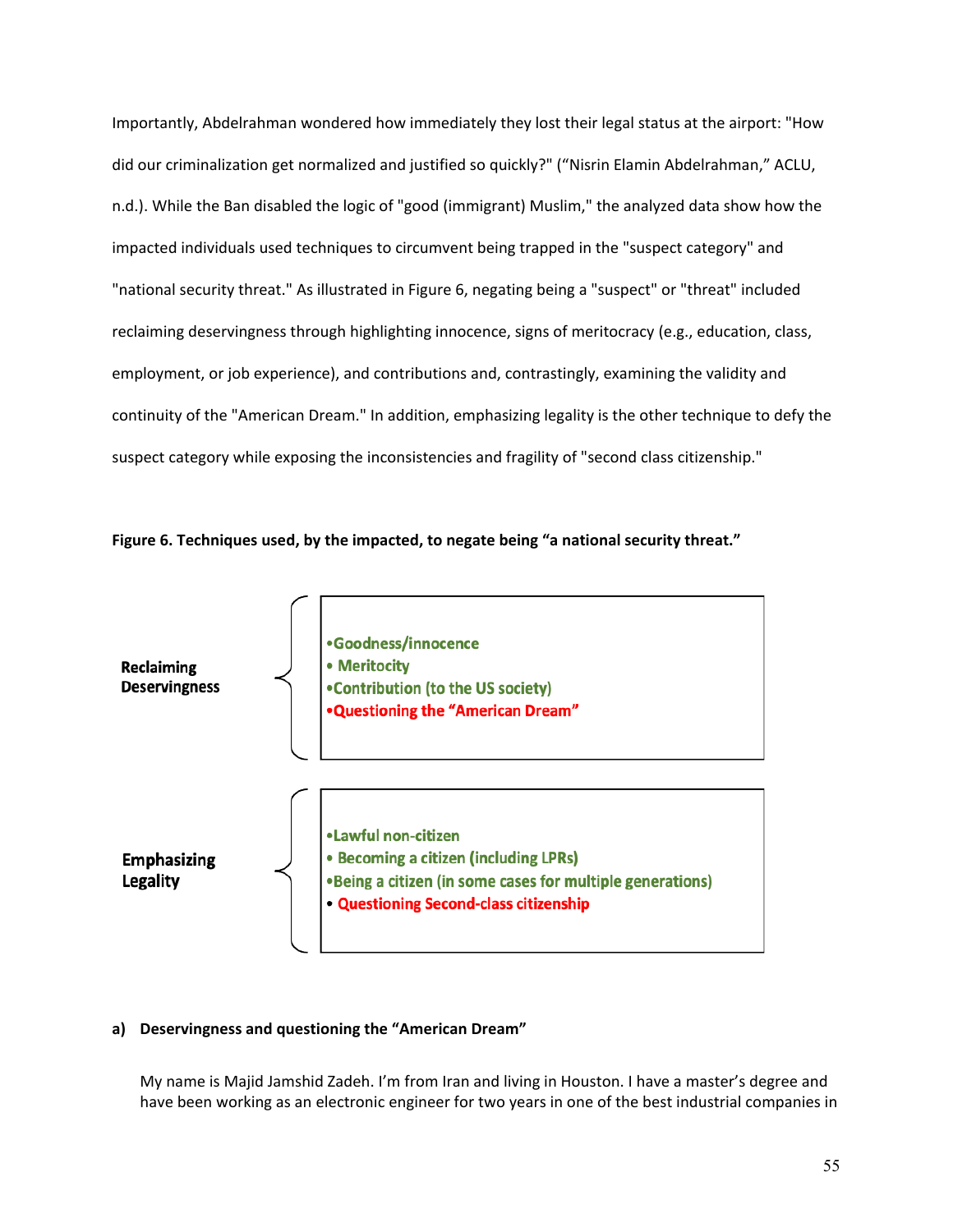Houston.I have been married for 10 years. My wife's name is Shabnam Taleb, and she lives in Iran now. She is a licensed medical doctor and is one of the best doctors in her field in Iran […] We are legal immigrants, educated people whom the president promised to help come to U.S., but after the travel Ban, they seem to have stopped processing applications. What is our fault? For what reason do we have this hardship? (Rezaian and Woodsome, 2019).

Farida Chehata, the Immigrants' Right Managing Attorney at the Los Angeles Office of the Council on American – Islamic Relations (CAIR-LA), defended one of her clients impacted by the Ban by underlining the much-needed professional and economic contributions by the MENA immigrants. Chehata stated that according to a new report from New American Economy (NAE), almost half of MENA immigrants who attend college gain degrees in much-needed STEM disciplines. Also, 18 percent of them are entrepreneurs. Thus, they often secure well-paid jobs, contributing taxes that support the growth of key cities (Chehata,2019).

After nearly three years of the Travel Ban, and at the first Congressional hearings on the Muslim Travel Ban, Abdollah Dehzangi was one of the main speakers describing how the Ban impacted his personal life. Dehzangi's profile as an Iranian who is a permanent resident in the U.S. and a professor at Morgan State University in Maryland conforms to the features of the "model minority" and defies the stereotypical "forever suspect" or "national security threat." However, Dehzangi's wife, Ghazaleh Taherzadeh, who has "a Ph.D. and [...] secured a job in the U.S. as a researcher," could not join her husband in the U.S. after the Ban (Oversight of the Trump Adminstration's Muslim Ban, September 24, 2019 ).

Contributing to society could accentuate the contradictions felt by these immigrants between helping people while being unable to help their loved ones and families. For example, Mohammed Al-Awadhi, an internal medicine physician and an assistant professor at the University of Arkansas, talked about his helplessness because he could not bring his new wife, who suffers from rheumatic heart disease, from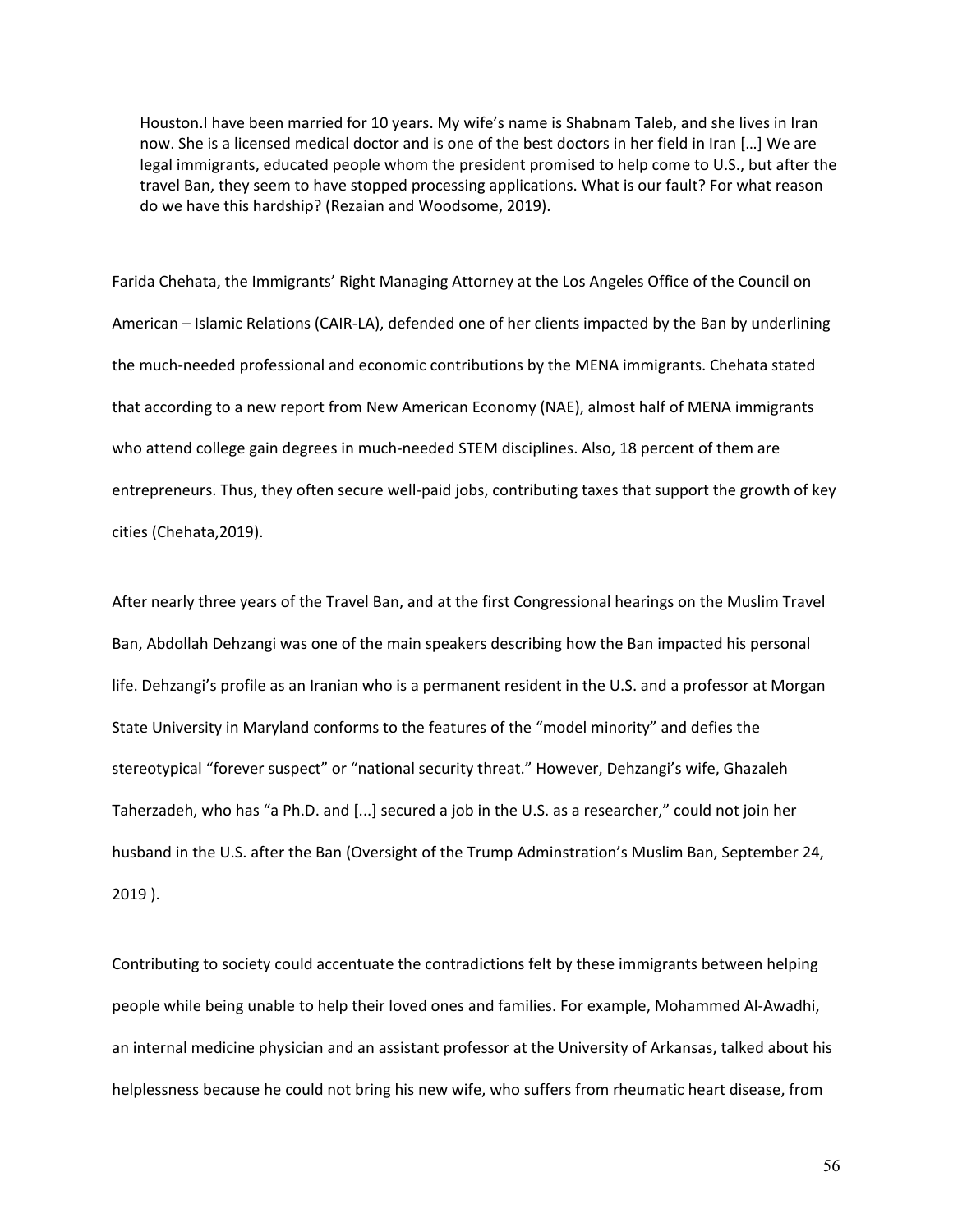Yemen. "I wake up every day, go into the hospital, treat people, take care of people, relieve people's suffering and illness and take care of their loved ones, and I'm remembering how my wife is suffering [...] It's heartbreaking. I honestly feel like I failed her," Al-Awadhi said (Hauslohner, 2018).

Professional success even did not signal enough deservingness to immediately exempt the Ban's complicated impacts, including risking a life-saving chance. The Immigrants' Right Managing Attorney at (CAIR-LA), Farida Chehata, told the story of one of her clients who came several years ago from Yemen to study dentistry in the U.S. After successfully graduating from a prominent program, he was hired as a professor and worked to train U.S. dentists. Tragically, this client was diagnosed with an acute form of leukemia that needed bone marrow donors, but neither his wife nor their U.S. citizen children matched. So, he asked his mother and sisters in Yemen to be tested, but the donor analysis needed to be done in the U.S. The initial attempts to obtain temporary visas for them were denied at the time because of the Ban (Chehata,2019).

### - **The "American Dream"?**

My husband is a medical doctor and I want to go to medical school. I need my husband to support me but because of this travel Ban our American dream of happiness and hope turned into a nightmare. ("Saba," ACLU, n.d.)

Despite emerging critical views refuting the simplistic perception of the "American Dream" as a story of personal success, some stories highlighted the American dream's indicators to demonstrate how the Ban threatened to lose this dream and turn it into a nightmarish experience. For example, Bobby, who described himself as a proud U.S. citizen living in California, showed the signs of the American Dream by saying, "I worked hard and achieved so much in my life. I got married, I bought a house." Nevertheless, he demonstrated how "not fair" he cannot share this with his father, who he has not seen for 14 years, and failed to get him an immigrant visa after applying in January 2017("Bobby," ACLU, n.d.). In more exceptional terms, Seyed Mousavi narrated how he could not make his fiance Arafeh come from Iran to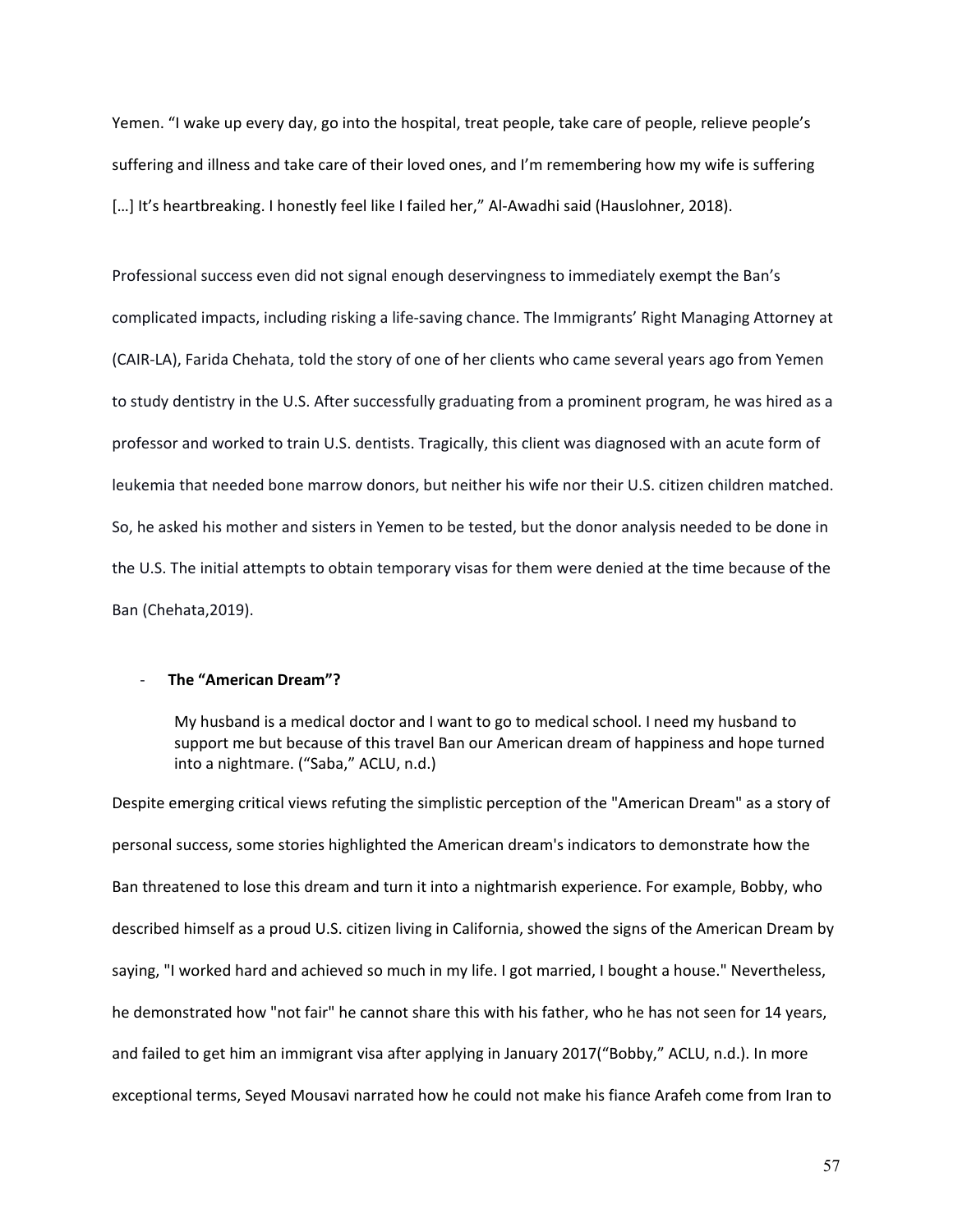join him in the U.S. despite being enormously successful at a young age. Mousavi graduated from USC with a degree in Business Administration and emphasis in Finance and Business Economics and started work as an investment Banker at one of the most well-known valuations firms in the country. Mousavi put his story of success in numbers: "my expected annual income is \$120K; top 2nd percentile income compared to my age group in the U.S. I'm off to a fantastic start, and now I am on my way to becoming a millionaire before reaching the age of 30" ("Seyed Mousavi," ACLU, n.d.).

Arguably, the "American Dream" signs are not unchangeable ones. Ahmed Almuliki, an American citizen, could not bring his wife from Yemen that turned to a war zone. His wife had a kidney failure and moved from Yemen to Djibouti, and then she had to travel to Egypt seeking medical help. Almuliki said that he "has spent over \$100,000 on his wife's ordeal" (Michaelson, 2019). He used to own four stores, but he had to sell them. Hussain Saleh, another Yemeni American, used to operate a pharmacy, and then he became Bankrupted as he had to send money for his family to move from Yemen to Djibouti in their attempt to be reunited in the US (Michaelson, 2019). The Ban demoted the impacted individuals and families financially and professionally in certain circumstances. The Libyan- American Abdurraouf Gseaa had to quit "a stable and well-paying job" and worked as a cab driver to be able to travel regularly to Libya because he could not leave his wife alone, especially with the escalating violence in Libya (Muslim Advocates, July 29,2018). Because of their financial and legal status, those citizens once considered themselves the embodiment of the "American Dream," However, the travel Ban that had combined economic precariousness with a legal exclusion pushed them toward nightmarish experiences.

# **b) Legality and second-class citizenship**

The impacted individuals and their families usually underlined how they aimed to enter the US legally, while the Ban abruptly altered the notion of legality and undermined it. It is assumed that citizenship could mitigate the Ban's impact as lacking citizenship restricts the option of overcoming the Ban's effect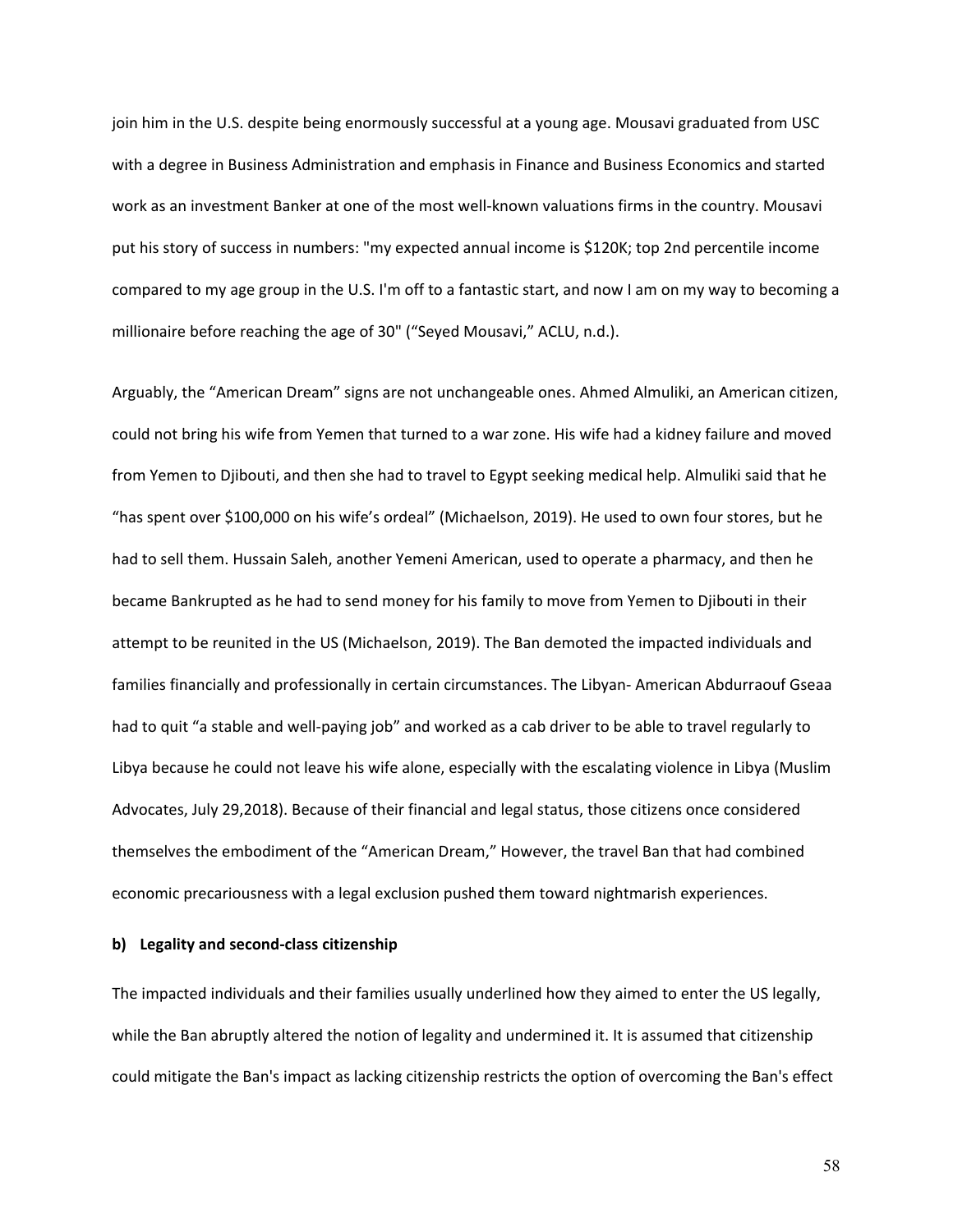by traveling outside the country and returning. For example, Ehsan Mahmoody, who came to the US as a student, finished school, and worked in government projects to design infrastructure and utility substations, could not meet her family because she has no permanent residence allowing her to travel outside the country and be able to come back to her work("Ehsan Mahmoody," ACLU, n.d.). However, Ardeshir explained how the transition from non-citizen to citizen did not make any difference in his brother's case, who has become an American citizen recently but had to break up with an Iranian girl he loved for years because he was "so hopeless about bringing her to the US" ("Ardeshir,"ACLU,n.d.). Comparably, the American citizen Rashad showed his parents' deservingness to challenge the durability of his citizenship. He denounced "[h]ow could anyone find [his 66 years old caring pediatrician father and his 55 years old passionate math teacher mother I a national security threat?" and concluded that the Ban effectively treated him as "second-class US citizen" ("Rashad," ACLU, n.d.).

# - **Second-class Citizens**

I am a U.S. citizen that was born in the United States. I gave birth to my baby girl without her father being around and it's was one of the hardest things I went through. I feel I am like a second-degree citizen only because I have origins from Yemen. ("Yusra," ACLU,n.d.)

Although the Ban targeted non-citizens, the existence of many mixed-status families did not limit the ramifications and included many citizens. As a discriminatory policy urged by a nationalist vision, the Ban exposes the flimsiness of citizenship. Various American citizens impacted by the Ban perceived themselves as "second-class citizens." Racialization and otherness of immigrants, intensified by the "Muslim suspect category," reduced them to a perpetual status of "foreignness" (Silverstein 2005, Sharma, 2020). Even citizenship and contributing to society could have not worked in favor of Najib Adi, "a US citizen who owns a highly successful small business in Virginia. He employs close to 20 people and provides services to well over 4000 people" (Muslim Advocates, July 29,2018). Adi has not been able to visit his family since the war outbreak in Syria in 2011. After his father died in 2014, he wanted to bring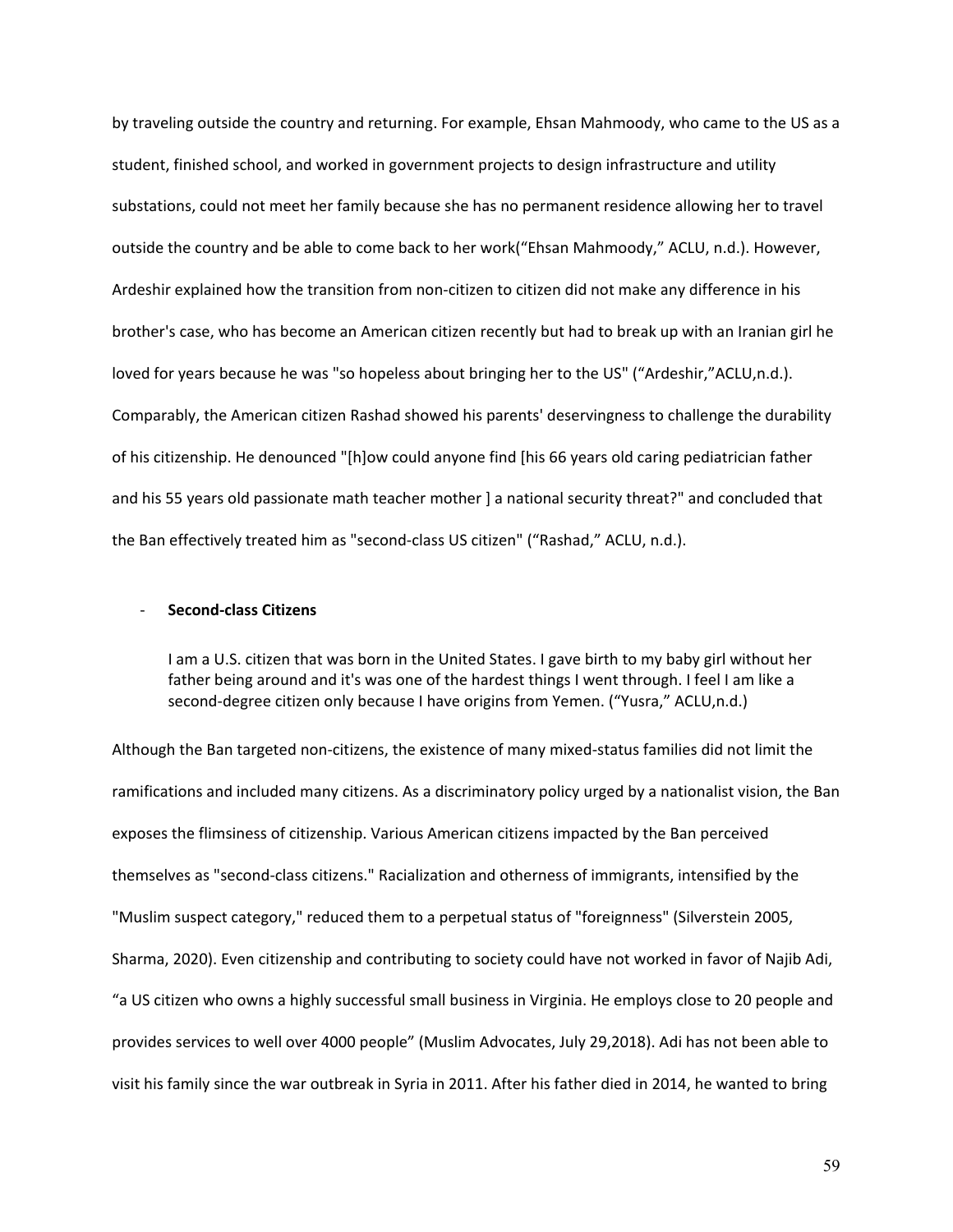his mother to live with him in the US. Adi traveled to Jordan to be with his mother at the interview, but he could not grant his mother a visa and applied for a waiver. Sometimes, the thick layers of otherness and racialization cannot be penetrated even through the model of multi-generational national belonging, as is the case of American citizen Ali Mohsen "whose family migrated to the United States in 1931 and whose grandfather fought for the U.S. in World War II." Mohsen's wife, born in Yemen, escaped the war with their three U.S.-born children, but they were stuck in Djibouti and unable to come to the U.S because of the Ban ("Ali Mohsen," Muslim Advocates, n.d.).

This chapter has examined stories of the groups targeted by the Muslim Travel Ban using thematic analysis methods. Accordingly, it has tracked a wide range of the Ban's impacts, from immediate to longenduring ones. The analysis has captured how initially, the preemptive Ban resulted in chaos and abrupt evaporation of the legal status of many holders of green cards and visa approvals, demonstrated the confusion caused by the changing versions and disparate implementation, and revealed how the system contradicted itself by denying entry of people previously admitted after usual extreme vetting. Notably, the thematically analyzed data have illustrated the social and psychological effects of the de facto family segregation caused by the Ban, which particularly intensified in the cases of refugees and people from war-torn countries and refuted framing the targeted groups as foreigners coming from territories of danger by showing the complexities of mixed-status families. Importantly, this chapter has explored the Ban's impact in light of existing literature of Muslims' otherness, especially during the "War on Terror," and detected how the Ban animated the "forever suspect category" by undermining legality, signs of the American Dream, and deservingness and consequently increasing the persistence of "second-class citizenship.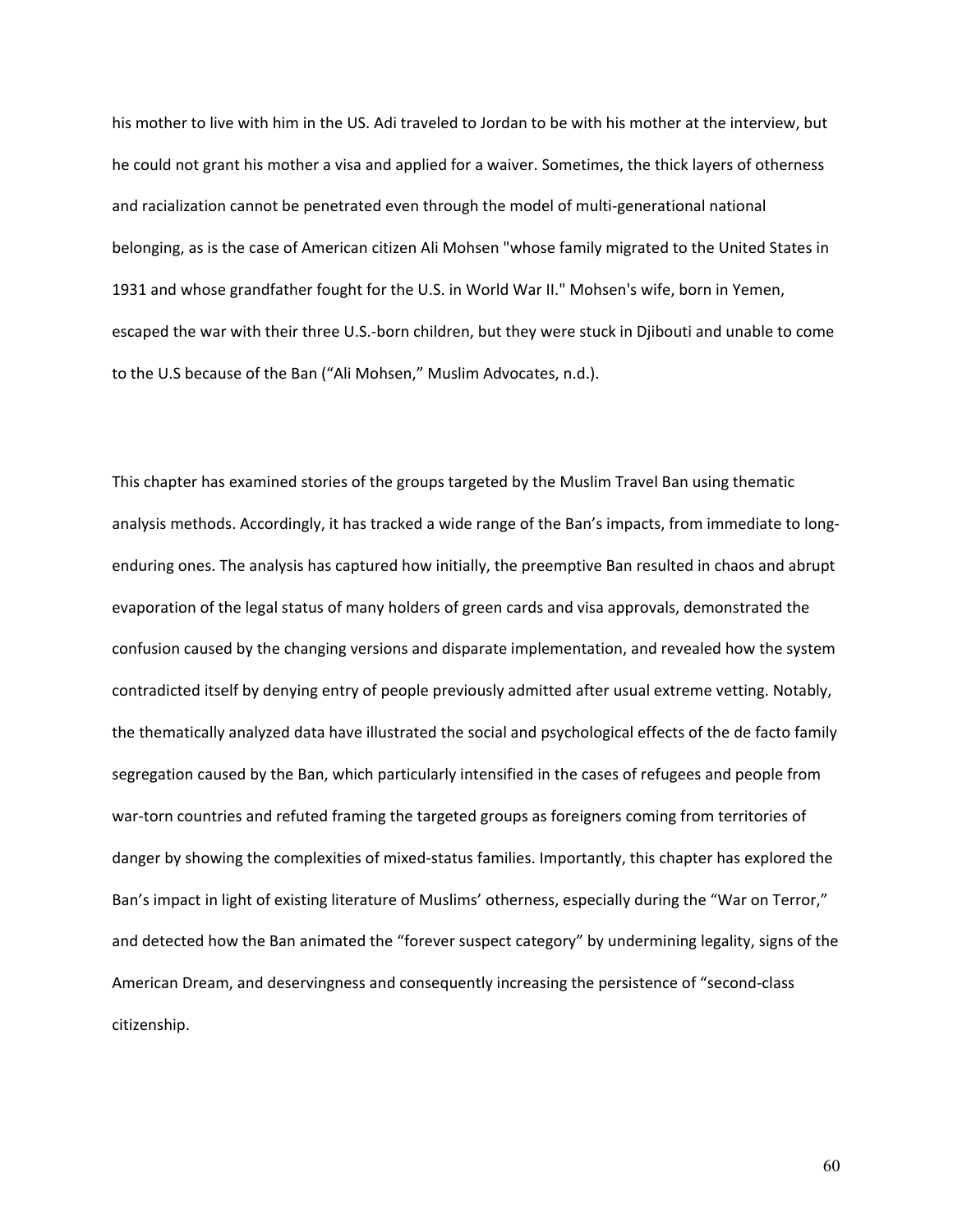#### **Chapter Four**

#### **Conclusion**

This thesis has addressed a twofold purpose. First, it has traced the Muslim Travel Ban iterations, started as an electoral promise by the former President Donald Trump, and looked into its origin in historical precedents and national security frameworks. Then, it has explored the Ban's impacts on the targeted groups. The thesis has connected the Ban to the legal precedents of excluding different immigrant groups without losing the focus on the particular Muslims' experience in the US. It has thus presented the story of the Ban and sought to identify its political nature and sociological impact. By comparing the Ban to previous discriminatory policies during times of crisis and war, the thesis showed how the Ban was implemented as a state-sponsored policy even though it has lacked any political urgency or materialized threat.

Despite political opposition, shifting public opinion, media criticism, grassroots lawyering, the only way to rescind the Muslim Travel Ban was a counter executive order by President Joe Biden. This was primarily because of how the Ban has been considered an immigration policy, and immigration is categorized as a topic of state sovereignty. Thus, by analyzing the legal precedents, the thesis demonstrated how the Ban was effectuated due to the long-standing perception of immigration as an issue of sovereignty entailing deference of the executive and presidential powers. Furthermore, it has illustrated entrenched Muslims' otherness in the US by tracking national security narratives and policies.

The thesis has identified the research gaps in the scholarly work that tackled Muslim Travel Ban and mainly adopted legal and discursive approaches. Hence, it focused on filling these gaps by closely examining the Ban's multiple versions and its roots and impacts using qualitative methods. Progressively, the thesis has evolved through revisiting the literature review and engaged with the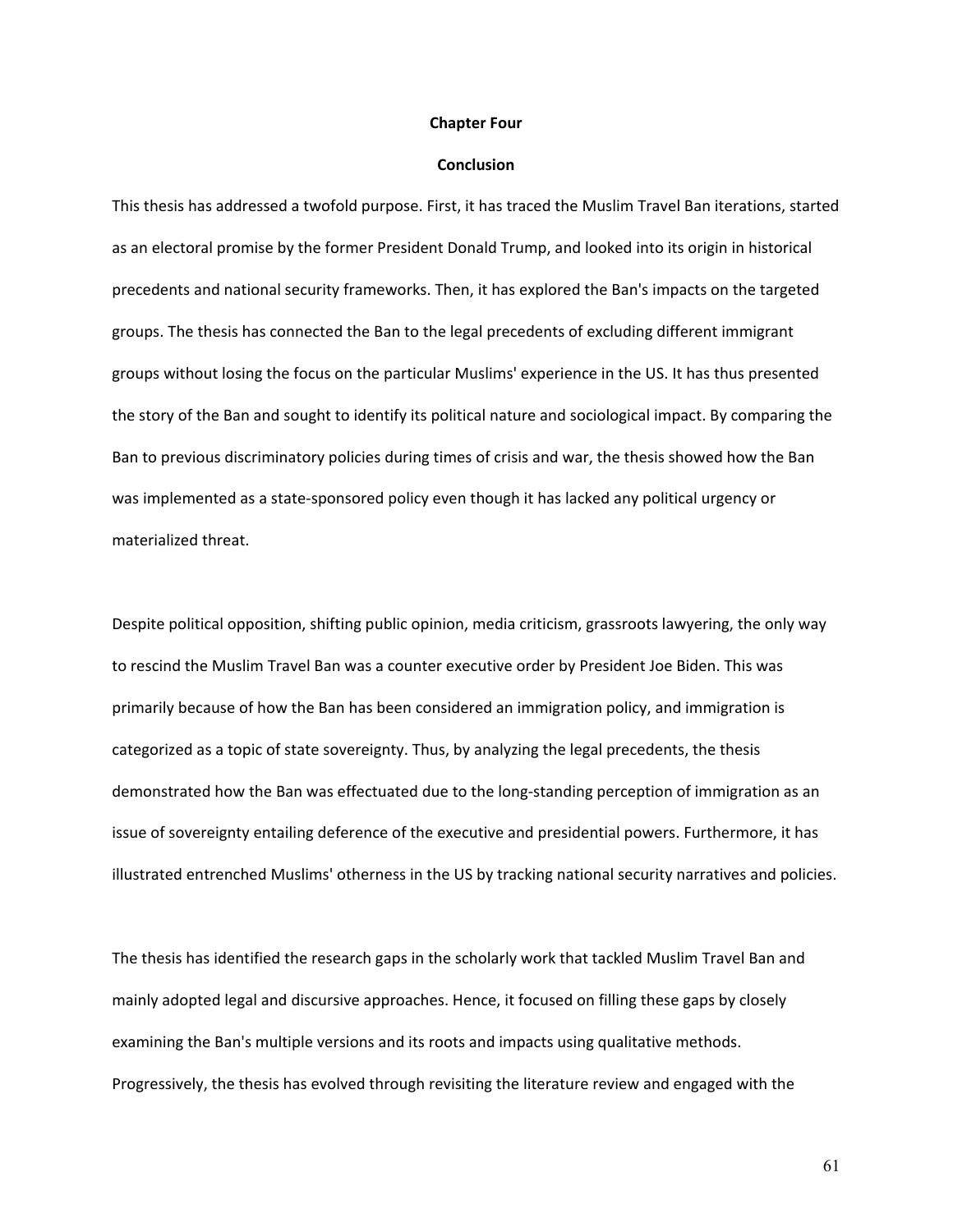emerged question of whether the Ban reflected a unique experience of Muslims or not. It has, consequently, placed the Ban in the history of anti-immigrant policies and otherization of different immigrant groups through time while it has also delved into the particular experience of Muslims' otherness.

This thesis, theoretically, has established the paradigms of Muslim otherness (including Orientalism, Clash of Civilization, and War on Terror) in the literature review, laying out how they operated across historical and contemporary contexts. Importantly, it has expanded the post-9/11 literature by using the frameworks of good Muslim/bad Muslim and the "suspect category" to see how the Ban corresponds and contradicts the last paradigm of Muslims' otherness, "War on Terror." On the one hand, subsequently, the thesis has argued that the imperial logic of the "War on Terror" used the dichotomy of Good Muslim and Bad Muslim. On the other hand, it has contended the Muslim Travel Ban, developed by the Trump administration's nationalist and anti-immigration agenda, endorsed the reasoning of "bad Muslim only" and re-activated the "suspect category" to exclude Muslim immigrants and work towards its ultimate goal of reducing immigration.

Contrary to the 9/11 backlash, the Ban was an adversary action responding to a non-materialized threat incited by a generalization of "Islam hates us." However, despite the differences and how an antiimmigrant and nativist agenda distinctly urged the Ban, the thesis has clarified how it cannot be seen as totally disconnected from the War on Terror. Although the Ban did not create the "Muslim suspect category," hardened by rhetoric and policies post 9/11, it has framed this category as a constant national security threat. Primarily, the differential rights caused by the War on Terror's reliance on racial surveillance and expanded executive power facilitated the implementation of the exclusionary policy of the Ban.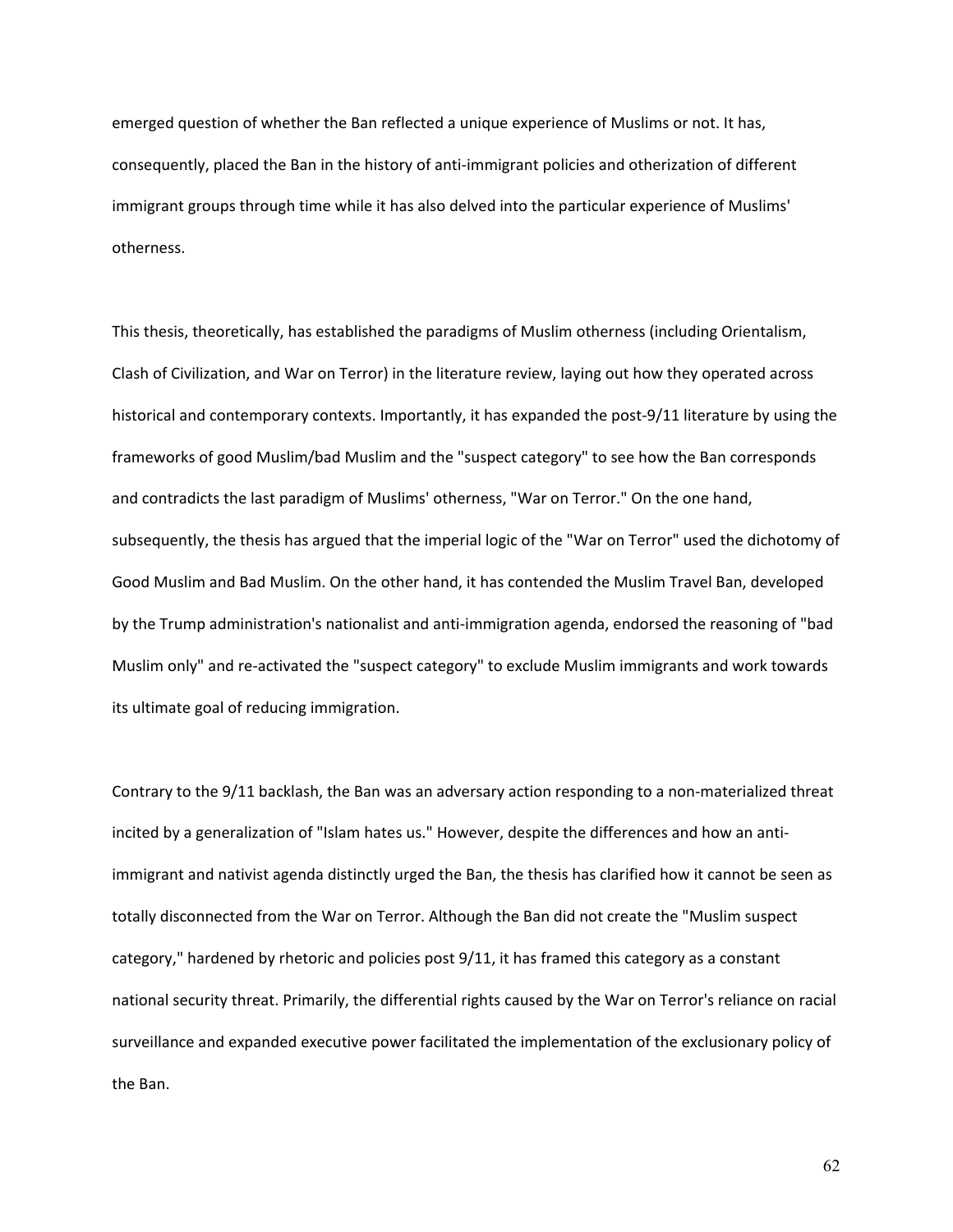The thesis has illustrated how the Ban employed the same narratives of national sovereignty and bureaucratic sorting-out to enact exclusion preemptively. Notably, the analyzed data has illuminated the ways the Ban utilized the "Muslim suspect category" and aggravated Muslims' otherness by excluding a class of non-citizens while in some cases undermining the citizenship of their larger American families and groups. The "suspect category" works at the boundaries between innocence and threatening that could be ambiguous, shifting, and porous. Nevertheless, the thesis has manifested how the Ban turned the ambiguous suspect category into a definite threat by manufacturing a crisis that was allegedly caused by the possible entry of a homogenous bloc of people coming from territories of danger which necessitated a preemptive policy like the Muslim Travel Ban.

The thesis has reintroduced significant data sets incorporated the stories of the impacted individuals and groups. The analysis that has been structured using data-driven and theory-driven codes and the resulting thematic categorization has filled a research gap and deepened the discussion of the Travel Ban's impacts beyond the media attention it had initially received. In doing so, the thesis has illustrated the direct and obscured suffering of the impacted groups, especially in terms of the de facto family separation. It has captured the ambiguous loss that usually goes unrecognized of missing defining moments and obstructs fulfilling the family's social, economic, and emotional obligations. Furthermore, the thesis has revealed how the Ban morphed the already long waiting time for admissions and visas into a spiral of uncertainty.

It is worth mentioning that the Ban put a high burden of proof of non-threatening on the impacted individuals. However, the thematic analysis of the targeted groups' stories refuted how they were framed as a bloc of suspects or dangerous foreigners. Contrarily, the thesis has shown their diverse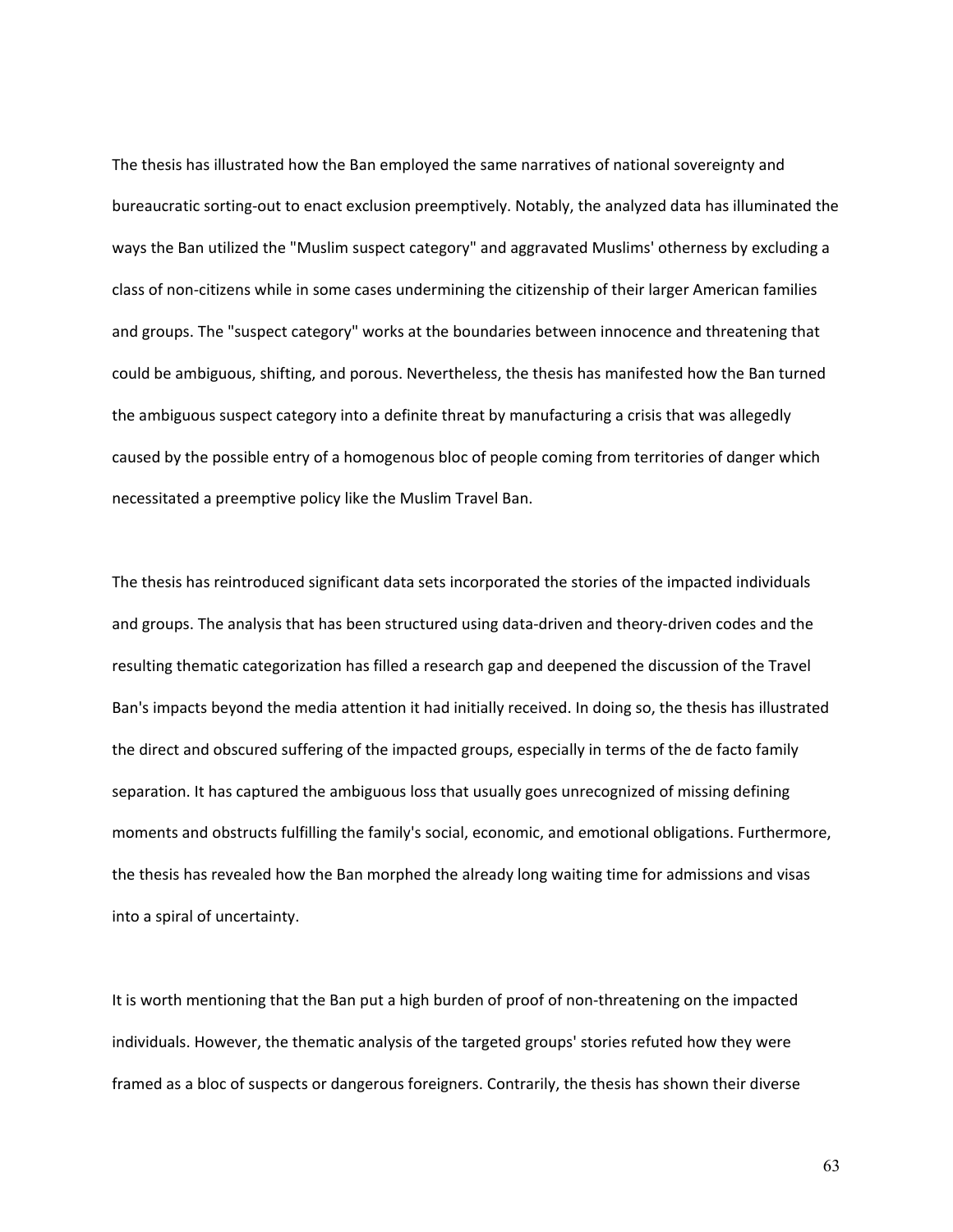backgrounds and the Ban's impact on their individual and family lives. Notably, the thematically analyzed stories of the impacted groups have problematized the concept of "good Muslim" that overlapped with "good (or model) immigrant." Ultimately, the logic of "bad Muslim" adopted by the nationalist Trump administration led to a deep impasse because it impeded the attempts of the influenced individuals to mitigate the Ban's impact by illustrating their innocence, goodness, legal status, and deservingness. The thesis thus has clarified how the Ban was employed as a practice of collective punishment that nullified individual agency and deepened Muslims' otherness.

This thesis has utilized thematic analysis as a qualitative method by carefully examining the data and identifying meaningful patterns. However, the analysis has been applied to secondary data sources, primarily including published texts. Therefore, further research can adopt qualitative primary research methods, including in-depth interviews with the impacted individuals or triangulating the research with quantitative techniques by conducting in-person or online surveys. This thesis has tackled the Ban during Trump's presidency. Future research can expand to include the transition after the Ban was rescinded, including the immediate bureaucratic effects and the durable ones, especially since it has been reported that many of the impacted groups have continued facing additional waiting time as they had to start over the admission process.

Future research can study the Muslim Travel Ban in light of the partisanship during Trump's presidency to tackle different focal points. Further research work can explore if the political polarization urged Democratic politicians and members of the congress to hold the first-ever hearing to examine the Ban and introduce the National-Based Antidiscrimination for Nonimmigrants (No Ban) Act. The Act importantly aimed to prohibit discrimination based on religion in immigration law and limit executive authority in this respect. Moreover, it suggested changes included creating an oversight mechanism and

64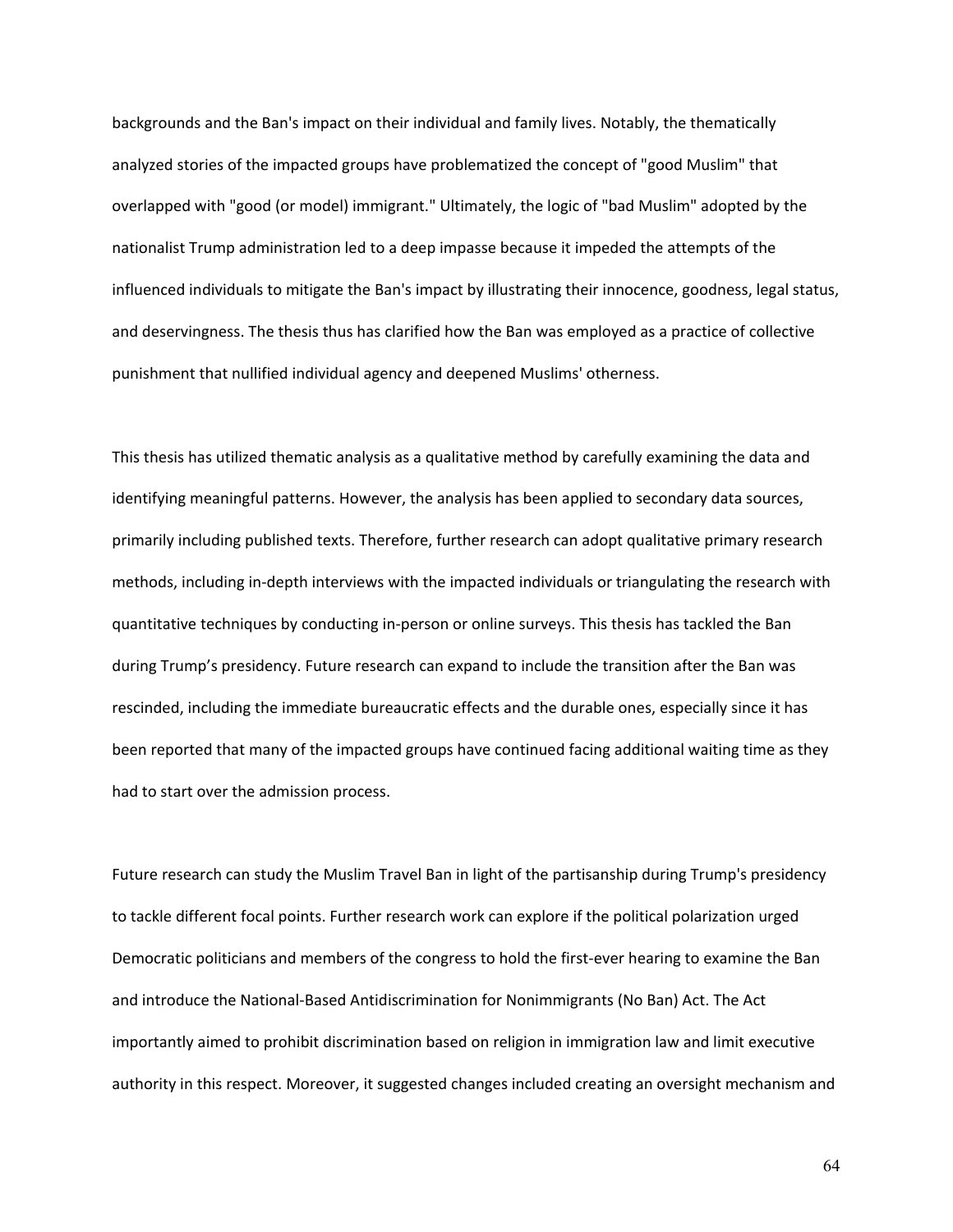requiring credible facts and connections before any future Ban. Another topic can discuss the parallels and differences between Latinos and Muslims' experiences as both faced scrutiny and profiling but in different manners and examine the opportunities and challenges of developing the anti-Ban protests' slogan #NoBanNoWall into a solidarity coalition energizing the immigrant rights movements.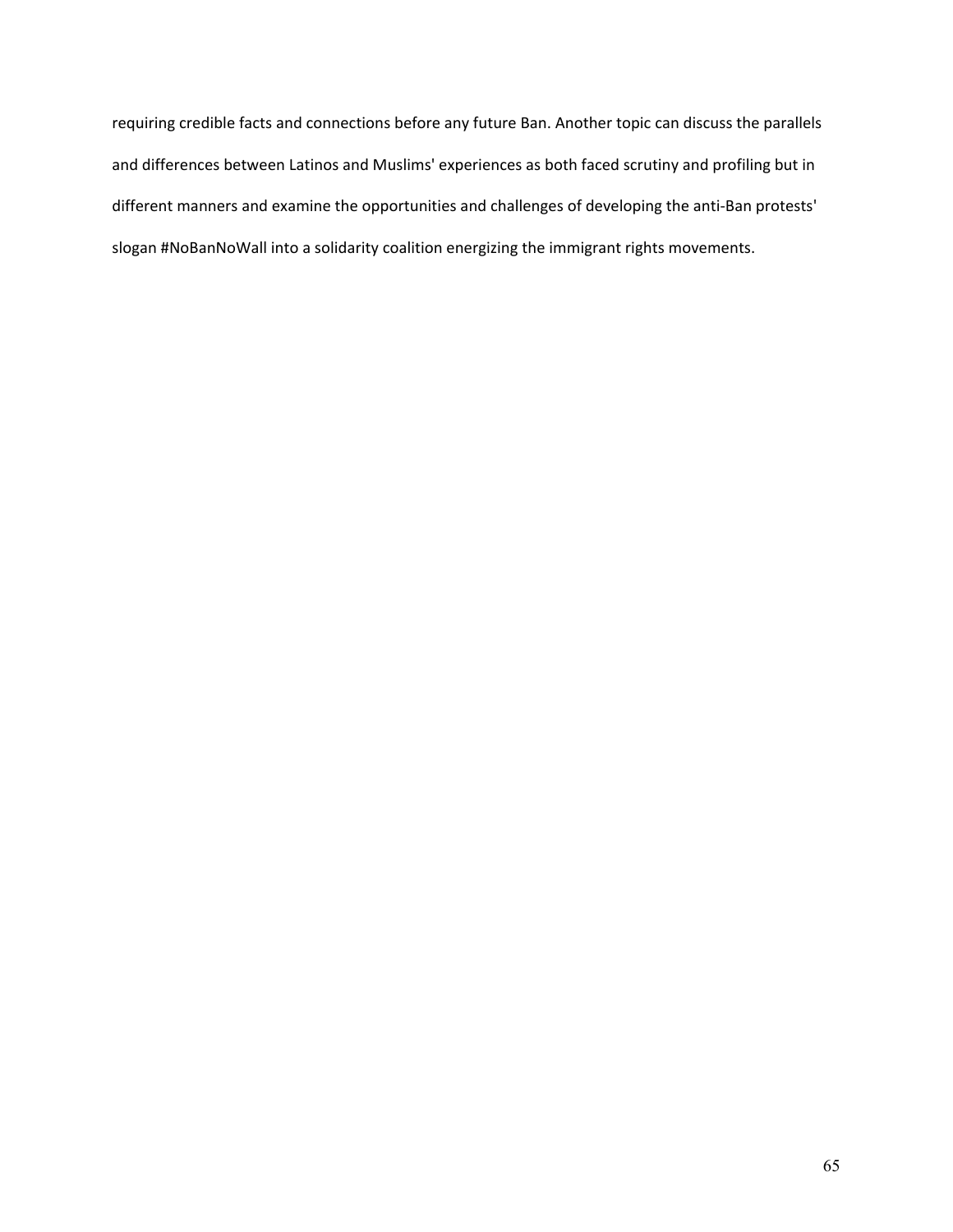## References

- Abdul Khabeer, S. (2017). Citizens and Suspects: Race, Gender, and the Making of American Muslim Citizenship. Transforming Anthropology, Vol. 25, Number 2, pp. 103–119.
- Ayoub, A., and Beydoun, K. (2017). Executive Disorder: The Muslim Ban, Emergency Advocacy, and the Fires Next Time, 22 Michigan Journal of Race& Law. 215.
- American Civil Liberties Union (ACLU). (n.d.). *Living with the Muslim Ban*. [https://www.aclu.org/issues/immigrants-rights/living-muslim-ban.](https://www.aclu.org/issues/immigrants-rights/living-muslim-ban) Last access December 2021
- Bakalian, A. P., and Bozorgmehr, M. (2009). *Backlash 9/11: Middle Eastern and Muslim Americans respond*. Berkeley: University of California Press.
- Barnes, R. (2018, April 22). In the travel ban case, Supreme Court considers 'the president' vs. 'this president.' The Washington Post. [https://www.washingtonpost.com/politics/courts\\_law/in](https://www.washingtonpost.com/politics/courts_law/in-travel-ban-case-supreme-court-considers-the-president-vs-this-president/2018/04/22/f33f1edc-44cb-11e8-8569-26fda6b404c7_story.html)[travel-ban-case-supreme-court-considers-the-president-vs-this-president/2018/04/22/f33f1edc-](https://www.washingtonpost.com/politics/courts_law/in-travel-ban-case-supreme-court-considers-the-president-vs-this-president/2018/04/22/f33f1edc-44cb-11e8-8569-26fda6b404c7_story.html)[44cb-11e8-8569-26fda6b404c7\\_story.html](https://www.washingtonpost.com/politics/courts_law/in-travel-ban-case-supreme-court-considers-the-president-vs-this-president/2018/04/22/f33f1edc-44cb-11e8-8569-26fda6b404c7_story.html)
- Bayoumi*,* M. (2015). *This Muslim American Life*: *Dispatches from the War on Terror*. New York*:* New York University Press*.*
- Bazian, H. (2018). Islamophobia, "Clash of Civilizations", and Forging a Post-Cold War Order! Religions.9 (9), 282.
- Blackman, J. (2018). The Travel Bans: 2017-18 Cato Supreme Court Review 29, 30 (2017-2018).
- Bottici, C., and Challand, B. (2006). "Rethinking Political Myth: The Clash of Civilizations as a Self-Fulfilling Prophecy", in *European Journal of Social Theory*, 9,3, pp. 315-336
- Braun, V., and Clarke, V. (2006). Using thematic analysis in psychology. Qualitative Research in. Psychology, 3, 77-101.
- Breen-Smyth, M. (2013). "Theorising the 'Suspect Community': Counterterrorism, Security Practices and the Public Imagination." *Critical Studies on Terrorism* 7 (2), pp. 223-240
- Cheang, K. L. (2019, March 5). *Two years in, Trump's immigration policies continue to disrupt the lives of internationals at Yale.* Yale Daily News. <http://features.yaledailynews.com/blog/2019/03/05/after-the-ban/>
- Chehata, F. (2019, February 1). *Two years later, the continuing cost of the Muslim ban*. San Gariel Valley Tribune. [https://www.sgvtribune.com/2019/02/01/two-years-later-the-continuing-cost-of-the](https://www.sgvtribune.com/2019/02/01/two-years-later-the-continuing-cost-of-the-muslim-ban/)[muslim-ban/](https://www.sgvtribune.com/2019/02/01/two-years-later-the-continuing-cost-of-the-muslim-ban/)
- Chekuru, K. (2018, June 7). *Trump's Travel Ban Has Torn Apart Hundreds of Families*. The Nation. <https://www.thenation.com/article/archive/trumps-travel-ban-torn-apart-hundreds-families/>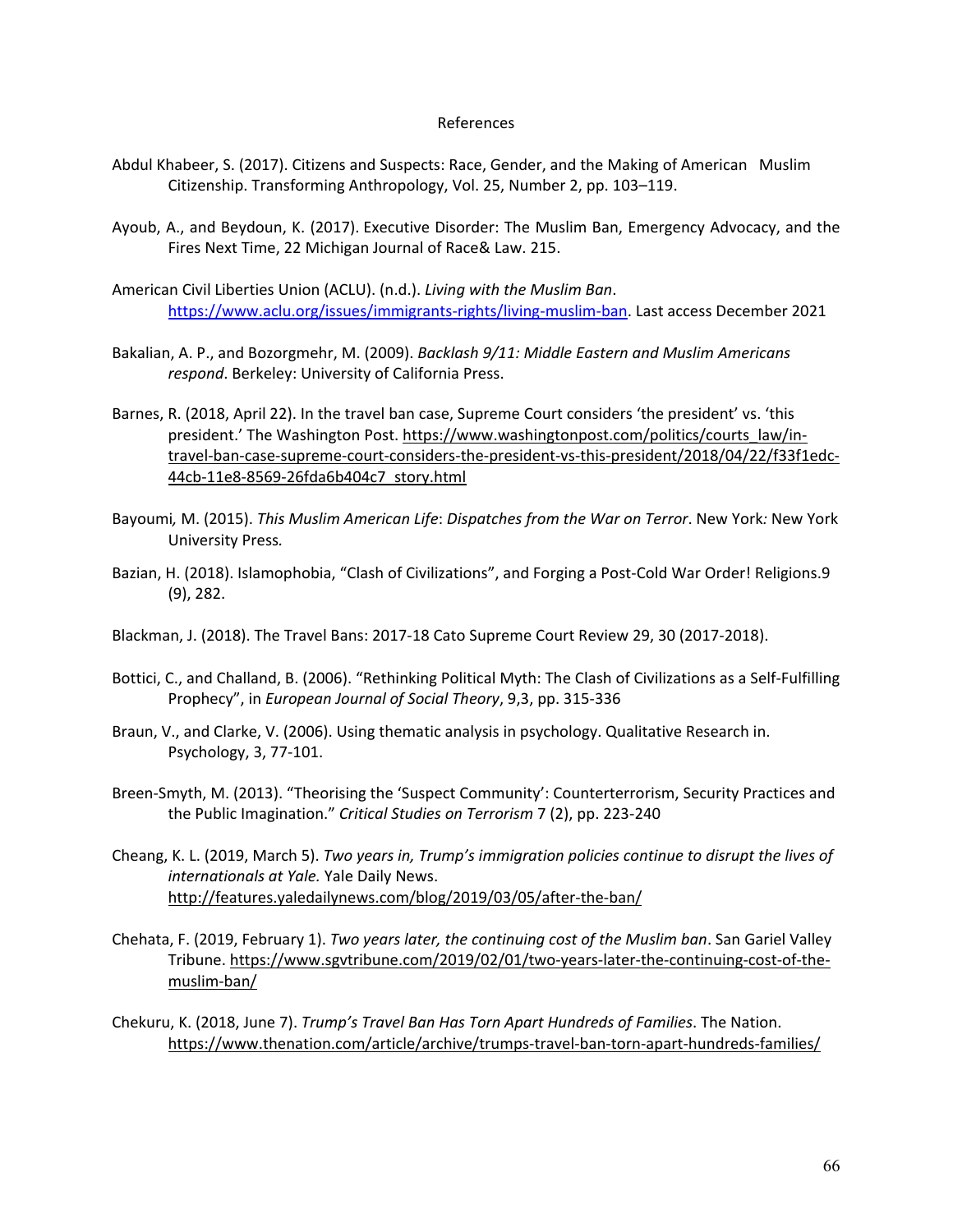- Chin, D. (2012). The Chinses Exclusion Act: A Racist Chapter in U.S. Civil Rights History. Retrieved from [https://ocaseattle.org/2012/05/21/the-chinese-exclusion-acts-a-racist-chapter-in-u-s-civil-rights](https://ocaseattle.org/2012/05/21/the-chinese-exclusion-acts-a-racist-chapter-in-u-s-civil-rights-history/)[history/.](https://ocaseattle.org/2012/05/21/the-chinese-exclusion-acts-a-racist-chapter-in-u-s-civil-rights-history/) Last access December 2021.
- Collingwood*,* L*.,* Lajevardi*,* N., and Oskooii, K. (2018). "A Change of Heart*?* Why. Individual-Level Public Opinion Shifted against Trump's Muslim Ban." Political Behavior, 40: 1035-1072.
- Cox, A., and Rodríguez, C.M. (2020). *The President and Immigration Law*. New York, NY: Oxford University Press.
- Dean, R. (2019). Trump v. Hawaii is Korematsu All Over Again. George Mason Civil Rights Law Journal. Spring 2019, Vol 29:2, pp.175-189.
- DeSilver, D., and Masci, D. (Jan.31,2017). World's Muslim population more widespread than what You might think. Pew Research Center. Retrieved from [\(https://www.pewresearch.org/fact](https://www.pewresearch.org/fact-tank/2017/01/31/worlds-muslim-population-more-widespread-than-you-might-think/)[tank/2017/01/31/worlds-muslim-population-more-widespread-than-you-might-think/\)](https://www.pewresearch.org/fact-tank/2017/01/31/worlds-muslim-population-more-widespread-than-you-might-think/). Last access December 2020
- Family, J. E. (2018). The Executive Power of Political Emergency: The Travel Ban. University of Missouri-Kansas City Law Review, Vol.87, No.3
- Fereday, J., and Muir-Cochrane, E. (2006). Demonstrating rigor using thematic analysis: A hybrid approach of inductive and deductive coding and theme development. *International Journal of Qualitative Methods*, 5(1).
- Frederickson, A. (English), "Trump's 'Travel Ban': How the Discourse of Two Executive Orders Conceals Animus Against Muslims." M.A. Thesis defended March 2018.
- Gerteis, J., Hartmann, D., & Edgell, P. (2020). Racial, religious, and civic dimensions of anti-muslim sentiment in America. Social Problems*,* 67(4), 719-740.
- Glazer, N., and Moynihan, D. P. (1970). *Beyond the Melting Pot: The Negroes, Puerto Ricans, Jews, Italians, and Irish of New York City.* Cambridge, MA: MIT Press.
- Glover, R. W. (2011). The Theorist and the Practitioner: Linking the Securitization of Migration to Activist Counter-Narratives. *Geopolitics, History, and International Relations*, 3(1), 77–102.
- Gomez*,* S.L. (2018). '"Not white/not quite": Racial*/*ethnic hybridity and the rhetoric of the *"*Muslim ban*"*.*'* Journal of Contemporary Rhetoric, 8(1/2), 72–83.
- Hatch, J. (2014). Requiring a nexus to national security: Immigration, "Terrorist Activities," and Statutory Reform. Brigham Young University Review, issue 3, p. 697-732.
- Haldrup, M., and Koefoed, L. (2009). "Orientalism." International Encyclopedia of Human Geography, edited by Rob Kitchin and Nigel Thrift, vol. 8, pp. 37-42.
- Hauslohner, A. (2018, May 22). *Coveted Exemptions from Trump's travel ban remain elusive for citizens of Muslim-majority countries*. The Washington Post. [https://www.washingtonpost.com/national/coveted-waivers-for-trumps-travel-ban-remain-](https://www.washingtonpost.com/national/coveted-waivers-for-trumps-travel-ban-remain-elusive-for-citizens-of-muslim-majority-countries/2018/05/22/d48cc8d8-48b6-11e8-827e-190efaf1f1ee_story.html)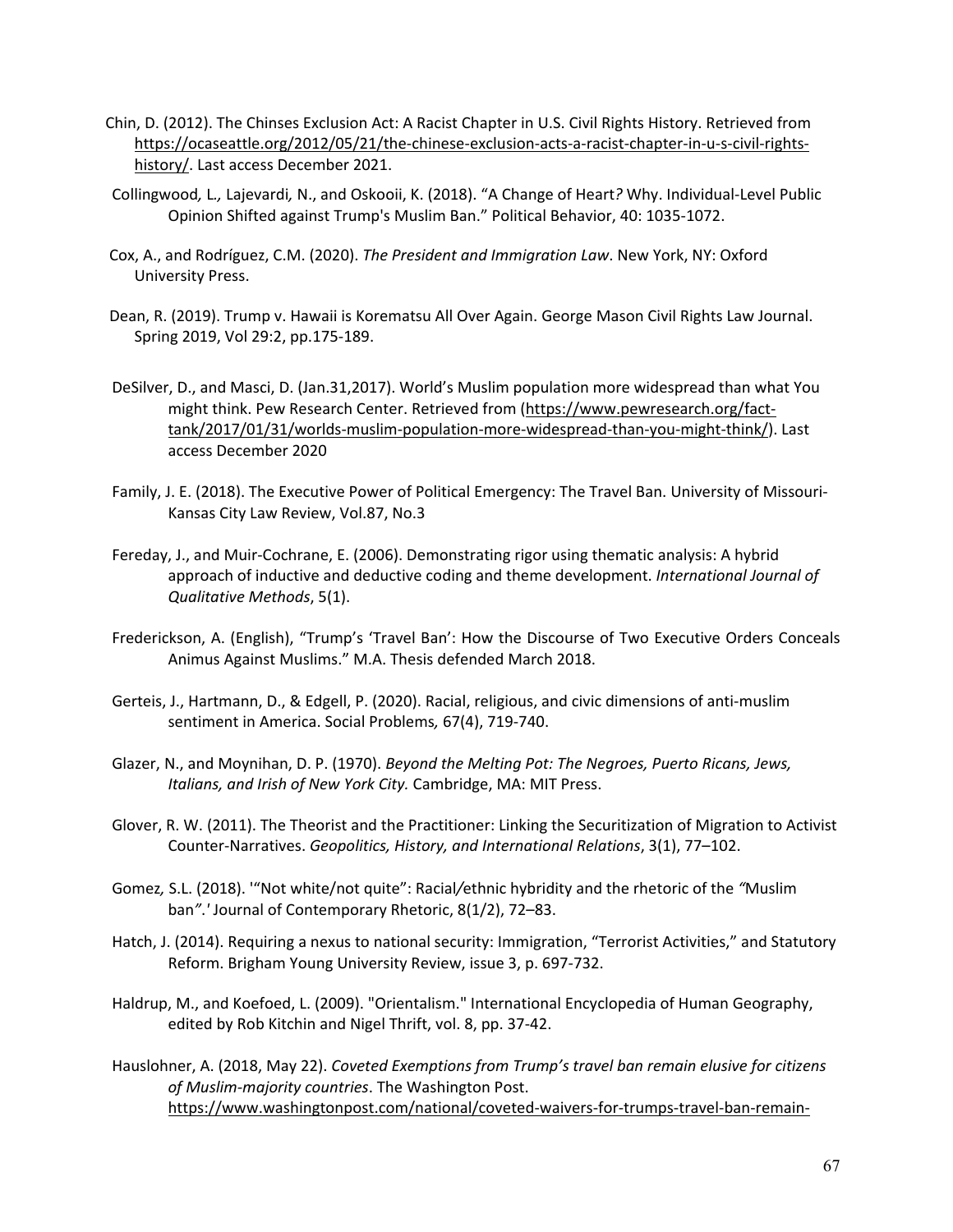[elusive-for-citizens-of-muslim-majority-countries/2018/05/22/d48cc8d8-48b6-11e8-827e-](https://www.washingtonpost.com/national/coveted-waivers-for-trumps-travel-ban-remain-elusive-for-citizens-of-muslim-majority-countries/2018/05/22/d48cc8d8-48b6-11e8-827e-190efaf1f1ee_story.html)[190efaf1f1ee\\_story.html](https://www.washingtonpost.com/national/coveted-waivers-for-trumps-travel-ban-remain-elusive-for-citizens-of-muslim-majority-countries/2018/05/22/d48cc8d8-48b6-11e8-827e-190efaf1f1ee_story.html)

- Hines, B. (2006). "An Overview of US Immigration Law and Policy Since 9/11." Texas Hispanic Journal of Law and Policy 12(9): 9.
- Holpuch, A. (2019, January 18). *Syrian girl disfigured by bomb attack refused US visa under Trump travel ban*. The Guardian. [https://www.theguardian.com/us-news/2019/jan/18/syria-refugee-bomb](https://www.theguardian.com/us-news/2019/jan/18/syria-refugee-bomb-victim-denied-visa-trump-travel-ban)[victim-denied-visa-trump-travel-ban](https://www.theguardian.com/us-news/2019/jan/18/syria-refugee-bomb-victim-denied-visa-trump-travel-ban)
- Hu, M. (2017). Crimmigration and Counterterrorism. Wisconsin Law Review, Vol.2017 Issue 5, p955- 1002.
- Huntington, S. P. (2011). *The clash of civilizations and the remaking of world order*. Simon & Schuster.
- Jamal, A., and Naber N, editors. (2008). *Race and Arab Americans Before and After 9/11: From Invisible Citizens to Visible Subjects*. New York: Syracuse University Press.
- Johnson, K. R., and Villazor, R. C. (2019). The Trump Administration and the War on Immigration Diversity. Wake Forest Law Review. UC Davis Legal Studies Research Paper, Rutgers Law School Research Paper.
- Kazi, N. (2020). Islamophobic Nationalism and Attitudinal Islamophilia. In Sophie Bojrk-James and Jeff Maskovasky (Eds.), *Beyond Populism: Angry Politics and Twilight of Neoliberalism*. West Virginia University Press.
- Kerboua, S. (2006). From Orientalism to neo-Orientalism: Early and contemporary constructions. Intellectual Discourse, Vol. 24 Issue 1, p7-34. 28p.
- Kil, S. H. (2012). "Fearing Yellow, Imagining White: Media Analysis of the Chinese Exclusion Act of 1882." *Social Identities* 18 (6): 663–677.
- Kinney, M. (2020). INA § 212(f): Review of Executive Authority at the Intersection of Immigration, National Security, and Foreign Affairs. Kansas Journal of Law & Public Policy. Vol. 29 Issue 2, p277-290.
- Kumar, D. (2012). *Islamophobia and the Politics of Empire*. Chicago: Heymarket Books.
- Lee, E. (2005). "Echoes of the Chinese Exclusion Era in post-9/11 America." *Chinese America: History and Perspectives*, pp. 1+.
- Lee, E. H. (2018, January 12). *Trump's Muslim Ban puts this Stage 3 cancer patient in an impossible situation.* Think Progress. [https://thinkprogress.org/iranian-cyberknife-cancer-treatment-](https://thinkprogress.org/iranian-cyberknife-cancer-treatment-4576199d430e/)[4576199d430e/](https://thinkprogress.org/iranian-cyberknife-cancer-treatment-4576199d430e/)
- Lewin, L. (2017, January). *These are the faces of Trump's ban*. CNN. <https://www.cnn.com/interactive/2017/01/politics/immigration-ban-stories/>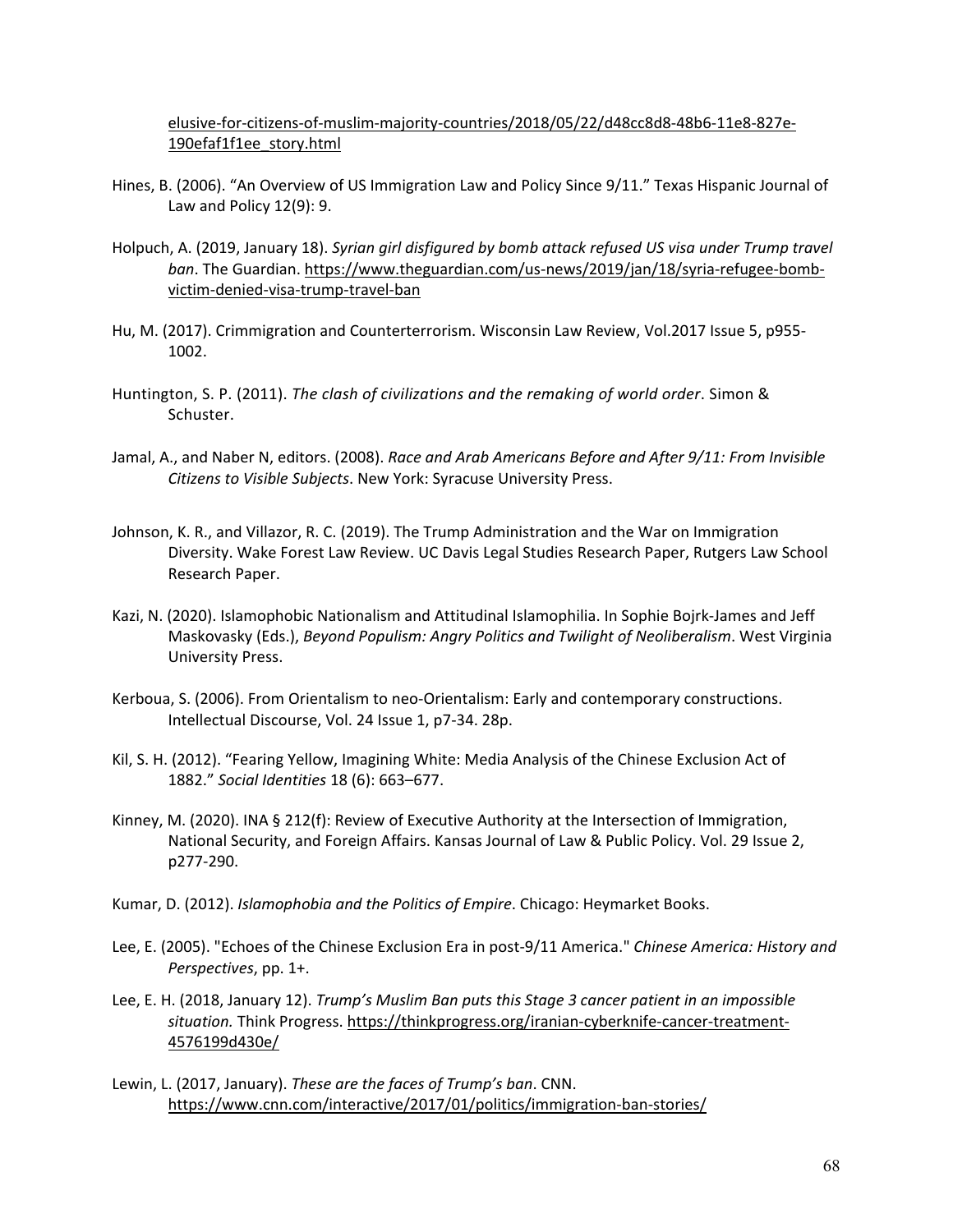Love, E. (2017), *Islamophobia and Racism in America*. New York: New York University Press.

- Lu, A. (2010). "Litigation and Subterfuge: Chinese Immigrant Mobilization During the Chinese Exclusion Era." Sociological Spectrum 30: 403–432
- Maira, S. (2009). "Good" and "Bad" Muslim Citizens: Feminists, Terrorists, and U. S. Orientalisms. *Feminist Studies*, *35*(3), 631–656.
- Mandaville, P. (2017) Designating Muslims: Islam in the Western Policy Imagination, The Review of Faith & International Affairs, 15:3, 54-65.
- Memdani, M. (2004). *Good Muslim*, *Bad Muslim*: America, the *Cold War*, *and the Roots* of *Terror*. New York: Pantheon.
- Michaelson, J. (2019, January 29*). Trump's Muslim Ban Is Destroying These Americans' Lives, Two Years On.* The Daily Beast[. https://www.thedailybeast.com/trumps-muslim-ban-is-destroying-these](https://www.thedailybeast.com/trumps-muslim-ban-is-destroying-these-americans-lives-two-years-on)[americans-lives-two-years-on](https://www.thedailybeast.com/trumps-muslim-ban-is-destroying-these-americans-lives-two-years-on)
- Moench, M. (2018, July 28). *U.S. citizen's family was denied visas under Trump's travel ban. Then he died by suicide*. NBC News. [https://www.nbcnews.com/news/us-news/u-s-citizen-s-family-was](https://www.nbcnews.com/news/us-news/u-s-citizen-s-family-was-denied-visas-under-trump-n895381)[denied-visas-under-trump-n895381](https://www.nbcnews.com/news/us-news/u-s-citizen-s-family-was-denied-visas-under-trump-n895381)
- Munshi, S. (2020). Manners of Exclusion: From the Asiatic Barred Zone to the Muslim Ban. Available at [http://dx.doi.org/10.2139/ssrn.3710200](https://dx.doi.org/10.2139/ssrn.3710200)
- Muslim Advocates. (n.d.). *Over 100 #MuslimBanStories.* [https://muslimadvocates.org/files/Over100MuslimBanStories4-5-2019.pdf.](https://muslimadvocates.org/files/Over100MuslimBanStories4-5-2019.pdf) Last access December 2021
- Nayak, M. V., and Malone, C. (2009). American Orientalism and American Exceptionalism: A Critical Rethinking of US Hegemony. *International Studies Review*, *11*(2), 253–276.
- Ngai, M. (2020). *Can We Remake a Broken Immigration System?* Dissent 67(3), 44-51.
- Ngai, M. (1999). The Architecture of Race in American Immigration Law: A Reexamination of the Immigration Act of 1924. *The Journal of American History*, *86*(1), 67–92.
- Nowell, L.S., Norris, J.M., White, D.E. and Moules, N.J. (2017). Thematic Analysis: Striving to Meet the Trustworthiness Criteria. International Journal of Qualitative Methods, 16, 1-13.
- Nur, D. (2019, January 31). *Commentary: San Diegan hopes to reunite with mother despite 'Muslim ban.'* The San Diego Union- Tribune. [https://www.sandiegouniontribune.com/opinion/commentary/sd-utbg-muslim-ban-trump-](https://www.sandiegouniontribune.com/opinion/commentary/sd-utbg-muslim-ban-trump-20190131-story.html)[20190131-story.html](https://www.sandiegouniontribune.com/opinion/commentary/sd-utbg-muslim-ban-trump-20190131-story.html)
- Olthof, J. (2013). History as our Guide?: The Past as an Invisible Source of Constitutionality in the Legislative Debates on the Alien Act in the United States (1798) and the Émigrés Problem in France (1791). *Saint Louis University Law Journal*, *57*(2), 377 - 405.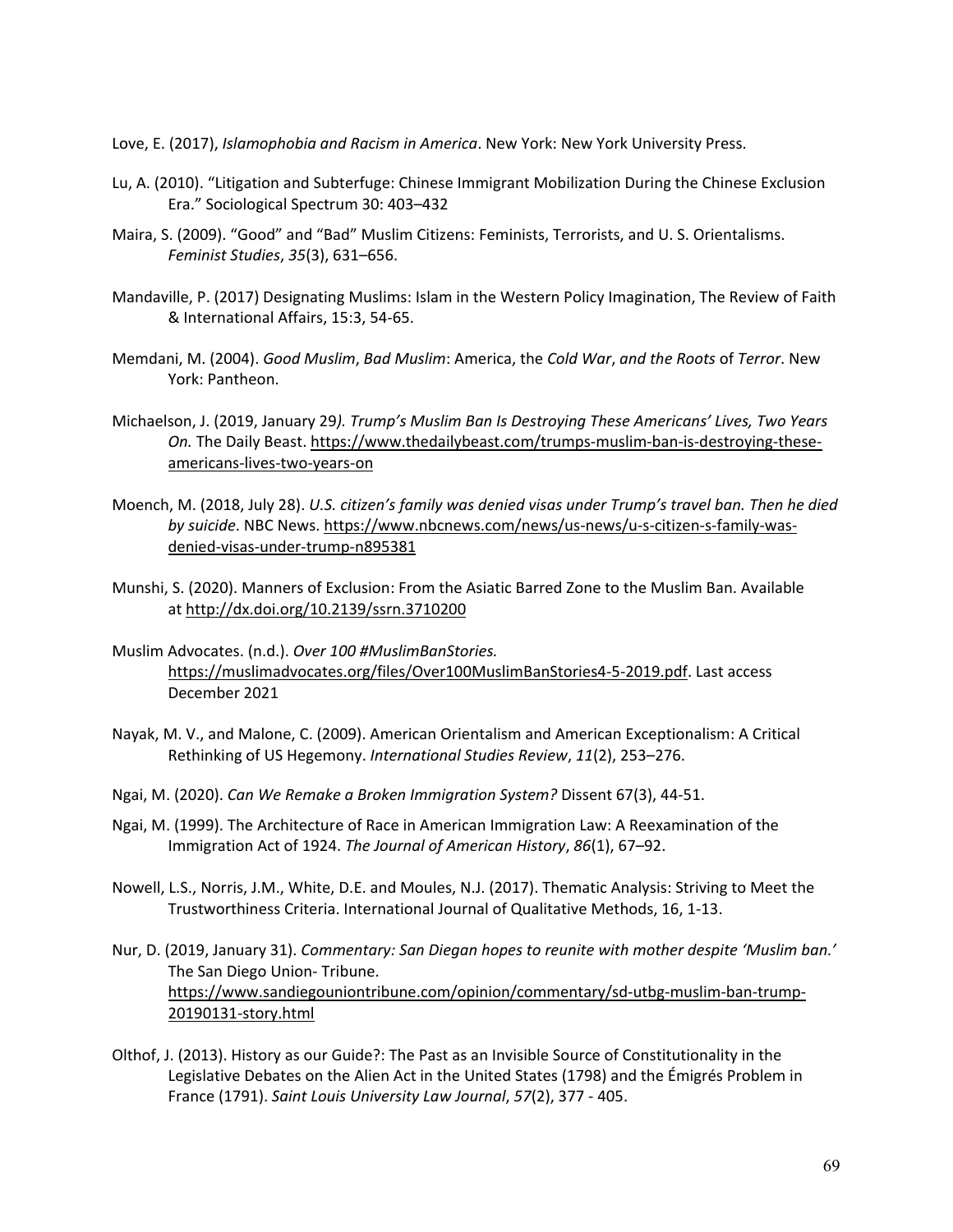- Ordorica, D. (2019).Presidential Power and American Fear : A History of INA 212(F). Boston University Law Review. Vol. 99 Issue 4, p1839-1872.
- Oskooii*,* K.*,* Lajevardi*,* N. and Collingwood, L. (2021). Opinion Shift and Stability: The Information Environment and Long-Lasting Opposition to Trump's Muslim Ban. Political Behavior, 43, 301- 337.
- Pantazis, C., and Pemberton, S. (2009). From the "Old" to the "New Suspect Community: Examining the Impacts of Recent UK Counter-Terrorist Legislation. *The British Journal of Criminology*, *49*(5), 646–666.
- Parks, M. and Walker, H. (2017, January 30). *Syrian Couple Separated by Trump's Executive Order Faces Uncertain Future*. ABC News. [https://abcnews.go.com/US/syrian-couple-separated-trumps](https://abcnews.go.com/US/syrian-couple-separated-trumps-executive-order-face-uncertain/story?id=45154984)[executive-order-face-uncertain/story?id=45154984](https://abcnews.go.com/US/syrian-couple-separated-trumps-executive-order-face-uncertain/story?id=45154984)
- Pilarski, K. (2018, July 2). *A Brookfield businessman got married in Canada to an Iranian Woman. Now he's worried he won't be able to bring her home*. Milwaukee Journal Sentinel. [https://www.jsonline.com/story/communities/west/news/brookfield/2018/07/02/travel-ban](https://www.jsonline.com/story/communities/west/news/brookfield/2018/07/02/travel-ban-separates-brookfield-business-man-his-wife/750549002/)[separates-brookfield-business-man-his-wife/750549002/](https://www.jsonline.com/story/communities/west/news/brookfield/2018/07/02/travel-ban-separates-brookfield-business-man-his-wife/750549002/)
- Rezaian, K. and Woodsome, R. (2019, March 26). *More stories of hearts broken by Trump's travel Ban*. The Washington Post. [https://www.washingtonpost.com/opinions/2019/03/26/more-stories](https://www.washingtonpost.com/opinions/2019/03/26/more-stories-hearts-broken-by-trumps-travel-ban/)[hearts-broken-by-trumps-travel-ban/](https://www.washingtonpost.com/opinions/2019/03/26/more-stories-hearts-broken-by-trumps-travel-ban/)
- Said, E. W. (1979). *Orientalism*. New York: Vintage Books.
- Selod, S. (2018). *Forever Suspect*: *Racialized Surveillance of Muslim Americans in the War of Terror*. New Brunswick, NJ: Rutgers University Press.
- Shalbak, I. (2018). The Roots of Bernard Lewis' Rage. Postcolonial Studies, 21(4), 505-511.
- Shapiro, N. (2018, June 26). *Travel ban ruling leaves Seattle woman wonders when she will see her husband again.* Seattle Times. [https://www.seattletimes.com/seattle-news/travel-ban-ruling](https://www.seattletimes.com/seattle-news/travel-ban-ruling-leaves-seattle-woman-wondering-when-she-will-see-her-husband-again/)[leaves-seattle-woman-wondering-when-she-will-see-her-husband-again/](https://www.seattletimes.com/seattle-news/travel-ban-ruling-leaves-seattle-woman-wondering-when-she-will-see-her-husband-again/)
- Shapiro, N. (2019, March 22). *Under the radar, Trump's travel ban keeps families waiting years to reunite in Seattle*. Seattle Times[. https://www.seattletimes.com/seattle-news/under-the-radar](https://www.seattletimes.com/seattle-news/under-the-radar-trump-travel-ban-keeps-families-waiting-years-to-reunite-in-seattle/)[trump-travel-ban-keeps-families-waiting-years-to-reunite-in-seattle/](https://www.seattletimes.com/seattle-news/under-the-radar-trump-travel-ban-keeps-families-waiting-years-to-reunite-in-seattle/)
- Sharma, N. (2020). *Home Rule: National Sovereignty and the Separation of Natives and Migrants*. Duke University Press.
- Shmueli, M., and Hassan, A. (2017). A Complete and Total Ban: Placing the Muslim Ban into Historical Context. *The Federal Lawyer Magazine*. Retrieved from (https://www.fedbar.org/blog/magazine/may-2017/). Last access December 2021.

Silverstein, P. A. (2005). Immigrant Racialization and the New Savage Slot: Race, Migration, and